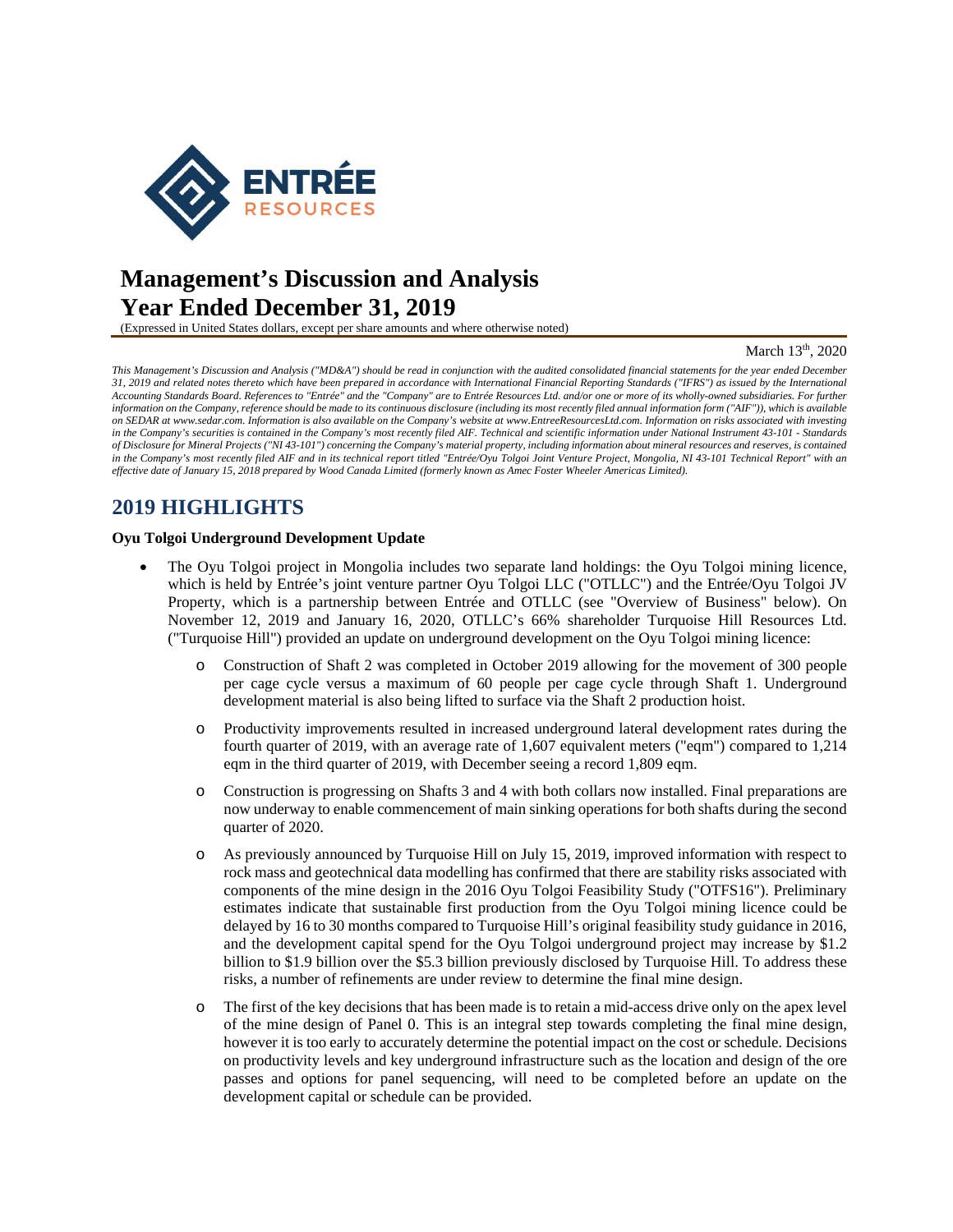o Turquoise Hill anticipates detailed analysis work on the mine design to be completed during the first half of 2020, and a definitive estimate (the "Definitive Estimate"), which will include the estimate of cost and schedule for the underground project based on the updated design of Panel 0, is expected to be delivered in the second half of 2020.

## **Entrée/Oyu Tolgoi JV Property**

 Once OTLLC, Turquoise Hill and Rio Tinto International Holdings Ltd. ("Rio Tinto") have determined the preferred mine design approach and delivered the Definitive Estimate, Entrée will be able to assess the potential impact on mineral resources and reserves estimates and underground development cost and schedule for the Entrée/Oyu Tolgoi JV Property. Entrée will continue to evaluate any information made available to it by Rio Tinto or OTLLC and will update the market accordingly.

### **Corporate**

- During Q1 2019, the Company disposed of all its share investment in Anglo Pacific Group PLC ("Anglo Pacific") common shares for net proceeds of \$1.0 million and realized a \$0.1 million gain;
- On October 1, 2019, the Company's common shares commenced trading on the Over-the-Counter OTCQB Venture Market ("OTCQB") under the trading symbol "ERLFF" and discontinued trading on the NYSE American LLC ("NYSE American");
- For the full 2019 year, the operating loss was \$2.1 million compared to an operating loss of \$1.8 million in 2018;
- For the full 2019 year, operating cash outflow before working capital was \$1.5 million. Operating cash outflow for 2019 was higher than 2018 mostly due to no receipts in 2019 associated with the Administrative Services Agreement with Mason Resources Corp. ("Mason Resources") which was terminated at the end of 2018. Entrée also incurred a modest amount of one time external advisor costs relating to the Entrée/Oyu Tolgoi joint venture (the "Entrée/Oyu Tolgoi JV"); and
- As at December 31, 2019, cash was \$5.4 million and the working capital balance was \$5.5 million.

## **OVERVIEW OF BUSINESS**

Entrée is a mineral resource company with interests in development and exploration properties in Mongolia, Peru and Australia.

The Company's principal asset is its interest in the Entrée/Oyu Tolgoi joint venture property (the "Entrée/Oyu Tolgoi JV Property") – a carried 20% participating interest in two of the Oyu Tolgoi project deposits, and a carried 20% or 30% interest (depending on the depth of mineralization) in the surrounding large, underexplored, highly prospective land package located in the South Gobi region of Mongolia. Entrée's joint venture partner, OTLLC, holds the remaining interest.

The Oyu Tolgoi project includes two separate land holdings: the Oyu Tolgoi mining licence, which is held by OTLLC (66% Turquoise Hill and 34% the Government of Mongolia), and the Entrée/Oyu Tolgoi JV Property, which is a partnership between Entrée and OTLLC. The Entrée/Oyu Tolgoi JV Property comprises the eastern portion of the Shivee Tolgoi mining licence, and all of the Javhlant mining licence, which mostly surround the Oyu Tolgoi mining licence (Figure 1). Both the Shivee Tolgoi and Javhlant mining licences are held by Entrée. The terms of the Entrée/Oyu Tolgoi JV state that Entrée has a 20% participating interest with respect to mineralization extracted from deeper than 560 metres below surface and a 30% participating interest with respect to mineralization extracted from above 560 metres depth.

The Entrée/Oyu Tolgoi JV Property includes the Hugo North Extension copper-gold deposit (also referred to as "HNE") and the majority of the Heruga copper-gold-molybdenum deposit. The resources at Hugo North Extension include a Probable reserve, which is part of the first lift ("Lift 1") of the Oyu Tolgoi underground block cave mining operation. Lift 1 is in development by project operator Rio Tinto. When completed, Oyu Tolgoi is expected to become the world's third largest copper mine.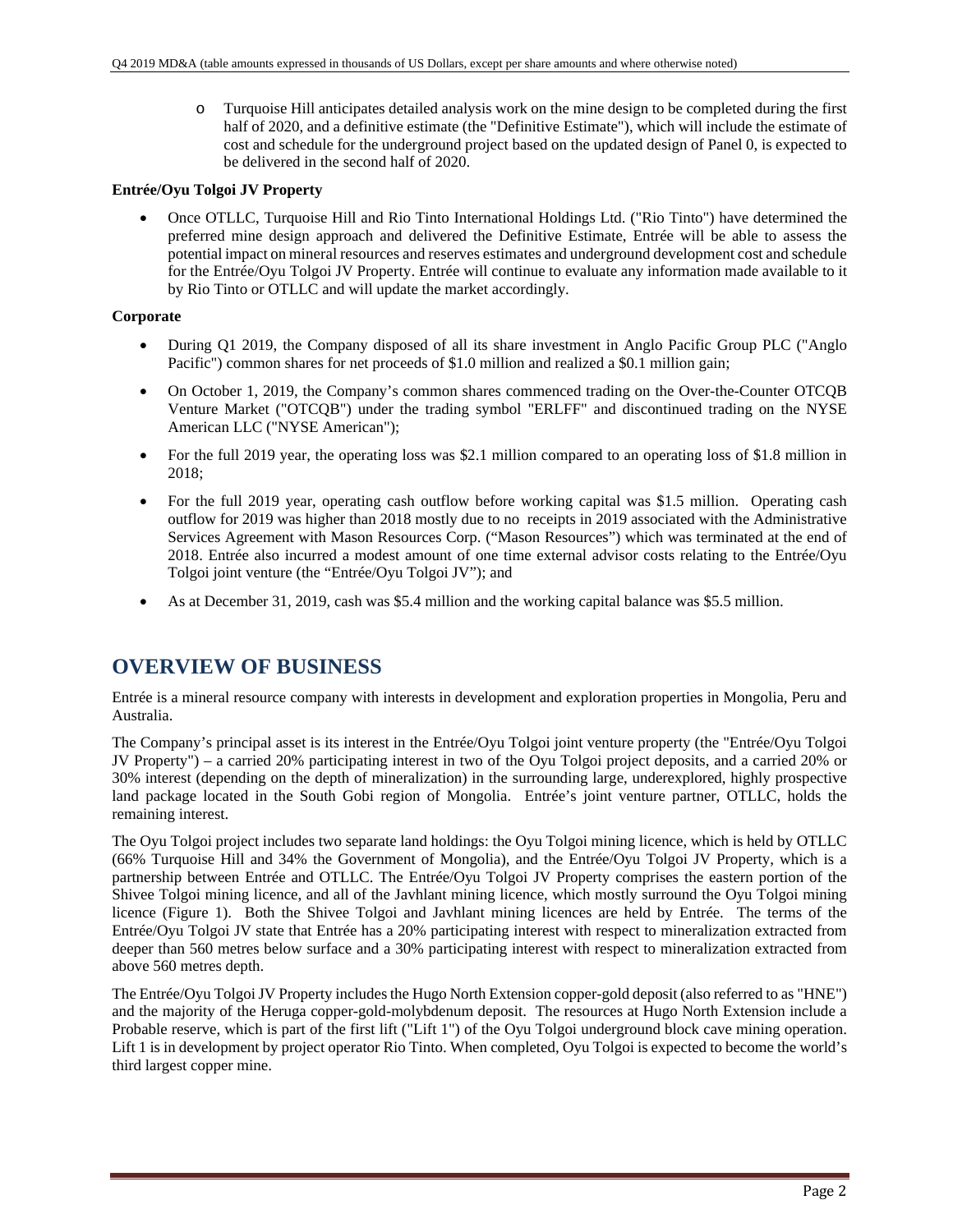In addition to the Hugo North Extension copper-gold deposit, the Entrée/Oyu Tolgoi JV Property includes approximately 94% of the resource tonnes outlined at the Heruga copper-gold-molybdenum deposit and a large exploration land package, which together form a significant component of the overall Oyu Tolgoi project.

The Company also has the following assets:

- Blue Rose JV a 56.53% interest in the Blue Rose joint venture ("Blue Rose JV") on minerals other than iron ore on Exploration Licence 6006 ("EL 6006") in the Olary Region of South Australia. The Blue Rose JV partners also have certain rights and royalties with respect to iron ore outlined or extracted from the area covered by EL 6006.
- The right to Cañariaco Project Royalty Pass-Through Payments (see "Investments" section below).

The Company's corporate headquarters are located in Vancouver, British Columbia, Canada. Field operations are conducted out of local offices in Mongolia.

As at December 31, 2019 and the date of this MD&A, Rio Tinto beneficially owns 30,366,129 common shares (including 13,799,333 common shares held by Turquoise Hill), or 17.3% of the outstanding shares of the Company. As at December 31, 2019, Sandstorm Gold Ltd. ("Sandstorm") owned 36,136,880 common shares, or 20.6% of the outstanding shares of the Company. As at the date of this MD&A, Sandstorm owns 37,136,880 common shares, or 21.2% of the outstanding shares of the Company.

Effective October 1, 2019, the Company voluntarily withdrew its common shares from listing on NYSE American and its common shares commenced trading on the OTCQB under the trading symbol "ERLFF". On April 24, 2006, the Company's common shares began trading on the Toronto Stock Exchange ("TSX") and discontinued trading on the TSX Venture Exchange. The trading symbol remained "ETG".

## **OUTLOOK AND STRATEGY**

The Company's primary objective for the 2020 year is to work with other Oyu Tolgoi stakeholders to advance potential amendments to the joint venture agreement (the "Entrée/Oyu Tolgoi JVA") that currently governs the relationship between Entrée and OTLLC and upon finalization, transfer the Shivee Tolgoi and Javhlant mining licences to OTLLC as manager of the Entrée/Oyu Tolgoi JV. The form of Entrée/Oyu Tolgoi JVA was agreed between the parties in 2004, prior to the execution of the Oyu Tolgoi Investment Agreement and commencement of underground development. The Company currently is registered in Mongolia as the 100% ultimate holder of the Shivee Tolgoi and Javhlant mining licences.

The Company believes that amendments that align the interests of all stakeholders as they are now understood, would be in the best interests of all stakeholders, provided there is no net erosion of value to Entrée. No agreements have been finalized and there are no assurances agreements may be finalized in the future.

The Company's expected 2020 full year expenditures, which include Mongolian site management and compliance costs, are between \$1.5 million and \$1.7 million.

## **ENTRÉE/OYU TOLGOI JV PROPERTY AND SHIVEE WEST PROPERTY – MONGOLIA**

## **2018 Technical Report Highlights**

In Q1 2018, the Company announced the results of a technical report (the "2018 Technical Report") completed on its interest in the Entrée/Oyu Tolgoi JV Property. The 2018 Technical Report discusses two development scenarios, a reserve case (the "2018 Reserve Case") and a Life-of-Mine ("LOM") Preliminary Economic Assessment (the "2018 PEA"). The 2018 Reserve Case is based only on mineral reserves attributable to the Entrée/Oyu Tolgoi JV from Lift 1 of the Hugo North Extension underground block cave.

The 2018 PEA is an alternative development scenario completed at a conceptual level that assesses the inclusion of the second lift of Hugo North Extension ("Lift 2") and Heruga into an overall mine plan with Hugo North Extension Lift 1. The 2018 PEA includes Indicated and Inferred resources from Hugo North Extension Lifts 1 and 2, and Inferred resources from Heruga. Significant development and capital decisions will be required for the eventual development of Hugo North Extension Lift 2 and Heruga once production commences at Hugo North Extension Lift 1.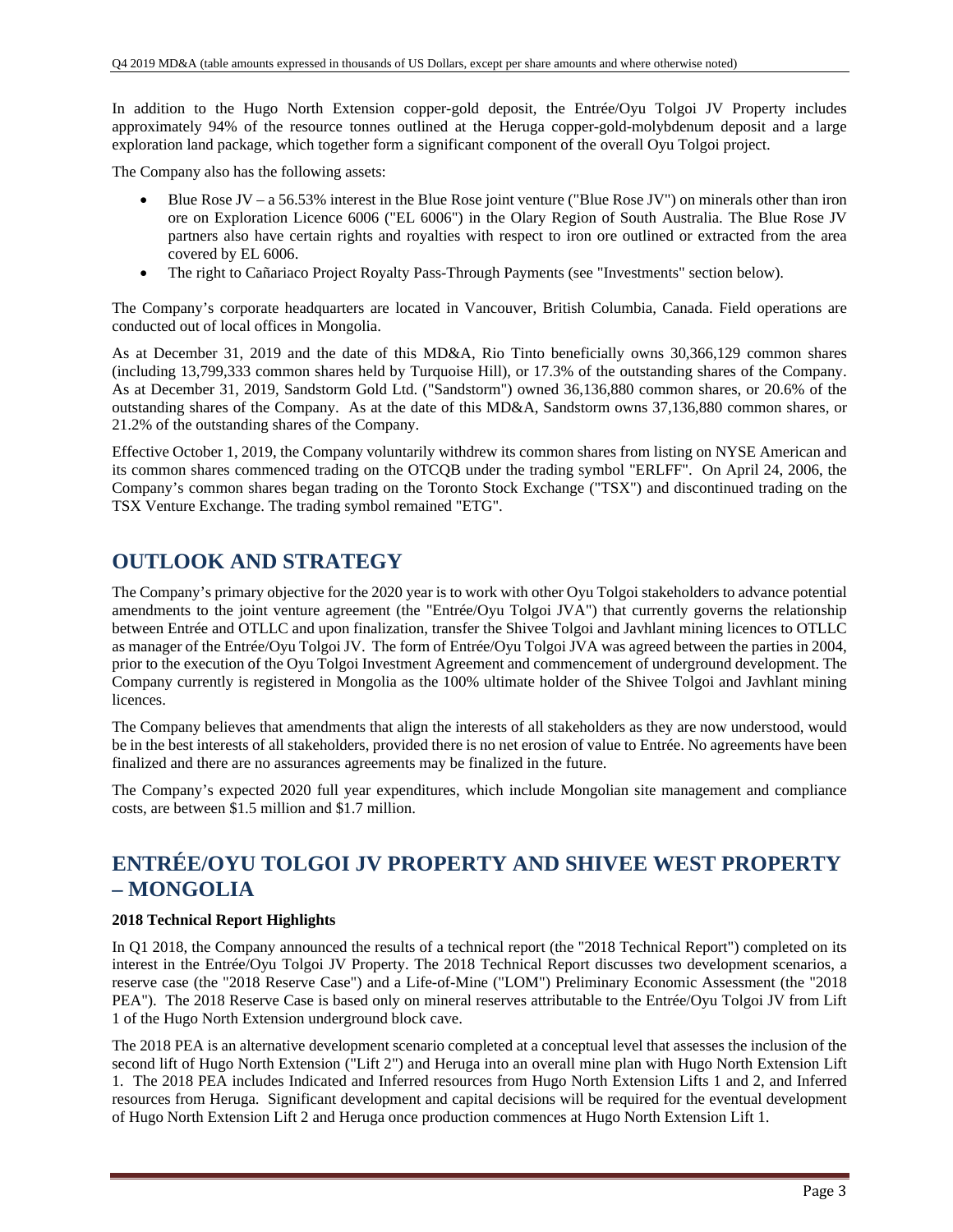Both the 2018 Reserve Case and the 2018 PEA are based on information reported within OTFS16, completed by OTLLC on the Oyu Tolgoi project (refer to Turquoise Hill's press release dated October 21, 2016). OTFS16 discusses the mine plan for Lift 1 of the Hugo North (including Hugo North Extension) underground block cave on both the Oyu Tolgoi mining licence and the Entrée/Oyu Tolgoi JV Property. Rio Tinto is managing the construction and eventual operation of Lift 1 as well as any future development of deposits included in the 2018 PEA. In 2019, subsequent to the completion of OTFS16 and the 2018 Technical Report, Rio Tinto advised that more detailed geotechnical information and different ground conditions have required a review of the mine design and the development schedule reflected in OTFS16 and the 2018 Technical Report. A Definitive Estimate is expected to be delivered in the second half of 2020, reflecting the preferred mine design approach and the impact on mineral resources and reserves estimates and overall cost and schedule for the underground development.

LOM highlights of the production from the 2018 Reserve Case and the 2018 PEA are summarized as follows:

| Entrée/Oyu Tolgoi JV Property | <b>Units</b> | 2018 Reserve Case                                                          | <b>2018 PEA</b>                                                             |
|-------------------------------|--------------|----------------------------------------------------------------------------|-----------------------------------------------------------------------------|
| Probable Reserve Feed         |              | 35 Mt @ 1.59% Cu,<br>$0.55$ g/t Au, 3.72 g/t Ag<br>$(1.93\% \text{ CuEq})$ |                                                                             |
| Indicated Resource Feed       |              | ----                                                                       | 113 Mt @ 1.42% Cu,<br>$0.50$ g/t Au, 3.63 g/t Ag<br>$(1.73\% \text{ CuEq})$ |
| <b>Inferred Resource Feed</b> |              |                                                                            | 708 Mt @ 0.53% Cu,<br>0.44 g/t Au, 1.79 g/t Ag<br>$(0.82 \%$ CuEq)          |
| Copper Recovered              | Mlb          | 1,115                                                                      | 10,497                                                                      |
| <b>Gold Recovered</b>         | koz          | 514                                                                        | 9,367                                                                       |
| Silver Recovered              | koz          | 3,651                                                                      | 45,378                                                                      |

*Notes:* 

*2. Entrée has a 20% interest in the above processed material and recovered metal.* 

*3. The mineral reserves in the 2018 Reserve Case are not additive to the mineral resources in the 2018 PEA.* 

*4. Copper equivalent ("CuEq") is calculated as shown in the footnotes to the Mineral Resources Table below.* 

The economic analysis in the 2018 PEA does not have as high a level of certainty as the 2018 Reserve Case. The 2018 PEA is preliminary in nature and includes Inferred mineral resources that are considered too speculative geologically to have the economic considerations applied to them that would enable them to be categorized as mineral reserves, and there is no certainty that the 2018 PEA will be realized. Mineral resources are not mineral reserves and do not have demonstrated economic viability.

In both development options (2018 Reserve Case and 2018 PEA) the 2018 Technical Report only contemplates the production and cash flows attributable to the Entrée/Oyu Tolgoi JV Property, not production and cash flows for other mineral deposits located on the Oyu Tolgoi mining licence owned 100% by OTLLC. Note the production and cash flows from these two development options are not additive.

Below are some of the key production assumptions and outputs from the two alternative cases, the 2018 Reserve Case and the 2018 PEA. All figures shown for both cases are reported on a 100% Entrée/Oyu Tolgoi JV basis.

Key items per the 2018 Reserve Case outputs are as follows:

- Entrée/Oyu Tolgoi JV Property development production from Hugo North Extension Lift 1 is assumed to start in 2021 with initial block cave production starting in 2026.
- 14-year mine life (5-years development production and 9-years block cave production).
- Maximum production rate of approximately 24,000 tonnes per day ("tpd"), which is blended with production from OTLLC's Oyut open pit deposit and Hugo North deposit to reach an average mill throughput of approximately 110,000 tpd.

*<sup>1.</sup> Mineral reserves and mineral resources are reported on a 100% basis.*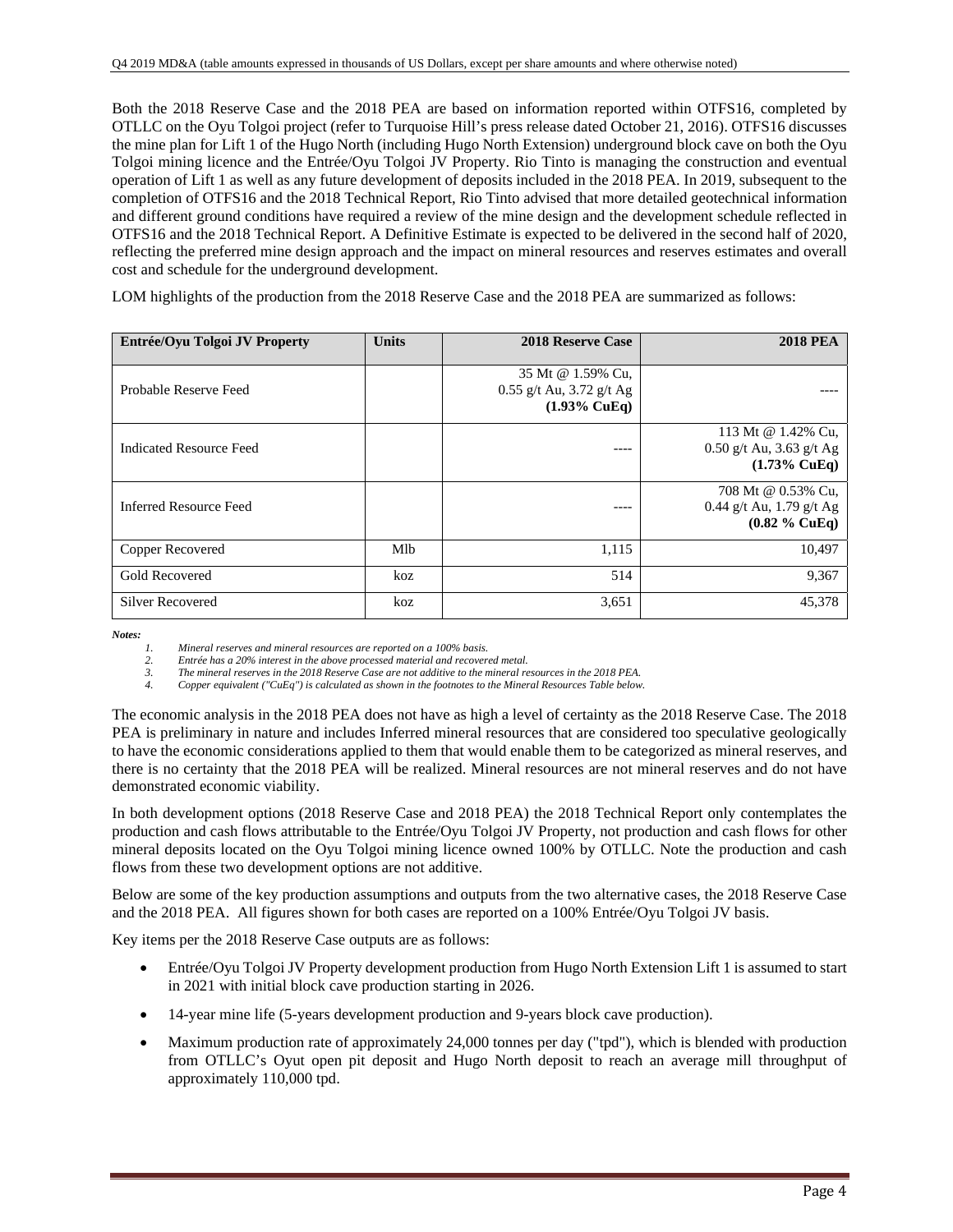|  |  |  |  |  |  |  |  |  | Key items per the 2018 PEA outputs are as follows: |  |
|--|--|--|--|--|--|--|--|--|----------------------------------------------------|--|
|--|--|--|--|--|--|--|--|--|----------------------------------------------------|--|

| Entrée/Oyu Tolgoi JV Property  | <b>Units</b> | 2018 PEA <sup>(1)</sup> |                        |  |  |  |
|--------------------------------|--------------|-------------------------|------------------------|--|--|--|
|                                |              | HNE Lift $1 +$ Lift $2$ | HNE Lift $1+2+$ Heruga |  |  |  |
| Mine Life $(2)$                | Years        | 33                      | $77*$                  |  |  |  |
| Metal Recovered <sup>(3)</sup> |              |                         |                        |  |  |  |
| Copper<br>٠                    | Mlb          | 5,579                   | 10,497                 |  |  |  |
| Gold                           | Koz          | 2,637                   | 9,367                  |  |  |  |
| Silver                         | Koz          | 20.442                  | 45,378                 |  |  |  |

*Notes:* 

*2. \*The 2018 PEA covers a period from 2021 to 2097 (77 years), but there is an 11-year period (2054-2064) with no mining from the Entrée/Oyu* 

*Tolgoi JV Property when other mineralization from the Oyu Tolgoi mining licence is being mined and processed.* 

*3. Entrée has a 20% attributable interest in the recovered metal.* 

- Mineralization mined from the Entrée/Oyu Tolgoi JV Property is blended with production from other deposits on the Oyu Tolgoi mining licence to reach a mill throughput of 110,000 tpd.
- Development schedule assumptions for Entrée/Oyu Tolgoi JV Property:
	- 2021 start of Lift 1 development production and in 2026 initial Lift 1 block cave production
	- 2028 Lift 2 development production and in 2035 initial Lift 2 block cave production
	- 2065 Heruga development production and in 2069 initial block cave production

The 2018 PEA and the 2018 Reserve Case are not mutually exclusive; if the 2018 Reserve Case is developed and brought into production, the mineralization from Hugo North Extension Lift 2 and Heruga is not sterilized or reduced in tonnage or grades. Heruga could be a completely standalone underground operation, independent of other Oyu Tolgoi project underground development, and provides considerable flexibility for mine planning and development.

Subsequent to the completion of OTFS16 and the 2018 Technical Report, Rio Tinto advised that more detailed geotechnical information and different ground conditions have required a review of the mine design and the development schedule. A Definitive Estimate is expected to be delivered in the second half of 2020, reflecting the preferred mine design approach and the impact on resources and reserves estimates and overall cost and schedule for the underground development. Once OTLLC, Turquoise Hill and Rio Tinto have determined the preferred mine design approach and delivered the Definitive Estimate, Entrée will be able to assess the potential impact on the key production assumptions and outputs from the two alternative cases, the 2018 Reserve Case and the 2018 PEA.

The 2018 Technical Report has been filed on SEDAR and is available for review under the Company's profile on SEDAR (www.sedar.com) or on www.EntreeResourcesLtd.com.

## **Summary and Location of Project**

The "Entrée/Oyu Tolgoi JV Project" (shown on Figure 1) comprises the Entrée/Oyu Tolgoi JV Property and the Shivee West Property (see "Shivee West Property Summary" below). The Entrée/Oyu Tolgoi JV Project completely surrounds OTLLC's Oyu Tolgoi mining licence and forms a significant portion of the overall Oyu Tolgoi project area. Figure 1 also shows the main mineral deposits that form the Oyu Tolgoi trend of porphyry deposits and several priority exploration targets, including Airstrip, Bumbat Ulaan, Mag West, Gravity Ridge and Southwest IP.

The Entrée/Oyu Tolgoi JV Project is located within the Aimag (province) of Ömnögovi in the South Gobi region of Mongolia, about 570 kilometres ("km") south of the capital city of Ulaanbaatar and 80 km north of the border with China.

The Entrée/Oyu Tolgoi JV Property comprises the eastern portion of the Shivee Tolgoi mining licence and all of the Javhlant mining licence, and hosts:

- The Hugo North Extension copper-gold porphyry deposit (Lift 1 and Lift 2):
	- Lift 1 is the upper portion of the Hugo North Extension copper-gold porphyry deposit and forms the basis of the 2018 Reserve Case. It is the northern portion of the Hugo North Lift 1 underground block cave mine plan that is currently in development on the Oyu Tolgoi mining licence. Based on the mine design

*<sup>1.</sup> The economic analysis in the 2018 PEA does not have as high a level of certainty as the 2018 Reserve Case. The 2018 PEA is preliminary in nature and includes Inferred mineral resources that are considered too speculative geologically to have the economic considerations applied*  to them that would enable them to be categorized as mineral reserves, and there is no certainty that the 2018 PEA will be realized. Mineral *resources are not mineral reserves and do not have demonstrated economic viability.*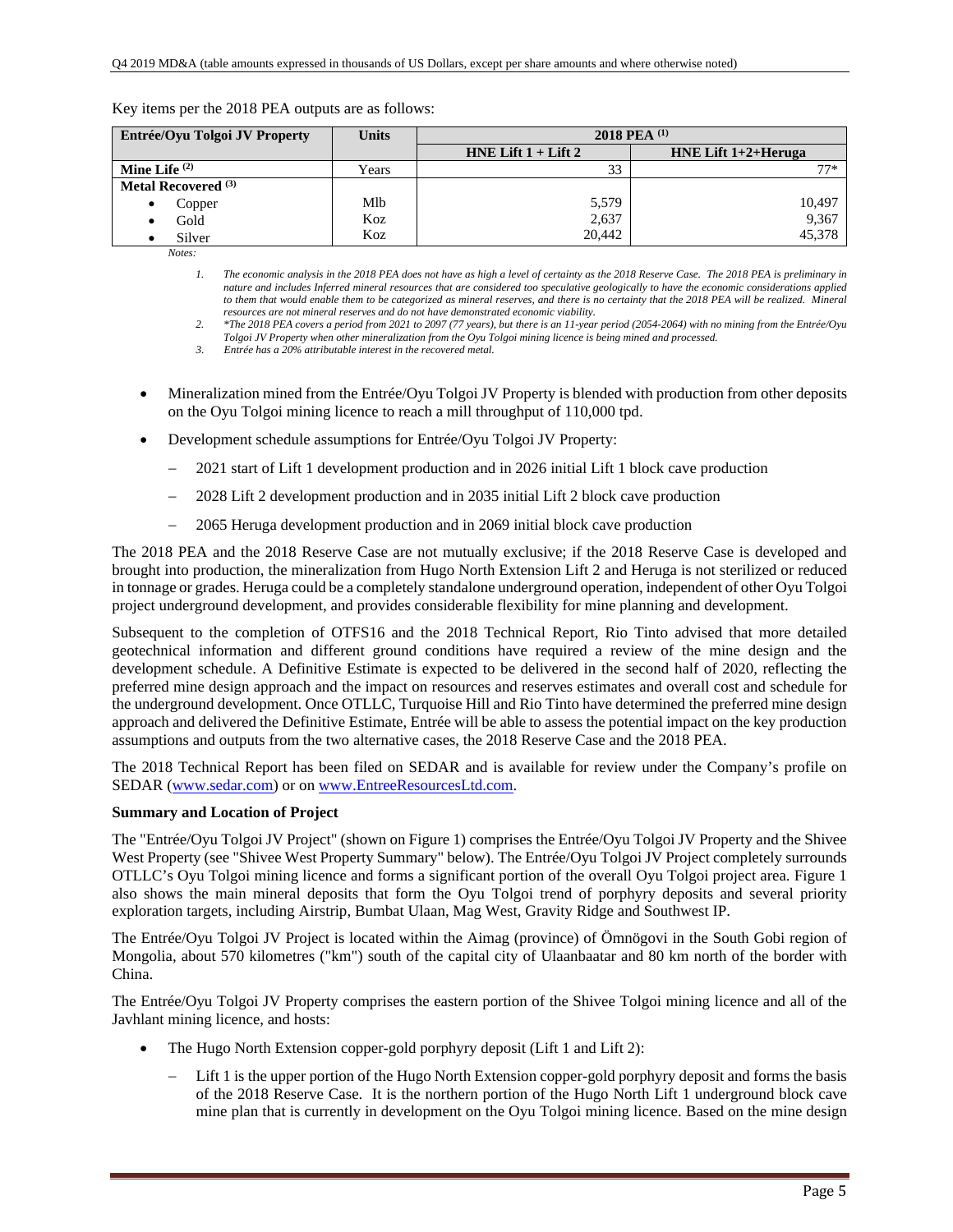discussed in OTFS16 and the 2018 Technical Report, development would cross north onto the Entrée/Oyu Tolgoi JV Property in approximately 2021. Hugo North Extension Lift 1 Probable reserves include 35 million tonnes ("Mt") grading 1.59% copper, 0.55 grams per tonne ("g/t") gold, and 3.72 g/t silver. Lift 1 mineral resources are also included in the alternative development scenario, as part of the mine plan for the 2018 PEA. Once OTLLC, Turquoise Hill and Rio Tinto have determined the preferred mine design approach and delivered the Definitive Estimate, the Company will be able to assess the potential impact on mineral resources and reserves and the development schedule for the Entrée/Oyu Tolgoi JV Property.

- Lift 2 is immediately below Lift 1 and is the next potential phase of underground mining, once Lift 1 mining is complete. Lift 2 is currently included as part of the alternative, 2018 PEA mine plan. Hugo North Extension Lift 2 resources included in the 2018 PEA mine plan are: 78 Mt (Indicated), grading 1.34% copper, 0.48 g/t gold, and 3.59 g/t silver; plus 88.4 Mt (Inferred), grading 1.34% copper, 0.48 g/t gold, and 3.59 g/t silver.
- The Heruga copper-gold-molybdenum porphyry deposit is at the south end of the Oyu Tolgoi trend of porphyry deposits. Approximately 94% of the Heruga deposit occurs on the Entrée/Oyu Tolgoi JV Property. The 2018 PEA includes Heruga as the final deposit to be mined, as two separate block caves, one to the south with a slightly deeper block cave to the north. The portion of the Heruga mineral resources that occur on the Entrée/Oyu Tolgoi JV Property and are part of the alternative, 2018 PEA mine plan include 620 Mt (Inferred) grading 0.42% copper, 0.43 g/t gold, and 1.53 g/t silver.
- A large prospective land package.

Entrée has a 20% or 30% (depending on the depth of mineralization) participating interest in the Entrée/Oyu Tolgoi JV with OTLLC holding the remaining 80% (or 70%) interest. OTLLC has a 100% interest in other Oyu Tolgoi project areas, including the Oyut open pit, which is currently in production, and the Hugo North and Hugo South deposits on the Oyu Tolgoi mining licence.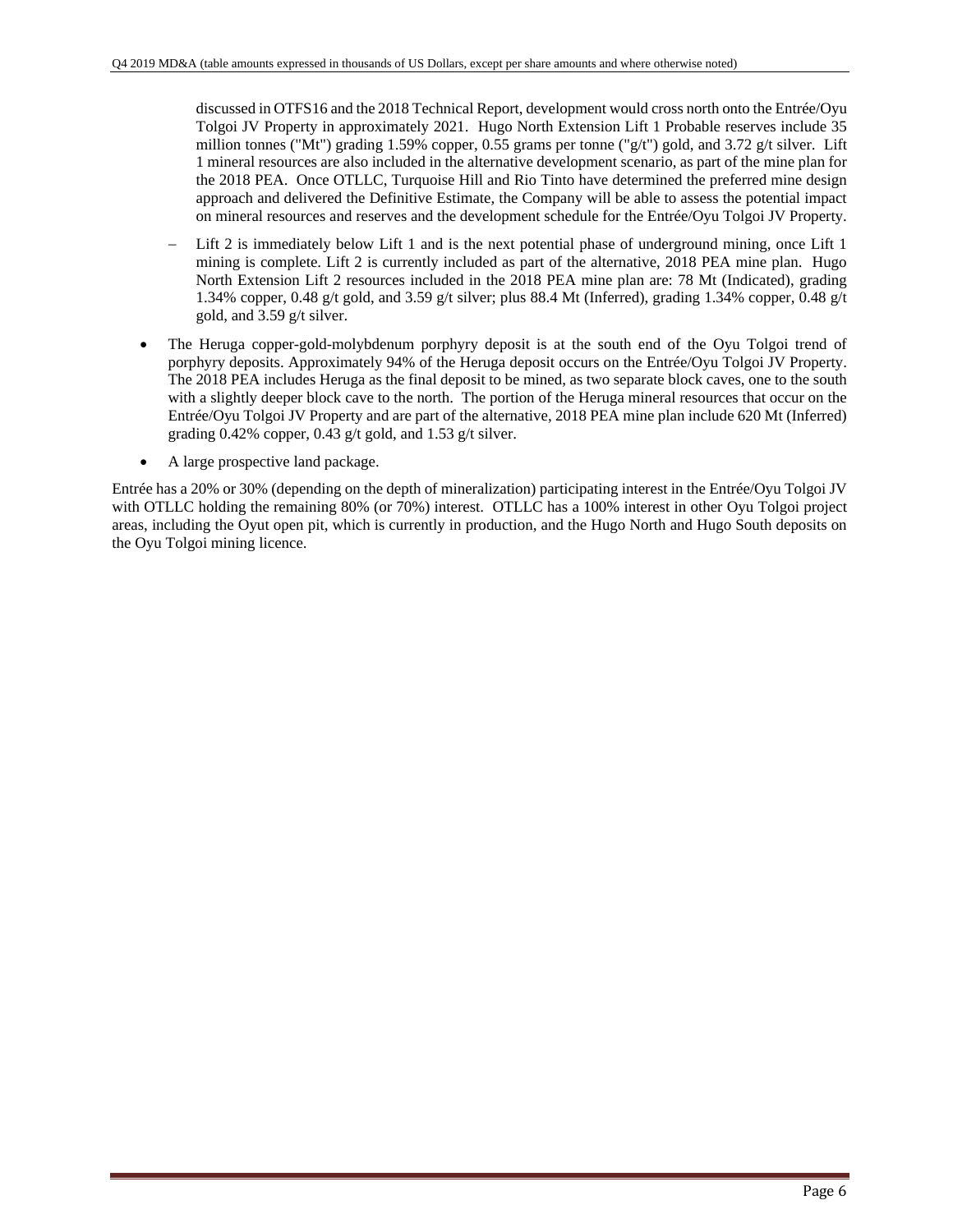

**Figure 1 – Entrée/Oyu Tolgoi JV Project** 

*Notes:* 

- *1. \*The Shivee West Property is subject to a License Fees Agreement between Entrée and OTLLC and may ultimately be included in the Entrée/Oyu Tolgoi JV Property.*
- *2. \*\* Outline of mineralization projected to surface.*
- *3. Entrée has a 20% participating interest in the Hugo North Extension and Heruga resources and reserves.*

Figure 1 shows the location of a north-northeast oriented, west-looking cross section (A-A') through the 12.4 km-long trend of porphyry deposits that comprise the Oyu Tolgoi project. The cross section is shown on Figure 2 with the Entrée/Oyu Tolgoi JV Property to the right (north) and left (south) of the central portion, the Oyu Tolgoi mining licence, held 100% by OTLLC. The deposits that are included in the mine plans for the two alternative cases, the 2018 Reserve Case and the 2018 PEA, are shown on Figure 2.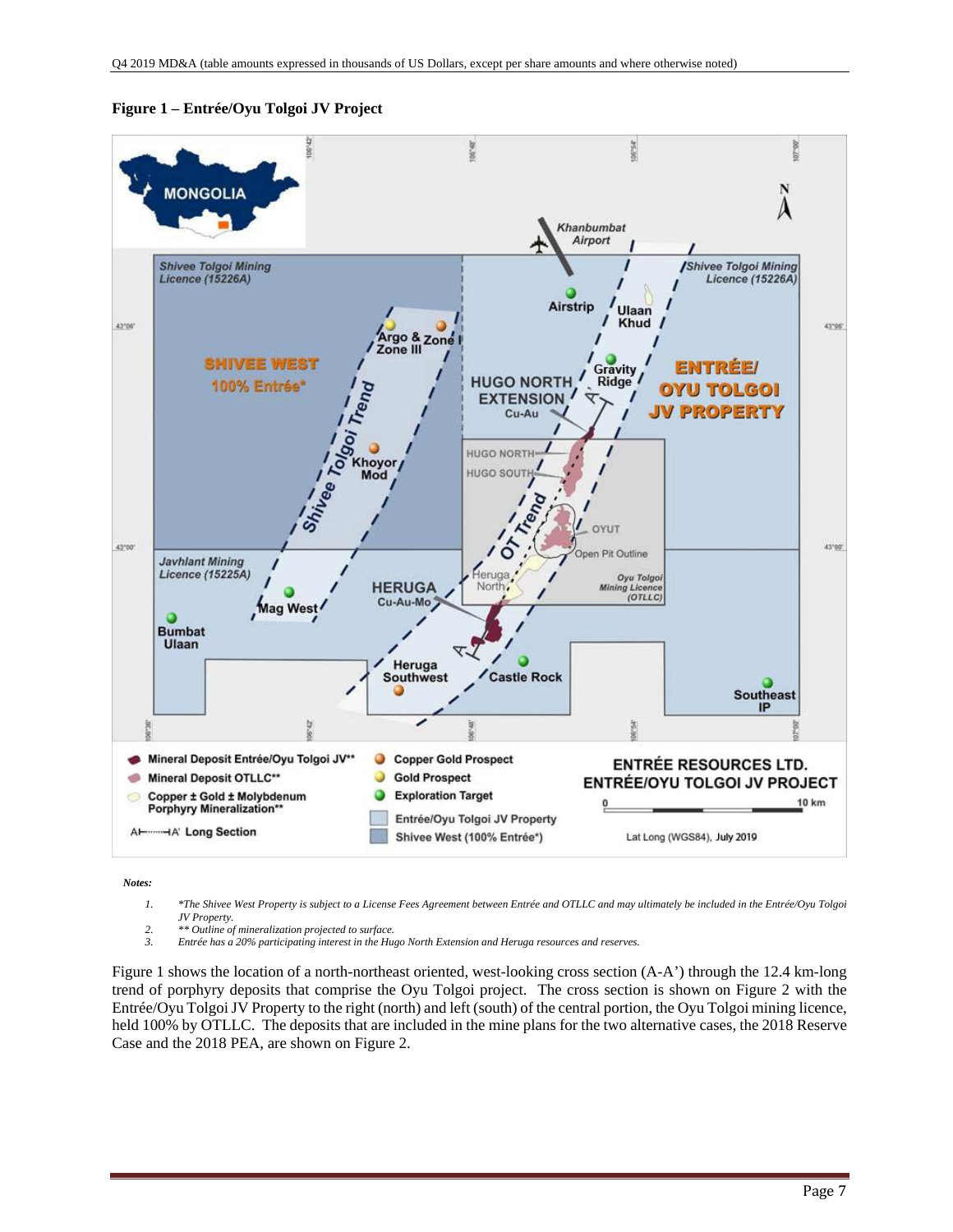

**Figure 2 – Cross Section Through the Oyu Tolgoi Trend of Porphyry Deposits** 

The 2018 Technical Report forms the basis for the scientific and technical information in this MD&A regarding the Entrée/Oyu Tolgoi JV Project. Portions of the information are based on assumptions, qualifications and procedures which are not fully described herein. Reference should be made to the Company's AIF dated March 13, 2020 and to the full text of the 2018 Technical Report, which are available on the Company's website (www.EntreeResourcesLtd.com) or on SEDAR (www.sedar.com).

## **Capital and Operating Costs**

Under the terms of the Entrée/Oyu Tolgoi JV, OTLLC is responsible for 80% of all costs incurred on the Entrée/Oyu Tolgoi JV Property for the benefit of the Entrée/Oyu Tolgoi JV, including capital expenditures, and Entrée is responsible for the remaining 20%. In accordance with the terms of the Entrée/Oyu Tolgoi JVA, Entrée has elected to have OTLLC debt finance Entrée's share of costs for approved programs and budgets, with interest accruing at OTLLC's actual cost of capital or prime +2%, whichever is less, at the date of the advance. Debt repayment may be made in whole or in part from (and only from) 90% of monthly available cash flow arising from the sale of Entrée's share of products. Available cash flow means all net proceeds of sale of Entrée's share of products in a month less Entrée's share of costs of Entrée/Oyu Tolgoi JV activities for the month that are operating costs under Canadian generally-accepted accounting principles.

The following is a description of how Entrée recognizes its share of Oyu Tolgoi project capital costs, specifically, the timing of recognition under the terms of the Entrée/Oyu Tolgoi JVA and generally accepted accounting principles.

Under the terms of the Entrée/Oyu Tolgoi JVA, any mill, smelter and other processing facilities and related infrastructure will be owned exclusively by OTLLC and not by Entrée. Mill feed from the Entrée/Oyu Tolgoi JV Property will be transported to the concentrator and processed at cost (using industry standards for calculation of cost including an amortization of capital costs). Underground infrastructure on the Oyu Tolgoi mining licence is also owned exclusively by OTLLC, although the Entrée/Oyu Tolgoi JV will eventually share usage once underground development crosses onto the Entrée/Oyu Tolgoi JV Property. As a result of this, Entrée recognizes those capital costs incurred by OTLLC on the Oyu Tolgoi mining licence as an amortization charge for capital costs that will be calculated in accordance with Canadian generally accepted accounting principles determined yearly based on the estimated tonnes of concentrate produced for Entrée's account during that year relative to the estimated total life-of-mine concentrate to be produced (for processing facilities and related infrastructure), or the estimated total life-of-mine tonnes to be milled from the relevant deposit(s) (in the case of underground infrastructure). The charge is made to Entrée's operating account when the Entrée/Oyu Tolgoi JV mine production is actually milled.

For direct capital cost expenditures on the Entrée/Oyu Tolgoi JV Property, Entrée will recognize its proportionate share of costs at the time of actual expenditure.

The 2018 Technical Report is based on data provided by OTLLC, including mining schedules and annual capital and operating cost estimates prepared for OTFS16, as well as Entrée's interpretation of the commercial terms applicable to the Entrée/Oyu Tolgoi JV, and certain assumptions regarding taxes and royalties. The 2018 Technical Report has not been reviewed or endorsed by OTLLC. There can be no assurance that OTLLC or its shareholders will not interpret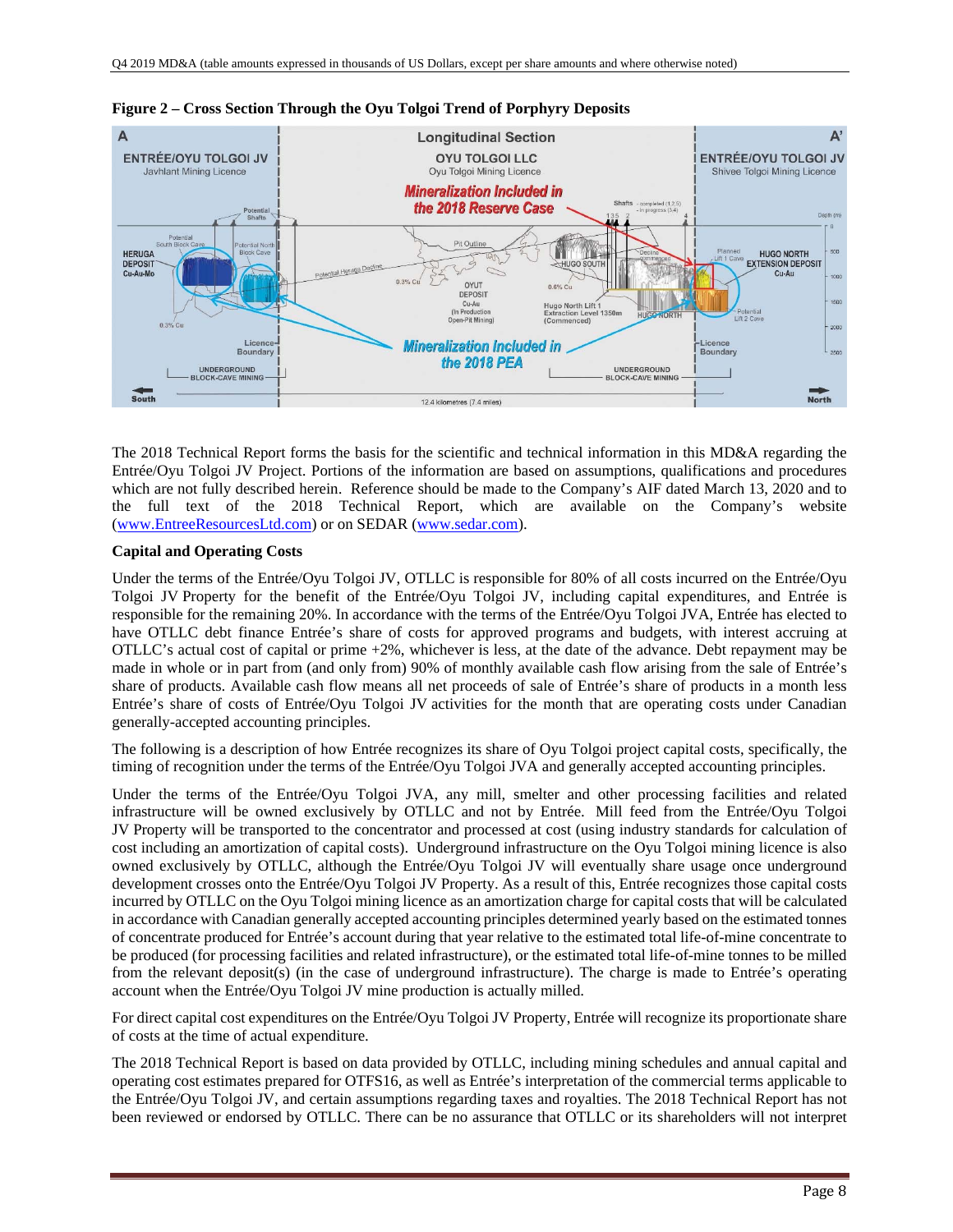certain terms or conditions, or attempt to renegotiate some or all of the material terms governing the joint venture relationship, in a manner which could have an adverse effect on Entrée's future cash flow and financial condition.

Subsequent to the completion of OTFS16 and the 2018 Technical Report, Rio Tinto advised that more detailed geotechnical information and different ground conditions have required a review of the mine design and the development schedule. A Definitive Estimate is expected to be delivered in the second half of 2020, reflecting the preferred mine design approach and the impact on resources and reserves estimates and overall cost and schedule for the underground development. Once OTLLC, Turquoise Hill and Rio Tinto have determined the preferred mine design approach and delivered the Definitive Estimate, Entrée will be able to assess the potential impact on its share of capital and operating costs in the two alternative cases, the 2018 Reserve Case and the 2018 PEA.

## **Mineral Resources and Mineral Reserves – Entrée/Oyu Tolgoi JV Property**

The following Entrée/Oyu Tolgoi JV Property mineral resource estimates reported in the 2018 Technical Report for the Hugo North Extension and Heruga deposits have an effective date of January 15, 2018:

| Entrée/Oyu Tolgoi JV Property- Mineral Resources |                                            |      |       |       |       |        |                 |        |        |       |
|--------------------------------------------------|--------------------------------------------|------|-------|-------|-------|--------|-----------------|--------|--------|-------|
|                                                  | Tonnage                                    | Cu   | Au    | Ag    | Mo    | CuEq   | Contained Metal |        |        |       |
| Classification                                   | (Mt)                                       | (%)  | (g/t) | (g/t) | (ppm) | $(\%)$ | Cu              | Au     | Ag     | Mo    |
|                                                  |                                            |      |       |       |       |        | (Mlb)           | (Koz)  | (Koz)  | (Mlb) |
|                                                  | Hugo North Extension (>0.37% CuEq Cut-Off) |      |       |       |       |        |                 |        |        |       |
| Indicated                                        | 122                                        | 1.68 | 0.57  | 4.21  |       | 2.03   | 4,515           | 2,200  | 16,500 |       |
| Inferred                                         | 174                                        | 1.00 | 0.35  | 2.73  |       | 1.21   | 3,828           | 2,000  | 15,200 |       |
| Heruga $(>0.37\%$ CuEq Cut-Off)                  |                                            |      |       |       |       |        |                 |        |        |       |
| Inferred                                         | 1,700                                      | 0.39 | 0.37  | 1.39  | 113.2 | 0.64   | 14.604          | 20.410 | 75,932 | 424   |

*Notes:* 

- *1. Mineral resources have an effective date of January 15, 2018.*
- *2. Mineral resources are reported inclusive of the mineral resources converted to mineral reserves. Mineral resources that are not mineral reserves do not have demonstrated economic viability.*
- *3. Mineral resources are constrained within three-dimensional shapes and above a CuEq grade. The CuEq formula was developed in 2016, and is CuEq16*   $= Cu + ((Au*AuRev) + (Ag*AgRev) + (Mo*MoRev)) - CuRev$ ; where CuRev = (3.01\*22.0462); AuRev = (1250/31.103477\*RecAu); AgRev *(20.37/31.103477\*RecAg); MoRev = (11.90\*0.00220462\*RecMo); RecAu = Au recovery/Cu recovery; RecAg = Ag recovery/Cu recovery; RecMo = Mo*  recovery/Cu recovery. Differential metallurgical recoveries were taken into account when calculating the copper equivalency formula. The metallurgical *recovery relationships are complex and relate both to grade and Cu:S ratios. The assumed metal prices are \$3.01/lb for copper, \$1,250.00/oz for gold, \$20.37/oz for silver, and \$11.90/lb for molybdenum. Molybdenum grades are only considered high enough to support potential construction of a molybdenum recovery circuit at Heruga, and hence the recoveries of molybdenum are zeroed out for Hugo North Extension. A net smelter return ("NSR") of \$15.34/t would be required to cover costs of \$8.00/t for mining, \$5.53/t for processing, and \$1.81/t for general and administrative ("G&A"). This translates to a CuEq break-even underground cut-off grade of approximately 0.37% CuEq for Hugo North Extension mineralization.*
- *4. Considerations for reasonable prospects for eventual economic extraction for Hugo North included an underground resource-constraining shape that was prepared on vertical sections using economic criteria that would pay for primary and secondary development, block-cave mining, ventilation, tramming, hoisting, processing, and G&A costs. A primary and secondary development cost of \$8.00/t and a mining, process, and G&A cost of \$12.45/t were used to delineate the constraining shape cut-off. Inferred resources at Heruga have been constrained using a CuEq cut-off of 0.37%.*
- *5. Mineral resources are stated as in situ with no consideration for planned or unplanned external mining dilution. The contained copper, gold, and silver estimates in the mineral resource table have not been adjusted for metallurgical recoveries.*
- *6. Mineral resources are reported on a 100% basis. OTLLC has a participating interest of 80%, and Entrée has a participating interest of 20%. Notwithstanding the foregoing, in respect of products extracted from the Entrée/Oyu Tolgoi JV Property pursuant to mining carried out at depths from surface to 560 metres below surface, the participating interest of OTLLC is 70% and the participating interest of Entrée is 30%.*
- 7. *Figures have been rounded as required by reporting guidelines and may result in apparent summation differences.*

## **Entrée/Oyu Tolgoi Mineral Reserves**

Entrée/Oyu Tolgoi JV Property mineral reserves are contained within the Hugo North Extension Lift 1 block cave mining plan. The mine design work on Hugo North Lift 1, including the Hugo North Extension, was prepared by OTLLC. The mineral reserve estimate is based on what is deemed minable when considering factors such as the footprint cut-off grade, the draw column shut-off grade, maximum height of draw, consideration of planned dilution and internal waste rock.

The mineral reserve estimate only considers mineral resources in the Indicated category and engineering that has been carried out to a feasibility level or better to state the underground mineral reserve. There is no Measured mineral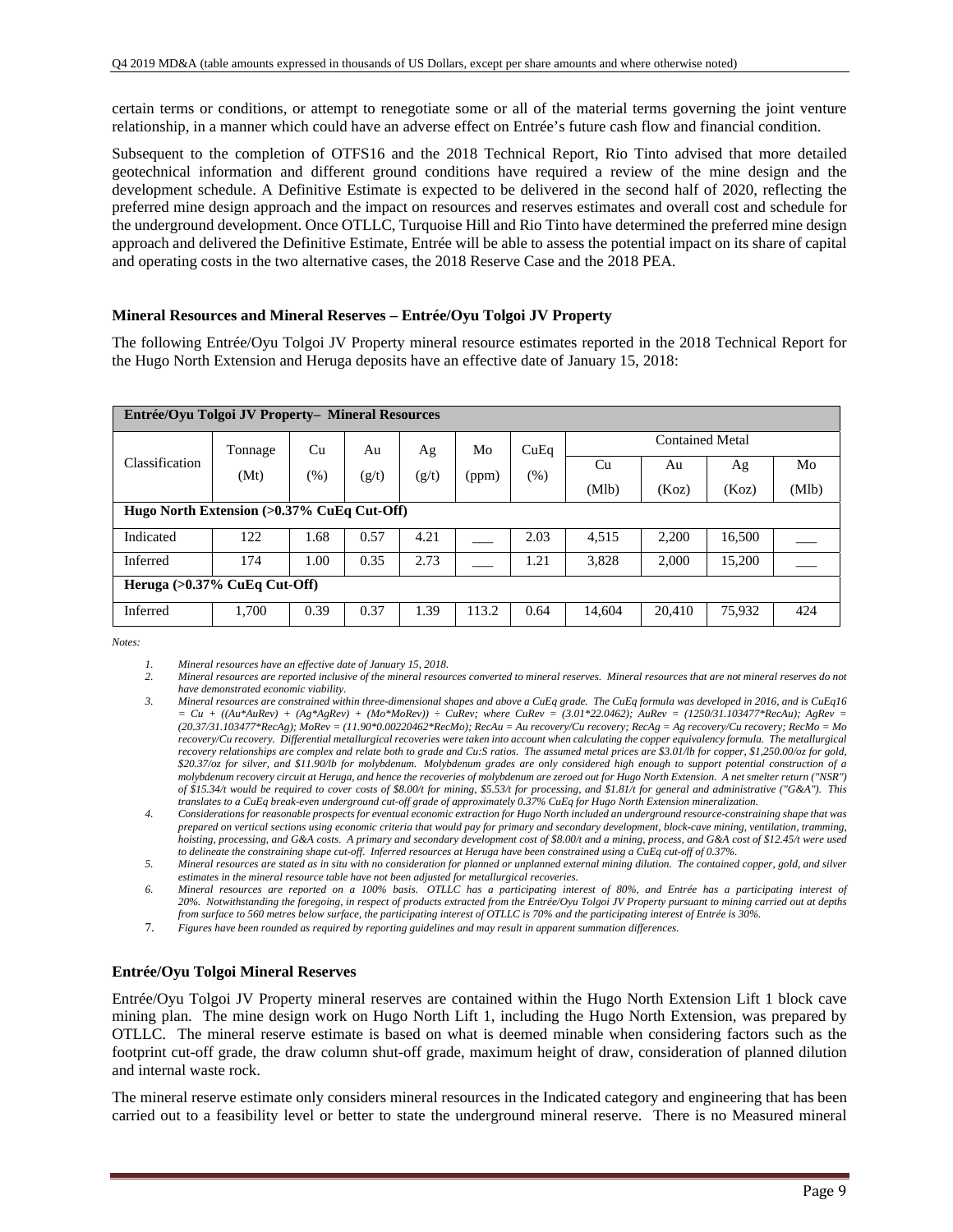resource currently estimated within the Hugo North Extension deposit. Copper and gold grades for the Inferred mineral resources within the block cave shell were set to zero and such material was assumed to be dilution. The block cave shell was defined by a \$17.00/t NSR. Future mine planning studies may examine lower shut-offs.

The following Entrée/Oyu Tolgoi JV Property mineral reserve estimate reported in the 2018 Technical Report has an effective date of January 15, 2018:

| Entrée/Oyu Tolgoi JV Property – Mineral Reserve |         |                 |        |       |       |                        |          |         |  |
|-------------------------------------------------|---------|-----------------|--------|-------|-------|------------------------|----------|---------|--|
| <b>Hugo North Extension Lift 1</b>              |         |                 |        |       |       |                        |          |         |  |
| Classification                                  | Tonnage | <b>NSR</b>      | Cu     | Au    | Ag    | <b>Recovered Metal</b> |          |         |  |
|                                                 | (Mt)    | $(\frac{f}{f})$ | $(\%)$ | (g/t) | (g/t) | Cu (Mlb)               | Au (Koz) | Ag(Koz) |  |
| Probable                                        | 35      | 100.57          | l.59   | 0.55  | 3.72  | 1.121                  | 519      | 3.591   |  |

*Notes:* 

- *1. Mineral reserves have an effective date of January 15, 2018.*
- For the underground block cave, all mineral resources within the shell has been converted to mineral reserves. This includes low-grade Indicated mineral *resources and Inferred mineral resource assigned zero grade that is treated as dilution.*
- *3. A footprint cut-off NSR of \$46.00/t and column height shut-off NSR of \$17.00/t were used to define the footprint and column heights. An average dilution entry point of 60% of the column height was used.*
- *4. The NSR was calculated with assumptions for smelter refining and treatment charges, deductions and payment terms, concentrate transport, metallurgical recoveries, and royalties using base data template 31. Metallurgical assumptions in the NSR include recoveries of 90.6% for Cu, 82.3% for Au, and 87.3% for Ag.*
- *5. Mineral reserves are reported on a 100% basis. OTLLC has a participating interest of 80%, and Entrée has a participating interest of 20%. Notwithstanding the foregoing, in respect of products extracted from the Entrée/Oyu Tolgoi JV Property pursuant to mining carried out at depths from surface to 560 metres below surface, the participating interest of OTLLC is 70% and the participating interest of Entrée is 30%.*
- *6. Figures have been rounded as required by reporting guidelines and may result in apparent summation differences.*

On July 15, 2019, Turquoise Hill stated that current information indicates that Oyu Tolgoi mineral reserves will not be materially impacted by the mine design options being considered; however, ongoing reviews will be considered as work progresses.

#### **Exploration Potential**

Rio Tinto undertakes all exploration work on the Entrée/Oyu Tolgoi JV Property on behalf of joint venture manager OTLLC, through various agreements among OTLLC, Rio Tinto and Turquoise Hill. Exploration during 2016 to 2019 on the Entrée/Oyu Tolgoi JV Property has focused on several near-surface targets and prospects on both the Shivee Tolgoi mining licence (Airstrip and Gravity Ridge) and the Javkhlant mining licence (Southeast IP, Mag West, Bumbat Ulaan and Castle Rock) (refer to Figure 1).

The Airstrip target is located southwest of the airport and is defined by a gravity high anomaly in Carboniferous-age basalts, west of the north projection of the Oyu Tolgoi trend. A 2018 dipole-dipole induced polarization ("IP") survey, comprised of three, east-west oriented lines resulted in strong IP chargeability anomalies (~10mV/V) on Lines 1 and 2 that appear to widen out to the north. On the western edge of Line 2, a weaker  $(\sim 7 \text{mV/V})$  chargeability anomaly is coincident with an isolated gravity high close to the boundary of granodiorite and basalt. A total of 58 shallow (30- 120 metres depth) polycrystalline diamond composite holes have been drilled here intersecting various intrusive phases of rock. No significant intervals of sulphide mineralization were encountered, although one hole did intersect 11 metres grading 0.14% copper and 0.26 g/t gold from 52 metres depth. A scissor hole below this did not intersect any significant mineralization. During 2018, additional alteration and age dating analysis was completed on the drill samples along with surface ground magnetic and gravity surveys and a Tromino survey (to determine the depth of overburden and to apply gravity survey corrections). Drilling was planned for 2018, but none was completed. Seven reverse circulation ("RC") drill holes totaling 1,850.9 metres were drilled during 2019. Entrée has not received detailed drill results however a summary report indicates that the holes targeted the IP and gravity anomalies at relatively shallow depths with no significant copper mineralization intersected. It is thought that the source of the IP (chargeability) anomaly was patchy pyrite within the host lithologies, which ranged from trace amounts up to approximately 6%. The rocks intersected by the drilling are Carboniferous-aged units dominated by basalt and basaltic andesite lava intruded by rhyolite and quartz monzonite with weak propylitic alteration. Hole EGRC146 returned 4 metres grading 0.93 g/t gold, 593 parts per million ("ppm") copper and 2.8 g/t silver from 152.8 metres to 156.8 metres depth within basaltic andesite lava.

The Gravity Ridge target is based on a gravity survey that covered the Oyu Tolgoi trend from the Hugo North Extension northwards. The Gravity Ridge target area occurs between known porphyry at the Ulaan Khud prospect and the Airstrip target to the west. Previous consultant studies have identified this as a strong exploration target to test the northward continuation of the Oyu Tolgoi trend of mineralization in areas where it may be concealed beneath thrust plate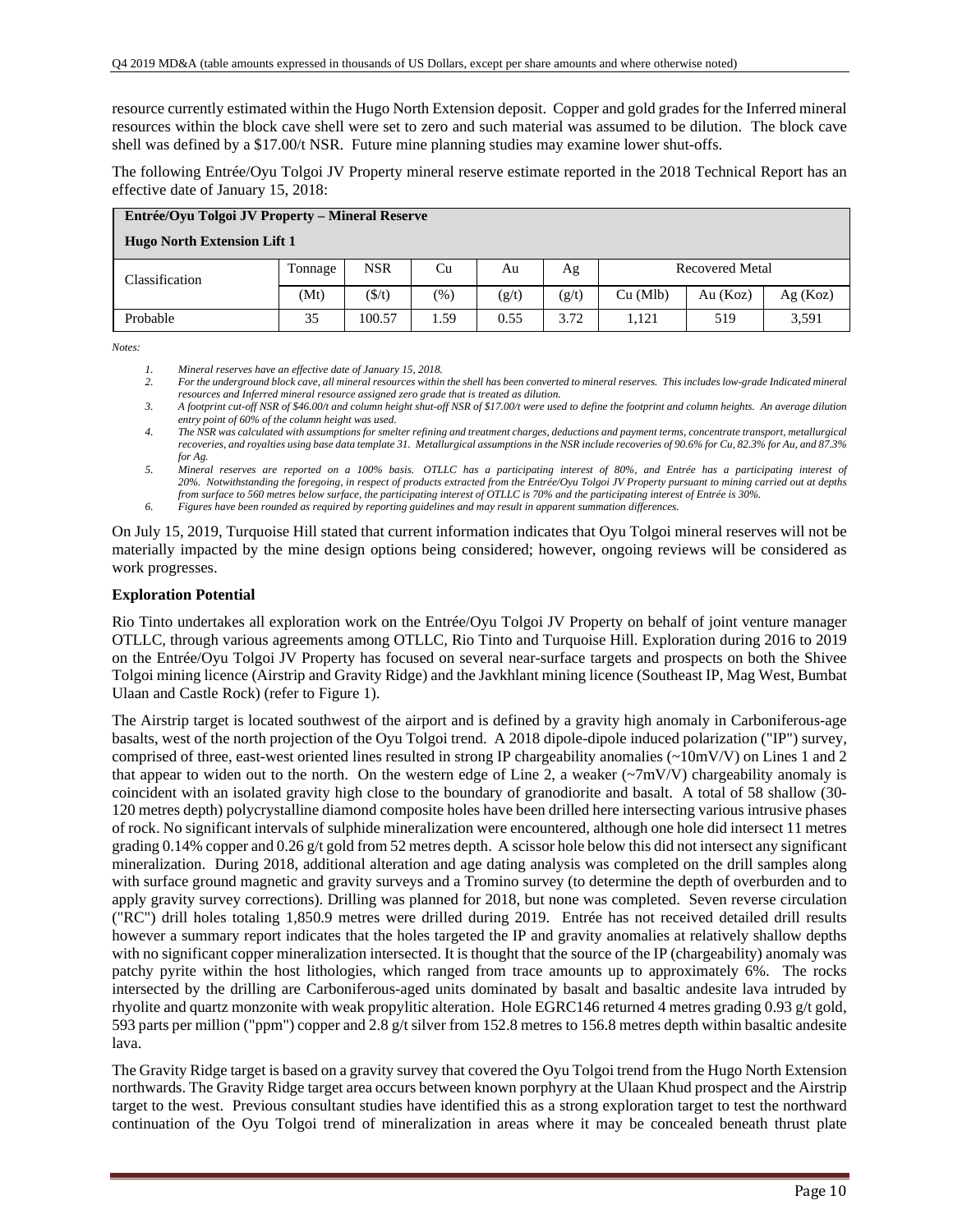lithologies or Cretaceous cover. Limited previous work has been completed at Gravity Ridge and OTLLC completed desktop reviews in 2019, as well as an IP geophysical survey. Three east-west oriented lines totaling 25 km were surveyed with IP and the results were pending at the time of this MD&A. Entrée is not aware of any drilling that was completed during 2019.

The Southeast IP prospect comprises several clusters of 60 to 511 ppm copper soil anomalies, together covering about 3 km by 3 km, adjacent to a strong gradient array IP (chargeability) anomaly. The source of the IP anomaly was not evident through recent follow-up reconnaissance work. These anomalies are located over Carboniferous-aged rocks and additional geological mapping and interpretation completed during 2018 (1:5000 scale covering 1,830 ha) infers that a Devonian window of rocks could occur immediately west of the IP anomaly. Further exploration, including drilling was budgeted for this prospect in 2018, however only additional geological mapping was completed. During 2019 additional field mapping was completed around the target area followed by 10 wide-spaced RC drill holes totaling 2,131.8 m. Entrée has not received detailed drill results; however a summary report indicates that the holes targeted the IP anomaly at relatively shallow depths and did not intersect any significant copper mineralization. Hole EJRC0073 did intersect minor malachite (copper-oxide) mineralization within a granodiorite dyke at 148 metres depth. According to OTLLC the amount of pyrite in the rocks intersected by the drilling was not enough to be the source of the IP anomaly, which still remains unexplained. All rocks intersected were Carboniferous-age and no target Devonian lithologies have been identified to date.

At the Mag West prospect, a previous IP survey revealed a strong chargeability anomaly adjacent to a magnetic high anomaly that OTLLC believes has not been sufficiently tested. The main geological units are Carboniferous basaltic lapillic tuff and Carboniferous granite. A previous soil sampling survey covering the magnetic and IP anomalies returned a patchy anomaly of Bi+Cu+Mo+Se+Te. Additional geological mapping was also completed (1:5000 scale covering 430 ha). Four target areas have been identified at Mag West based on the previous work. Although drilling was initially proposed for 2018, no holes were drilled. The 2019 exploration program has comprised additional geological work and ground truthing of anomalies, HALO spectral mapping, soil geochemistry reviews, reconnaissance work, and 21 rock chip samples. OTLLC reports that anomalous values of copper and molybdenum were returned from the rock chip sampling, however no details were provided to Entrée with the actual values. OTLLC believes that the rock sampling results support the existing soil survey results, with molybdenum more prevalent in the north, associated with a bleached and silicified lithocap. Seven RC drill holes to a depth of 250 metres were budgeted for 2019, however the local communities requested that drilling be deferred so that it did not interfere with areas of winter shelter and sheep grazing. The plan is to drill these holes during the first quarter 2020.

Bumbat Ulaan is an early-stage target focused on a previously mapped lithocap near the western edge of the property. In 2018, the prospect saw additional geological mapping (1:5000 scale over 1,050 ha), along with gravity, IP and magnetic geophysical surveys and soil sampling. The lithocap trends northeast and is characterised by a series of NE‐ SW silica dykes with moderate magnetite alteration and hematite stains, hosted within argillic altered rhyodacite. Five separate target areas have been identified based on the geophysical survey results, along with soil survey results and geological mapping/sampling. In 2019 exploration work has comprised HALO spectral mapping, review of soil geochemistry, geophysics (IP) and reconnaissance work. The HALO spectral measurements included 301 samples from the northern end of the target and 114 from the south portion. Results of the samples show the northern area hosts a narrow advanced argillic alteration zone with pyrophyllite-topaz-muscovite-illite and minor dickite assemblages. The advanced argillic zone at the southern part is slightly larger and is dominated by pyrophyllite-alunite-diaspore with strong hematite-goethite staining. OTLLC interprets the mineral occurrences within the two advanced argillic zones to be proximal to a potential heat source. In addition to the HALO sampling, 28 outcrop rock samples were collected at South Bumbat and of these, eight returned anomalous molybdenum values ranging from 11 to 20 ppm. Limited copper values were associated with the advanced argillic areas, potentially due to leaching as a result of the acidic environment. One sample from the periphery of the southern advanced argillic zone returned 0.18% copper, 967 ppm manganese and 457 ppm zinc, and is considered important since an anomalous manganese and zinc halo is quite common distal to a porphyry system with depletion at the center. A total of 33 line-km of IP survey were also completed along five, eastwest oriented lines. The results of this survey were pending at the time of this MD&A. Ten RC drill holes to a depth of 250 metres were budgeted for 2019, however due to proximity to winter shelters and some holes being within a 50 metre buffer zone of cultural heritage sites, the drilling was delayed. All sites are being reviewed to see which are accessible and based on this some are being re-located. Following this review the plan is to drill in the first quarter 2020.

Castle Rock is a porphyry-style target located about five km southwest of the Heruga deposit. Previous work at Castle Rock had identified this as a priority, near-surface target based on a polymetallic (Mo-As-Sb-Se-Te index) soil anomaly covering an area of about 1.5 km by 2.0 km coincident with a 400 metre by 400 metre area of outcropping quartz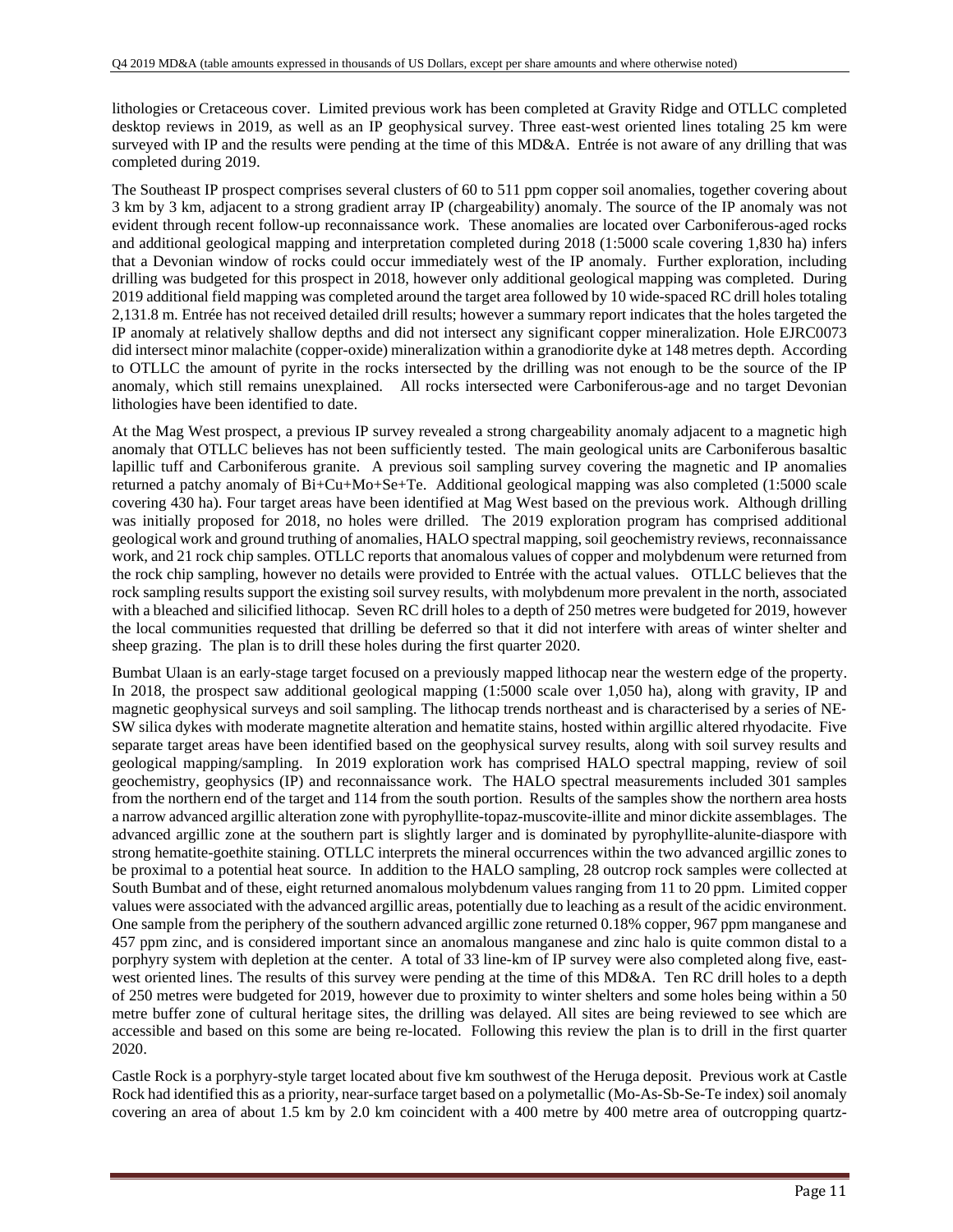sericite-illite altered dacite intrusive. In addition, a strong north-trending IP chargeability anomaly is coincident with the zone and two east-west dipole-dipole IP lines further outline the anomaly. During 2018 mapping identified scattered outcrops with sheeted and irregular quartz veining hosted within the dacite, along with occasional quartz breccia veins with oxidized sulphides. A gravity survey was completed during 2018, followed by two RC drill holes, EJRC0046 (250 metres depth) and EJRC0047 (227 metres depth). Both holes intersected Carboniferous-aged rock sequences dominated by andesitic tuff and andesitic to basaltic tuff (lithic and lapilli) with weak to moderate chlorite-epidote (porpylitic) or weak illite-sericite (phyllic) alteration and trace to 6% pyrite mineralization. These sequences were intruded by several fresh, unmineralized porphyritic dacite dykes, and occasional hornblende-biotite andesite dykes. There were no copper bearing minerals or porphyry-style alteration assemblages identified in the RC chips and no significant assay results were returned. According to OTLLC, the near-surface targeted chargeability anomaly has been explained by the abundant pyrite, however the lack of copper mineralization and porphyry alteration downgrades the near-surface exploration potential for this target. The potential for porphyry mineralization at depth remains a lower priority target. No drilling was budgeted for this prospect during 2019.

In addition to the above work the following field work was completed or was scheduled during 2019:

- Geological Mapping: Ductile Shear area (west of the Airstrip Target) 2,603 ha; West Javkhlant area 4,288 ha
- Soil Sampling: Ductile Shear area 380 samples
- Geochronology and Whole Rock Analysis: overall property 63 samples for Whole Rock and 21 for Geochronology
- Rock Chip Sampling: Shivee Tolgoi 39 samples; Javkhlant 49 samples
- Geophysics: Ground magnetics at West Javkhlant (60% complete); DDIP survey at Javkhlant pending
- MIRA 3D Modelling: Mira Geoscience produced a 3D geological model over the entire Project with the following main outcomes:
	- Advancement of the existing GOCAD Mining Suite project compilation for the Oyu Tolgoi study area
	- Data compilation for the base of cover, which has been updated and used to cover-correct the gravity data
	- A 3D fault network model has been constructed comprising of a total 37 faults
	- Interpretation and modelling of the major formations across the area of interest (intrusives and faulted stratigraphy)
	- A 3D geological block model was constructed from the various lithological and structural domains
	- Density and susceptibility variations within the geological domains were determined using geologically constrained inversion techniques
	- Soil geochemical data was reviewed and analysed, with a view towards vectoring towards mineralisation
	- Modelling results and other targeting criteria were used to identify potential prospective areas which are to be combined with current target prioritisation work

Soil geochemistry was also reviewed in selected portions of the Entrée/Oyu Tolgoi JV Property, including Bumbat Ulaan, West Mag (5 areas), West Grid (6 areas) and T1231 (1 area; this target is in the Shivee Tolgoi licence to the east of OTLLC's Oyu Tolgoi licence). The soil geochemistry interpretation work provided soil anomalies and alteration features based on all products/maps derived from univariate Cu, Mo, Au, Ag, Pb and Zn including Cu/Sc and Cu/Fe normalisation, RGB zonation and chalcophile long multivariate analysis. According to OTLLC, alteration mapping appears to be possible with Oyu Tolgoi soils due to the immature nature of the soil profile with reasonable proportions of lithic fragments. Spatially coherent zones of subtle potassic alteration are evident, along with some soils showing sericite/phyllic characteristics. On-going work includes interpretation of spectral data collected on the soils and lithogeochemistry. Soil anomalies have been prioritised and are being evaluated through ground truthing and rock chip sampling. Priority was placed on anomalies over 2019 drill targets to ensure drill planning was optimized.

Finally, during 2019 augite basalt sampling was completed over mapped Devonian-aged basalt to determine background values and an "immobile element ratio" fingerprint for these rocks to distinguish from Carboniferous augite basalt in sampling and drilling. The sampling will also help determine whether a distal signature of Javkhlant I & II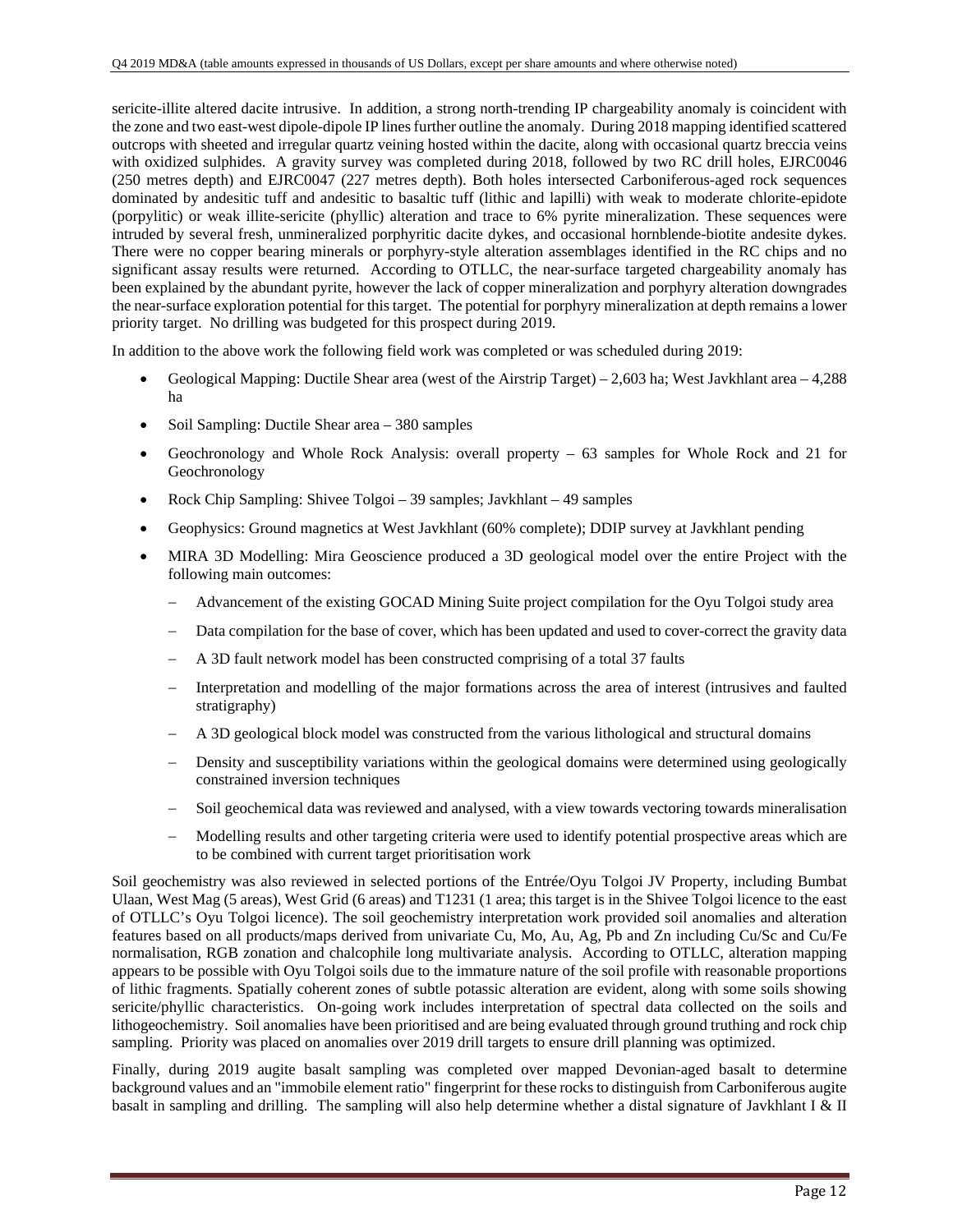(Heruga Southwest Prospect) is detectable at surface and thus usable as a targeting approach in other areas of mapped seemingly unaltered augite basalt.

The areas to the north of Hugo North Extension and to the south of Heruga have been under-explored and remain strong targets for future exploration.

A complete description and the Company's related history of the Entrée/Oyu Tolgoi JV is available in the Company's AIF dated March 13, 2020, available for review on SEDAR at www.sedar.com. For additional information regarding the assumptions, qualifications and procedures associated with the scientific and technical information regarding the Entrée/Oyu Tolgoi JV Property, reference should be made to the full text of the 2018 Technical Report which is available for review on SEDAR.

### **Shivee West Property Summary**

The Shivee West Property comprises the northwest portion of the Entrée/Oyu Tolgoi JV Project and adjoins the Entrée/Oyu Tolgoi JV Property and OTLLC's Oyu Tolgoi mining licence (Figure 1).

To date, no economic zones of precious or base metals mineralization have been outlined on the Shivee West Property. However, zones of gold and copper mineralization have previously been identified at Zone III/Argo Zone and Khoyor Mod. There has been no drilling on the ground since 2011, and no exploration work has been completed since 2012. In 2015, in light of the ongoing requirement to pay approximately \$350,000 annually in licence fees for the Shivee West Property and a determination that no further exploration work would likely be undertaken in the near future, Entrée began to examine options to reduce expenditures in Mongolia. These options included reducing the area of the mining licence, looking for a purchaser or partner for the Shivee West Property, and rolling the ground into the Entrée/Oyu Tolgoi JV. Management determined that it was in the best interests of Entrée to roll the Shivee West Property into the Entrée/Oyu Tolgoi JV, and Entrée entered into a License Fees Agreement with OTLLC on October 1, 2015. The License Fees Agreement provides the parties will use their best efforts to amend the terms of the Entrée/Oyu Tolgoi JVA to include the Shivee West Property in the definition of Entrée/Oyu Tolgoi JV Property. Entrée determined that rolling the Shivee West Property into the Entrée/Oyu Tolgoi JV would provide the joint venture partners with continued security of tenure; Entrée shareholders would continue to benefit from any exploration or development that the Entrée/Oyu Tolgoi JV management committee approves on the Shivee West Property; and Entrée would no longer have to pay licence fees, as the parties agreed that the licence fees would be for the account of each joint venture participant in proportion to their respective interests, with OTLLC contributing Entrée's 20% share charging interest at prime plus 2%. To date, no amended Entrée/Oyu Tolgoi JVA has been entered into and Entrée retains a 100% interest in the Shivee West Property.

## **Underground Development Progress**

#### Oyu Tolgoi Project

On November 12, 2019, Turquoise Hill provided the following update regarding the Oyu Tolgoi project.

As previously announced by Turquoise Hill on July 15, 2019, improved information with respect to rock mass and geotechnical data modelling has confirmed that there are stability risks associated with components of the OTFS16 mine design. Preliminary estimates indicate that sustainable first production for Turquoise Hill could be delayed by 16 to 30 months compared with the first quarter 2021 estimate in Turquoise Hill's original feasibility study guidance in 2016, and the development capital spend for the project may increase by \$1.2 billion to \$1.9 billion over the \$5.3 billion previously disclosed by Turquoise Hill.

To address these risks, a number of refinements are under review to determine the final mine design, and the first of the key decisions that has been made is to retain a mid-access drive only on the apex level of the mine design of Panel 0.

A mid-access drive is essentially a horizontal tunnel that cuts transversely across the mine footprint and allows OTLLC to develop both north and south within the ore body and accelerate the time to first sustainable production from the Oyu Tolgoi mining licence. Although the ground conditions do not enable OTLLC to incorporate the mid-access drive on all three levels of the underground, the inclusion on the apex level will have a positive impact on OTLLC's schedule.

This is an integral step towards completing the final mine design, however it is too early to accurately determine the potential impact on the cost or schedule. Decisions on productivity levels and key underground infrastructure, such as the location and design of the ore passes and options for panel sequencing, will need to be completed before an update on the development capital or schedule can be finalized.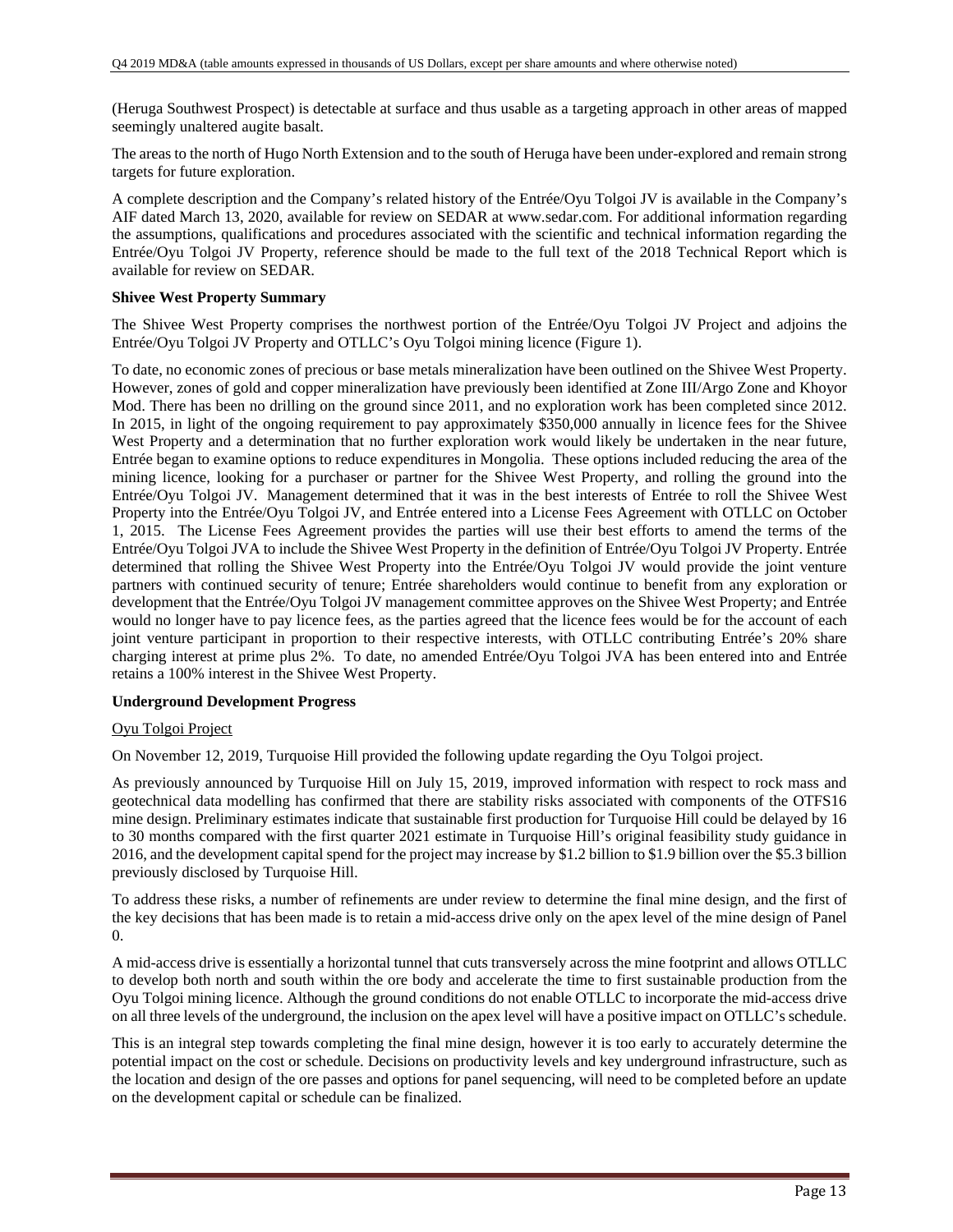Construction of Shaft 2 was completed and the service hoist was successfully commissioned in October 2019. This is a 10 metre diameter shaft sunk to approximately 1.3 km below the surface. The shaft uses the world's largest production hoist motor able to lift 60 tonnes and can carry 300 people in the service hoist. When operating at maximum capacity, the production hoist has the ability to lift 35,000 tonnes of material to the surface daily.

Commissioning of the production hoist continues with over 2,700 tonnes of rock successfully hoisted to surface at the end of the third quarter 2019. OTLLC continues to work with the regulatory agencies to complete the permitting of the production hoist.

The load out conveyor and Shaft 2 integrated materials handling system is fully commissioned. This will enable ore to be conveyed to the concentrator as soon as the production hoist system is commissioned. The Shaft 2 production and logistics capability is a key enabler of increased underground development and construction of critical underground infrastructure such as the Primary Crusher 1 and the material handling systems that support the start of production ramp-up.

Other key infrastructure components completed during the third quarter 2019 include the central heating plant, the Shaft 2 jaw crusher system and the Shaft 2 surface discharge conveyor.

Shaft 3 pre-assembly of headframe modules commenced during the third quarter, while Shaft 4 vertical assembly of the sinking stage was completed, along with the commencement of stage fit-out. Primary Crusher 1 civil works are ongoing with the team successfully constructing the 8 metres of wall at the underside of the surge bin.

Lateral underground development in the third quarter 2019 accelerated. Extensive focus on productivity gains on the most critical development areas has reaped substantial improvements. Underground development progressed 3.6 total equivalent km and 3.2 lateral km during the third quarter. Between the restart of underground development in May 2016 and the end of the third quarter 2019, 28.0 total equivalent km and 22.1 km of lateral development have been completed.

| Year         | <b>Total</b><br>Equivalent   Lateral<br><b>Kilometres</b> | <b>Development</b><br>(Kilometres) | Mass Excavation (000<br>metres) |
|--------------|-----------------------------------------------------------|------------------------------------|---------------------------------|
| 2016         | 1.6                                                       | 1.5                                | 3.0                             |
| 2017         | 6.1                                                       | 4.8                                | 31.7                            |
| 2018         | 10.3                                                      | 7.9                                | 59.5                            |
| Q1 2019      | 3.2                                                       | 2.3                                | 21.4                            |
| Q2 2019      | 3.2                                                       | 2.4                                | 19.3                            |
| Q3 2019      | 3.6                                                       | 3.2                                | 11.4                            |
| <b>TOTAL</b> | 28.0                                                      | 22.1                               | 146.3                           |

The following table provides a breakdown of the various components of completed development since project restart:

Turquoise Hill reported that it expects to have enough liquidity to fund its operations and underground development including progression of a Tavan Tolgoi-based power plant, into the first quarter 2021. Taking into consideration the estimated impacts of recently announced increases to underground development capital, as well as delays to first sustainable production from the Oyu Tolgoi mining licence, Turquoise Hill expects to need significant incremental financing to sustain its underground development and construction of a Tavan Tolgoi-based power plant beyond this timeframe. Turquoise Hill and OTLLC have the option to raise additional external financing subject to required approvals, to assist in funding development going forward, including during underground commissioning and ramp up. Turquoise Hill will have greater clarity on its incremental funding requirement as the Definitive Estimate progresses; however, preliminarily estimates indicate significant incremental financing will be required above the \$2.7 billion in liquidity currently available to it. Turquoise Hill has put forward a proposal to Rio Tinto as to how best to source incremental funding necessary to progress underground development over and above its \$2.7 billion of available liquidity.

On January 16, 2020, Turquoise Hill noted that productivity improvements resulted in increased underground lateral development rates during the fourth quarter 2019, with an average rate of 1,607 eqm compared to 1,214 eqm in the third quarter, with December seeing a record 1,809 eqm. Construction is progressing on Shafts 3 and 4 with both collars now installed. Final preparations are underway to enable commencement of main sinking operations for both shafts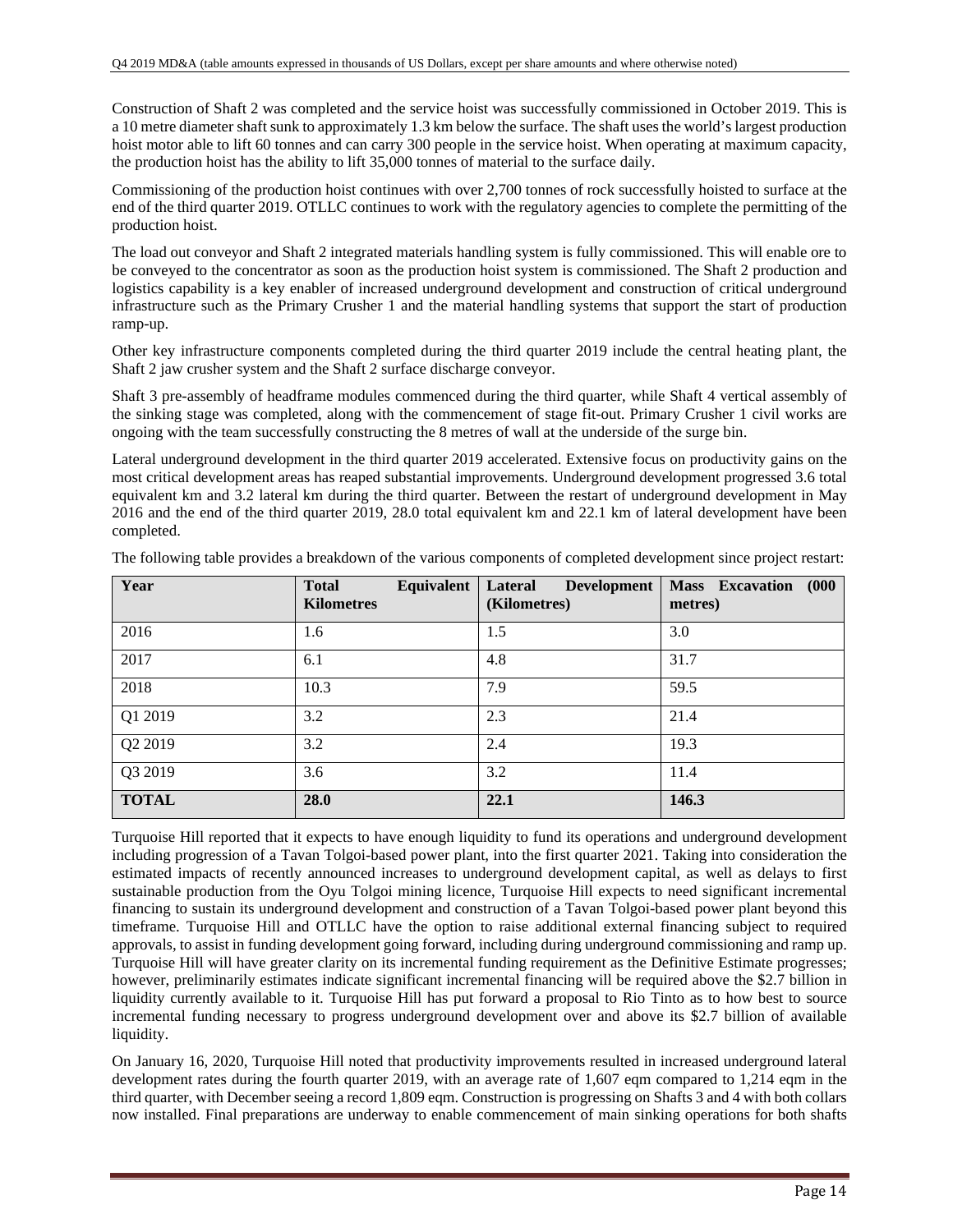during the second quarter of 2020. Detailed analysis work on the mine design is still anticipated to be completed during the first half of 2020, and the Definitive Estimate, which will include the estimate of cost and schedule for the underground project based on the updated design of Panel 0, is still expected to be delivered in the second half of 2020.

#### Oyu Tolgoi Power Supply

OTLLC is obliged under the Oyu Tolgoi Investment Agreement to secure a long-term domestic power source for the Oyu Tolgoi mine. The Power Source Framework Agreement ("PSFA") entered into between OTLLC and the Government of Mongolia on December 31, 2018 provides a binding framework and pathway for the construction of a Tavan Tolgoi-based power solution for the Oyu Tolgoi mine by June 30, 2023. The power plant would be majorityowned by OTLLC and situated close to the Tavan Tolgoi coal mining district located approximately 150 km from the Oyu Tolgoi mine.

On February 17, 2020, Turquoise Hill announced the submission of a Feasibility Study for the Tavan Tolgoi Power Plant ("TTPP") project to the Government of Mongolia by OTLLC.

The TTPP Feasibility Study is based on a 300 MW coal fired power plant to be located in Tsogttsetsii soum of Umnugovi province, with a total project cost estimate of up to \$924 million, pending consideration of certain amounts yet to be finalized such as government fees, licenses and certain reimbursements per the Tavan Tolgoi Investment Agreement.

OTLLC has made significant progress to develop a cost competitive and optimal solution for TTPP with a fully negotiated engineering, procurement and construction contract that is now ready for signature. The current schedule targets two units of the TTPP to be operational by June 2024. The existing PSFA specifies target dates for milestones to be achieved through mutual cooperation between OTLLC and the Government of Mongolia, several of which have now passed. In accordance with the terms of the PSFA, OTLLC has given notice and is currently seeking a mutually acceptable alternative basis on which to proceed with securing long term domestic power supply for Oyu Tolgoi.

### Tax Dispute

On February 20, 2020, Turquoise Hill announced that OTLLC has been unable to reach a resolution of its previously announced dispute with the Mongoian Tax Authority with respect to a tax assessment for approximately \$155 million relating to an audit on taxes imposed and paid by OTLLC between 2013 and 2015. OTLLC will be proceeding with the initiation of a formal international arbitration proceeding in accordance with the dispute resolution provisions in the Oyu Tolgoi Investment Agreement. Turquoise Hill remains of the opinion that OTLLC has paid all taxes and charges required to be paid under the Oyu Tolgoi Investment Agreement, the June 8, 2011 Amended and Restated Shareholders' Agreement (the "Shareholders Agreement"), the May 18, 2015 Oyu Tolgoi Underground Mine Development and Financing Plan (the "Mine Plan") and Mongolian law.

#### Mongolian Parliamentary Working Group

As reported by Turquoise Hill, in March 2018, the Speaker of the Mongolian Parliament appointed a Parliamentary Working Group ("Working Group") that consisted of 13 Members of Parliament to review the implementation of the Oyu Tolgoi Investment Agreement. The Working Group established five sub-working groups consisting of representatives from government ministries, agencies, political parties, non-governmental organizations and professors, to help and support the Working Group. The Working Group was initially expected to report to the Parliament before the end of spring session in late June 2018.

On December 13, 2018, OTLLC received a letter from the head of the Working Group confirming that the consolidated report, conclusions and recommendations of the Working Group have been finalized and was ready to be presented to the Parliament.

On March 22, 2019, the Parliamentary press office announced that the Working Group report had been submitted to the National Security Council (President, Prime Minister and Speaker of the Parliament).

Turquoise Hill subsequently reported that a new working group of nine Members of Parliament had been established to take the Working Group report and draft a resolution directing the Cabinet on recommendations related to Oyu Tolgoi. The draft resolution was submitted to the Economic Standing Committee of the Parliament and subsequently passed in a plenary session of the Parliament of Mongolia on November 21, 2019. The resolution was published on December 6, 2019. On December 11, 2019, Turquoise Hill reported that the resolution includes measures to improve the implementation of the Oyu Tolgoi Investment Agreement and the Shareholders Agreement, improve the Mine Plan and explore and resolve options to have a product sharing arrangement or swap Mongolia's equity holding of 34% for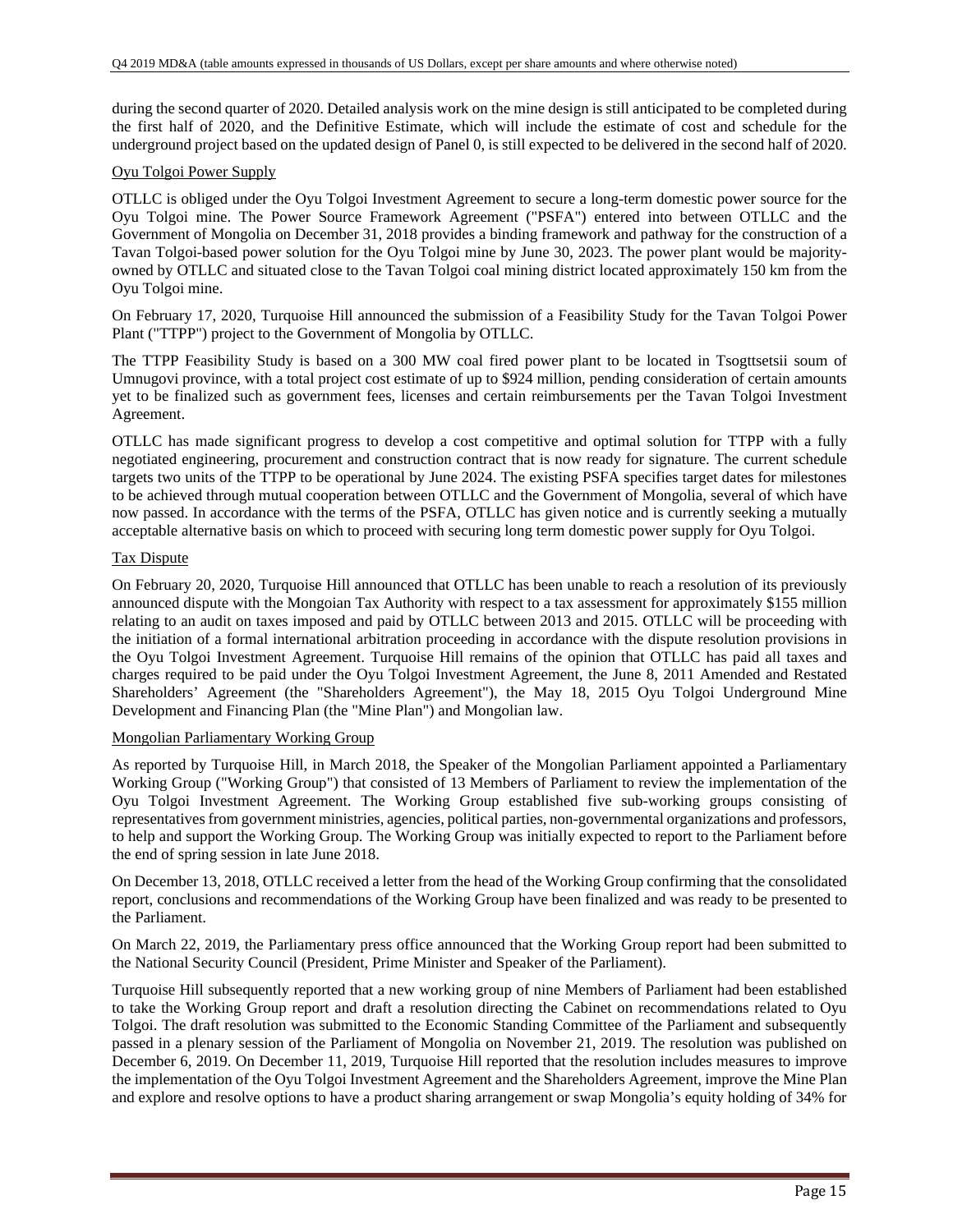a special royalty. Turquoise Hill noted that the resolution will serve as the basis of future discussions in relation to the Oyu Tolgoi project.

## **Entree/Oyu Tolgoi JV Property**

Once OTLLC, Turquoise Hill and Rio Tinto have determined the preferred mine design approach and delivered the Definitive Estimate, Entrée will be able to assess the potential impact on resources and reserves estimates, the estimated timing and amount of development production and initial block cave production from Lift 1 of the Hugo North Extension deposit on the Entrée/Oyu Tolgoi JV Property and any potential change to Entrée's estimated share of capital and operating costs. Entrée will continue to evaluate any information made available to it by Rio Tinto or OTLLC and will update the market accordingly.

#### **2019 Review**

For the three months ended December 31, 2019 and December 31, 2018, Entrée expenses related to Mongolian operations were not significant. For the full year ended December 31, 2019, expenses related to Mongolian operations were \$0.2 million compared to \$0.1 million for the 2018 year. In 2019 and 2018, these costs represented in-country administration expenses.

## **BLUE ROSE JV – AUSTRALIA**

#### **Summary**

Entrée has a 56.53% interest in the Blue Rose JV to explore for minerals other than iron ore on EL 6006, with Giralia Resources Pty Ltd, a subsidiary of Hancock Prospecting Pty Ltd, retaining a 43.47% interest. EL 6006, totalling 257 square kilometres, is located in the Olary Region of South Australia, 300 kilometres northeast of Adelaide and 130 kilometres west-southwest of Broken Hill.

The rights to explore for and develop iron ore on EL 6006 are held by Fe Mines Limited ("FML"), a subsidiary of Lodestone Equities Limited ("Lodestone") pursuant to a prior agreement with the Blue Rose JV partners. On April 18, 2017, the Blue Rose JV partners entered into a Deed of Consent, Sale and Variation (the "Deed") with Lodestone and FML. In accordance with the Deed, the Blue Rose JV partners transferred title to EL 6006 and assigned their native title agreements to FML and agreed to vary a payment required to be made to the Blue Rose JV partners under the prior agreement. FML paid to the Blue Rose JV partners an aggregate A\$100,000 at completion and granted to them (a) the right to receive an additional payment(s) upon completion of an initial or subsequent iron ore resource estimate on EL 6006, to a maximum of A\$2 million in aggregate; and (b) a royalty equal to 0.65% of the free on board value of iron ore product extracted and recovered from EL 6006. Under the Deed, an additional A\$285,000 must also be paid to the Blue Rose JV partners upon the commencement of Commercial Production (as such term is defined in the Deed).

The Braemar Iron Formation is the host rock to magnetite mineralisation on EL 6006. The Braemar Iron Formation is a meta-sedimentary iron siltstone, which is inherently soft. The mineralization within the Braemar Iron Formation forms a simple dipping tabular body with only minor faulting, folding and intrusives. Grades, thickness, dip, and outcropping geometry remain very consistent over kilometres of strike.

#### **2019 Review**

Expenditures in 2019 were minimal and related to administrative costs in Australia.

Entrée was the registered holder and beneficial owner of 3,060 ordinary class shares in Bonython Metals Group Pty Ltd ("BMG"). A liquidator was appointed to BMG on May 3, 2012. On March 18, 2019 and April 5, 2019, the Federal Court of Australia ordered the liquidator to make a distribution of surplus funds to shareholders. A distribution of surplus at the rate of 3.2207% per share was declared and on July 8, 2019 the liquidator issued a cheque to Entrée in the amount of A\$27,281.81 which was received by the Company in Q3 2019.

## **INVESTMENTS**

In August 2015, the Company acquired from Candente Copper Corp. (TSX:DNT) ("Candente") a 0.5% NSR royalty (the "Cañariaco Project Royalty") on Candente's 100% owned Cañariaco copper project in Peru for a purchase price of \$500,000.

In June 2018, the Company sold the Cañariaco Project Royalty to Anglo Pacific, a public company listed on the London Stock Exchange ("LSE") and the TSX, whereby the Company transferred all the issued and outstanding shares of its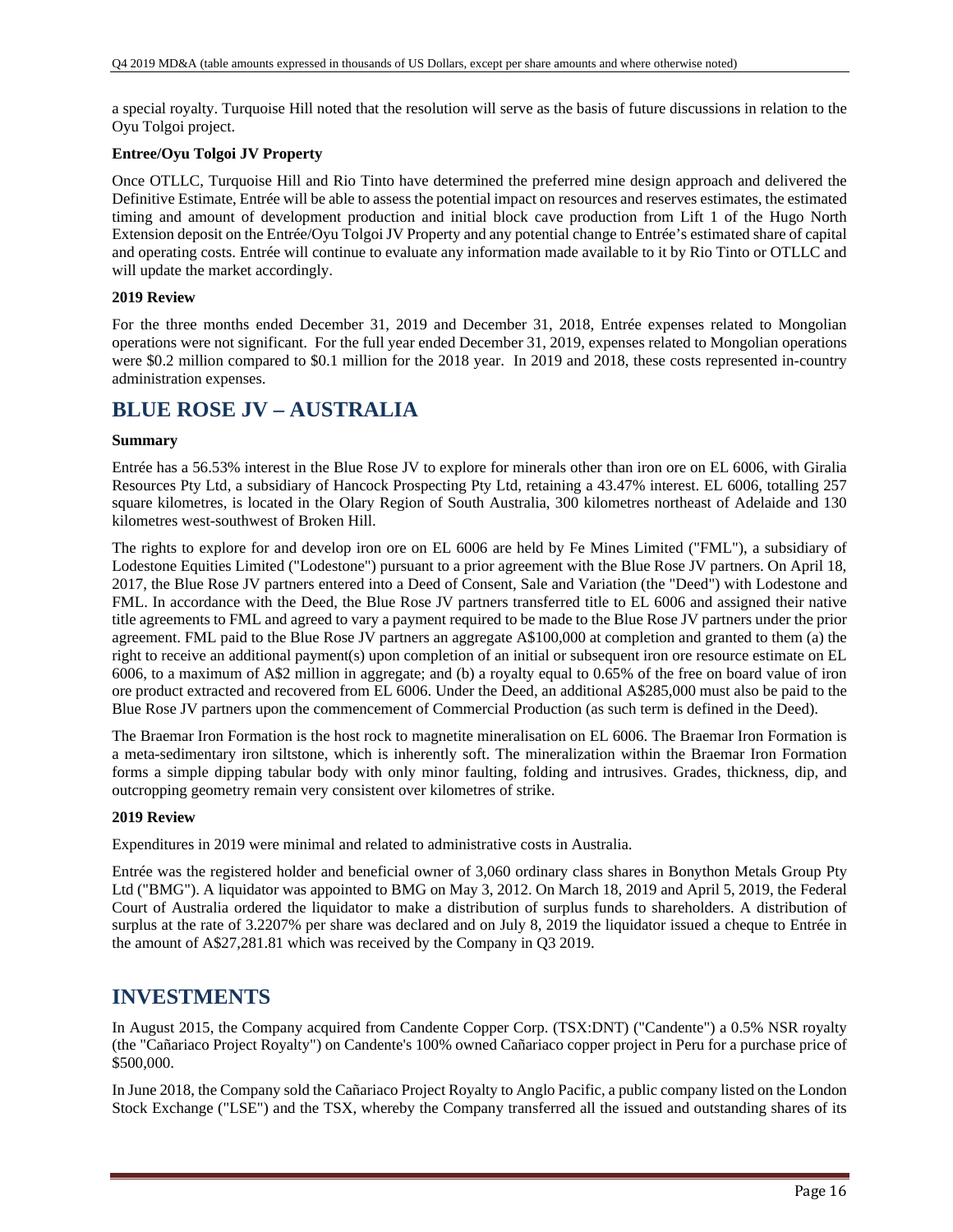subsidiaries that directly or indirectly held the Cañariaco Project Royalty to Anglo Pacific in return for consideration of \$1.0 million, payable by the issuance of 478,951 Anglo Pacific common shares. In addition, Entrée retains the right to a portion of any future royalty income received by Anglo Pacific in relation to the Cañariaco Project Royalty ("Cañariaco Project Royalty Pass-Through Payments") as follows:

- 20% of any Cañariaco Project Royalty payment received for any calendar quarter up to and including December 31, 2029;
- 15% of any Cañariaco Project Royalty payment received for any calendar quarter commencing January 1, 2030 up to and including the quarter ending December 31, 2034; and
- 10% of any Cañariaco Project Royalty payment received for any calendar quarter commencing January 1, 2035 up to and including the quarter ending December 31, 2039.

In accordance with IFRS, the Company has attributed a value of \$nil to the Cañariaco Project Royalty Pass-Through Payments since realization of the proceeds is contingent upon several uncertain future events not wholly within the control of the Company.

In 2019, the Company disposed of all its investments in Anglo Pacific common shares for net proceeds of \$1.0 million and realized a \$0.1 million gain.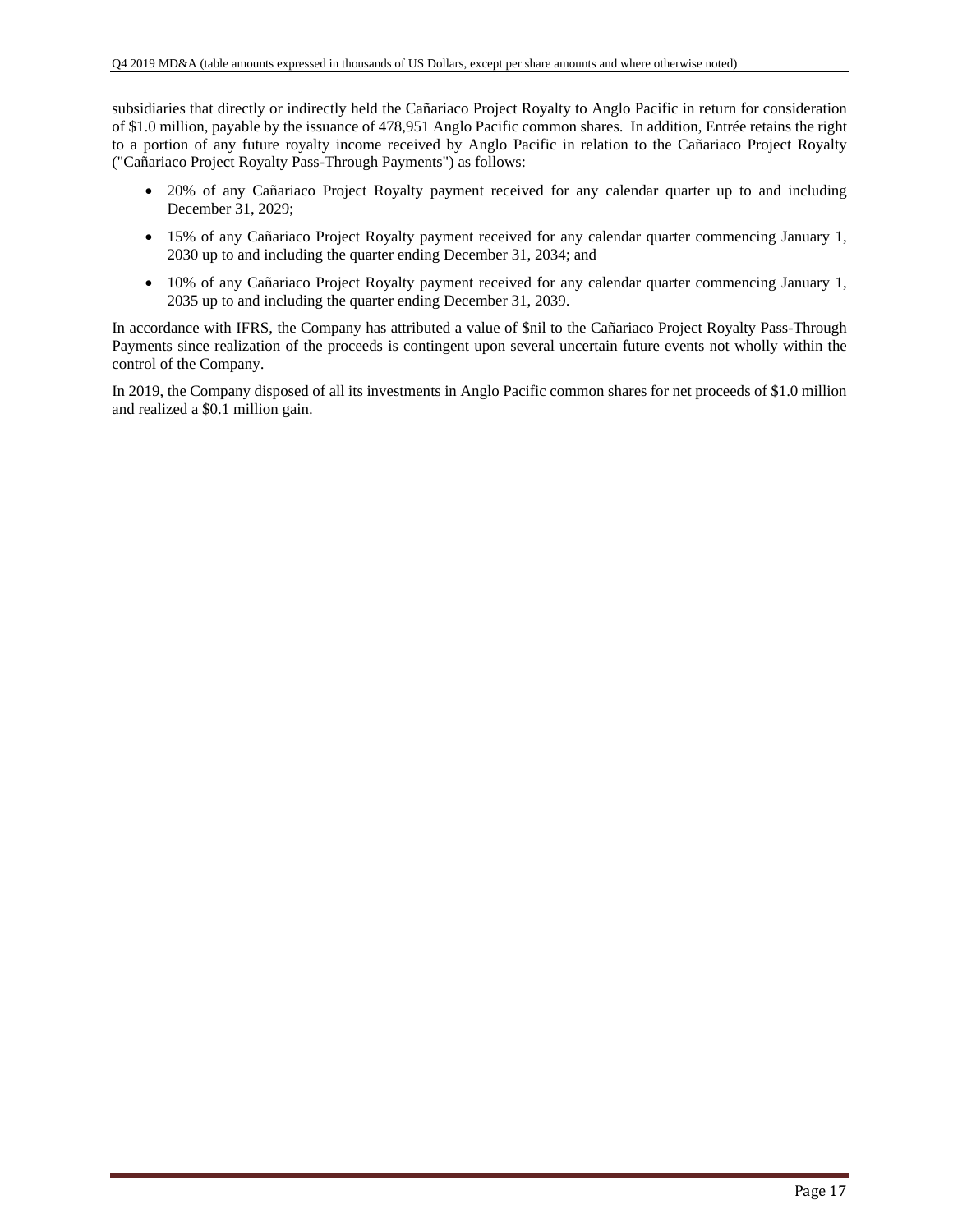# **SUMMARY OF CONSOLIDATED FINANCIAL OPERATING RESULTS**

## **Operating Results**

The Company's operating results for the three years ended December 31 were:

|                                                      | 2019         |      | 2018    |              | 2017   |
|------------------------------------------------------|--------------|------|---------|--------------|--------|
| Expenses                                             |              |      |         |              |        |
| Exploration                                          | \$<br>173    | \$   | 175     | \$           | 332    |
| General and administrative                           | 1,490        |      | 1,145   |              | 1,656  |
| Share-based compensation                             | 340          |      | 506     |              | 678    |
| Depreciation                                         | 105          |      | 22      |              | 20     |
| Other                                                |              |      | (13)    |              | 192    |
| <b>Operating loss</b>                                | 2,108        |      | 1,835   |              | 2,878  |
| Gain on sale of investments                          | (123)        |      |         |              |        |
| Foreign exchange (gain) loss                         | (195)        |      | 287     |              | (380)  |
| Interest income                                      | (137)        |      | (111)   |              | (116)  |
| Interest expense                                     | 319          |      | 307     |              | 287    |
| Loss from equity investee                            | 273          |      | 175     |              | 215    |
| Finance costs                                        | 29           |      |         |              |        |
| Deferred revenue finance costs                       | 3,250        |      | 2,985   |              |        |
| Gain on sale of mining property interest             |              |      | (353)   |              |        |
| Unrealized loss on investments                       |              |      | 73      |              |        |
| Loss on the Arrangement                              |              |      |         |              | 33,627 |
| Loss before income taxes                             | 5,524        |      | 5,198   |              | 36,511 |
| Income tax recovery                                  |              |      |         |              | (72)   |
| Net loss from continuing operations                  | 5,524        |      | 5,198   |              | 36,439 |
| Discontinued operations                              |              |      |         |              |        |
| Net loss from discontinued operations                |              |      |         |              | 176    |
| Net loss for the year                                | 5,524        |      | 5,198   |              | 36,615 |
| Other comprehensive loss (income)                    |              |      |         |              |        |
| Foreign currency translation                         | 2,095        |      | (3,372) |              | 1,684  |
| Total comprehensive loss                             | \$<br>7,619  | \$   | 1,826   | \$           | 38,299 |
| Net loss per common share                            |              |      |         |              |        |
| Basic and fully diluted – continuing operations      | \$<br>(0.03) | \$   | (0.03)  | \$           | (0.21) |
| Basic and fully diluted - discontinued<br>operations | \$<br>(0.00) | $\$$ | (0.00)  | \$           | (0.00) |
| <b>Total assets</b>                                  | \$<br>6,102  | \$   | 7,432   | $\mathbb{S}$ | 8,257  |
| Total non-current liabilities                        | \$<br>52,907 | \$   | 46,835  | \$           | 32,499 |

## Operating Loss:

During the year ended December 31, 2019, the Company's operating loss was \$2.1 million compared to \$1.8 million and \$2.9 million for the years ended December 31, 2018 and 2017, respectively.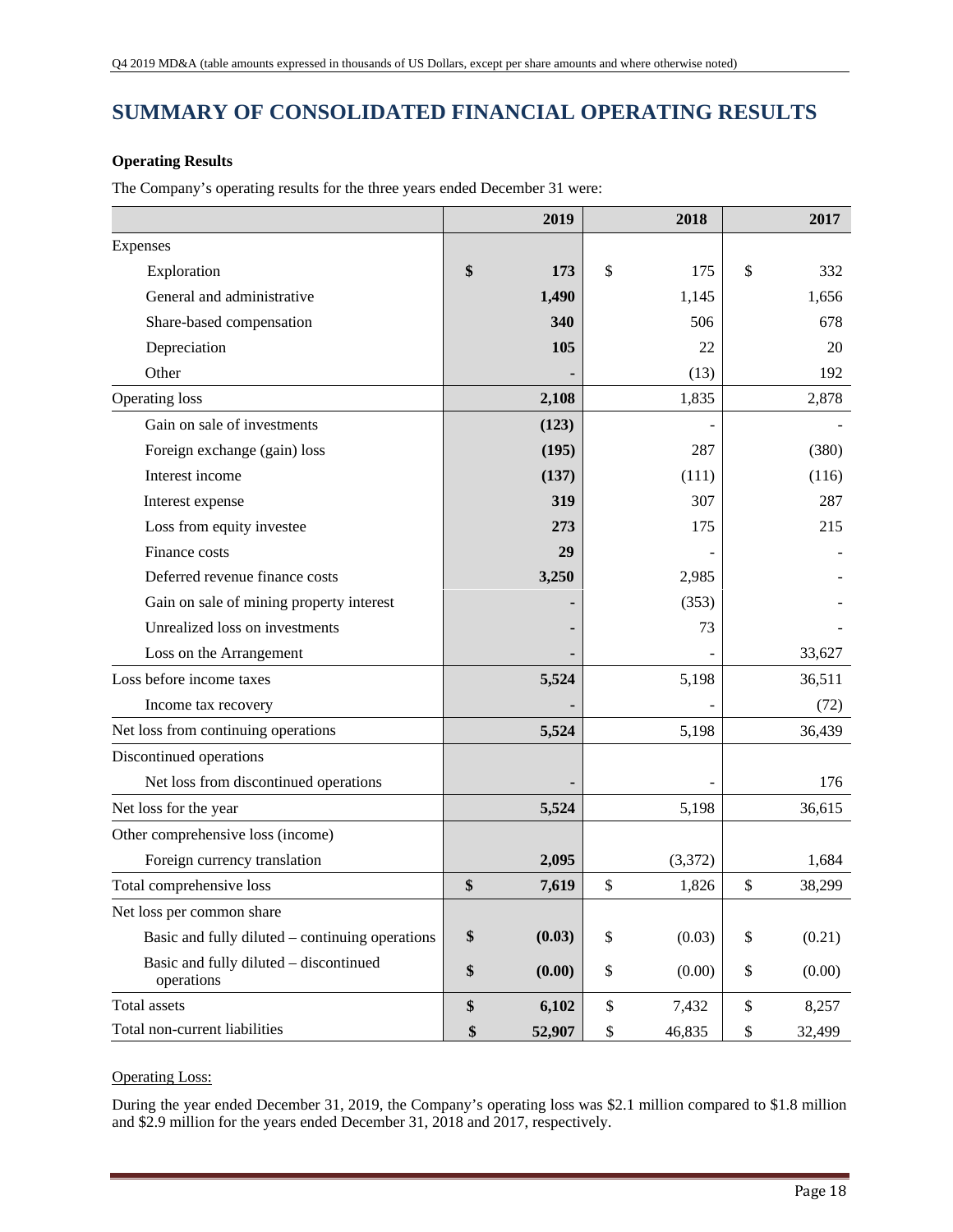Exploration costs in 2019 included expenditures of \$0.2 million for administration costs in Mongolia compared to \$0.1 million in the comparative 2018 and 2017 periods. Holding costs on all other properties in 2019, 2018 and 2017 were insignificant.

Overall, general and administration expenditures in 2019 were 30% higher compared to the same period in 2018 due to an increase in advisory and travel costs in relation to discussions regarding potential amendments to the Entrée/Oyu Tolgoi JVA in 2019 and no receipt of cost-recovery reimbursements from Mason Resources which were received in 2018. For further information on the arrangement with Mason Resources, reference should be made to the Company's annual audited consolidated financial statements for the year ended December 31, 2018 and the related MD&A. General and administration expenditures in 2018 were 31% lower compared to the same period in 2017 due to the reduction in corporate overhead costs in 2018.

Depreciation expenses in 2019 were higher compared to the comparative period in 2018 and 2017 due to the adoption of new IFRS accounting standard relating to leases effective January 1, 2019 (see "Accounting Changes" below).

#### Non-operating Items:

The gain on sale of investments of \$0.1 million in 2019 is related to the disposal of all investments in Anglo Pacific common shares for net proceeds of \$1.0 million (see "Investments" above).

The foreign exchange gain in 2019 was primarily the result of movements between the C\$ and US dollar as the Company holds its cash in both currencies and the loan payable is denominated in US dollars.

Interest expense was primarily related to the loan payable to OTLLC pursuant to the Entrée/Oyu Tolgoi JVA and is subject to a variable interest rate.

The amount recognized as a loss from equity investee is related to exploration costs on the Entrée/Oyu Tolgoi JV Property.

Deferred revenue finance costs are related to recording the non-cash finance costs associated with the deferred revenue balance, specifically the Sandstorm stream.

The total assets as at December 31, 2019 were comparable to the balance at December 31, 2018 while total non-current liabilities were higher due to recording the non-cash deferred revenue finance costs for the 2019 year.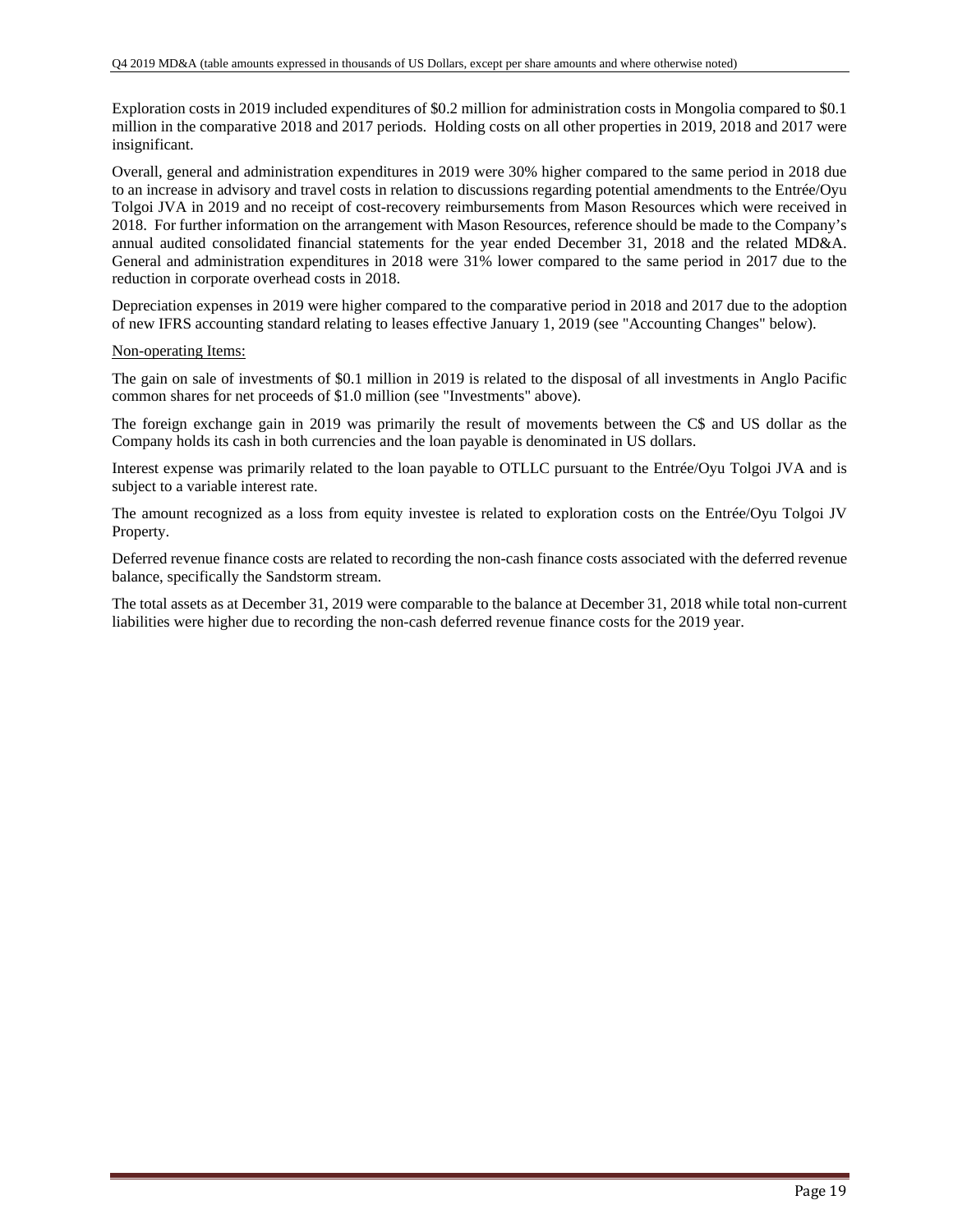|                                              | Q4 19     | Q3 19                    | Q <sub>2</sub> 19  | Q1 19     | Q4 18              | Q3 18               | Q <sub>2</sub> 18    | Q1 18     |
|----------------------------------------------|-----------|--------------------------|--------------------|-----------|--------------------|---------------------|----------------------|-----------|
| Exploration                                  | \$<br>39  | $\mathbb{S}$<br>63       | $\mathbb{S}$<br>31 | \$<br>40  | $\mathbb{S}$<br>38 | $\mathbf{\$}$<br>41 | $\mathcal{S}$<br>26  | \$<br>70  |
| General and administrative                   | 402       | 326                      | 385                | 377       | 202                | 298                 | 209                  | 424       |
| Share-based compensation                     | 339       |                          |                    | 1         | 453                | 13                  | 23                   | 17        |
| Depreciation                                 | 25        | 27                       | 26                 | 27        | 5                  | 5                   | 6                    | 6         |
| Operating loss                               | 805       | 416                      | 442                | 445       | 698                | 357                 | 264                  | 517       |
| Unrealized loss on investments               |           | $\overline{\phantom{a}}$ | $\qquad \qquad -$  | L,        | 1                  | 3                   | 69                   |           |
| Foreign exchange (gain) loss                 | (137)     | 84                       | (122)              | (20)      | 145                | (81)                | 88                   | 135       |
| Interest expense, net                        | 50        | 44                       | 43                 | 45        | 50                 | 47                  | 48                   | 51        |
| Loss from equity investee                    | 96        | 77                       | 40                 | 60        | 66                 | 34                  | 61                   | 13        |
| Deferred revenue finance costs               | 837       | 820                      | 804                | 789       | 761                | 750                 | 743                  | 731       |
| (Gain) loss on sale of asset /<br>investment |           | $\overline{\phantom{a}}$ |                    | (123)     | 8                  |                     | (361)                |           |
| Finance $costs^{(1)}$                        | 6         | 6                        | 7                  | 10        | $\qquad \qquad -$  |                     | $\qquad \qquad -$    |           |
| Net loss                                     | \$1,657   | \$1,447                  | \$1,214            | \$1,206   | \$1,729            | \$1,110             | $\mathcal{S}$<br>912 | \$1,447   |
| Basic/diluted loss per share                 | \$ (0.01) | \$ (0.01)                | \$ (0.01)          | \$ (0.01) | \$ (0.01)          | \$ (0.01)           | \$ (0.01)            | \$ (0.01) |

#### *Quarterly Financial Data – 2 year historic trend*

1. Effective January 1, 2019, the Company has adopted IFRS 16, Leases ("IFRS 16"), using the modified retrospective method which applies the standard prospectively and, as such, figures related to 2018 have not been restated to conform to IFRS 16. Refer to the "Accounting Changes" section of this MD&A for more information.

Exploration and general and administrative costs have been consistent since Q1 2018 with minimal variability quarter to quarter.

Share-based compensation expenditures in Q4 2019 and Q4 2018 were due to option grants.

Interest expense, net, consists of accrued interest on the OTLLC loan payable, partially offset by interest income earned on invested cash. Interest expense was consistent quarter on quarter.

The loss from equity investee was related to the Entrée/Oyu Tolgoi JV Property and fluctuations are due to exploration activity and foreign exchange changes.

Gains on sale of asset / investment was related to the disposal of Anglo Pacific common shares in Q1 2019 and the sale of the Cañariaco Project Royalty in Q2 2018.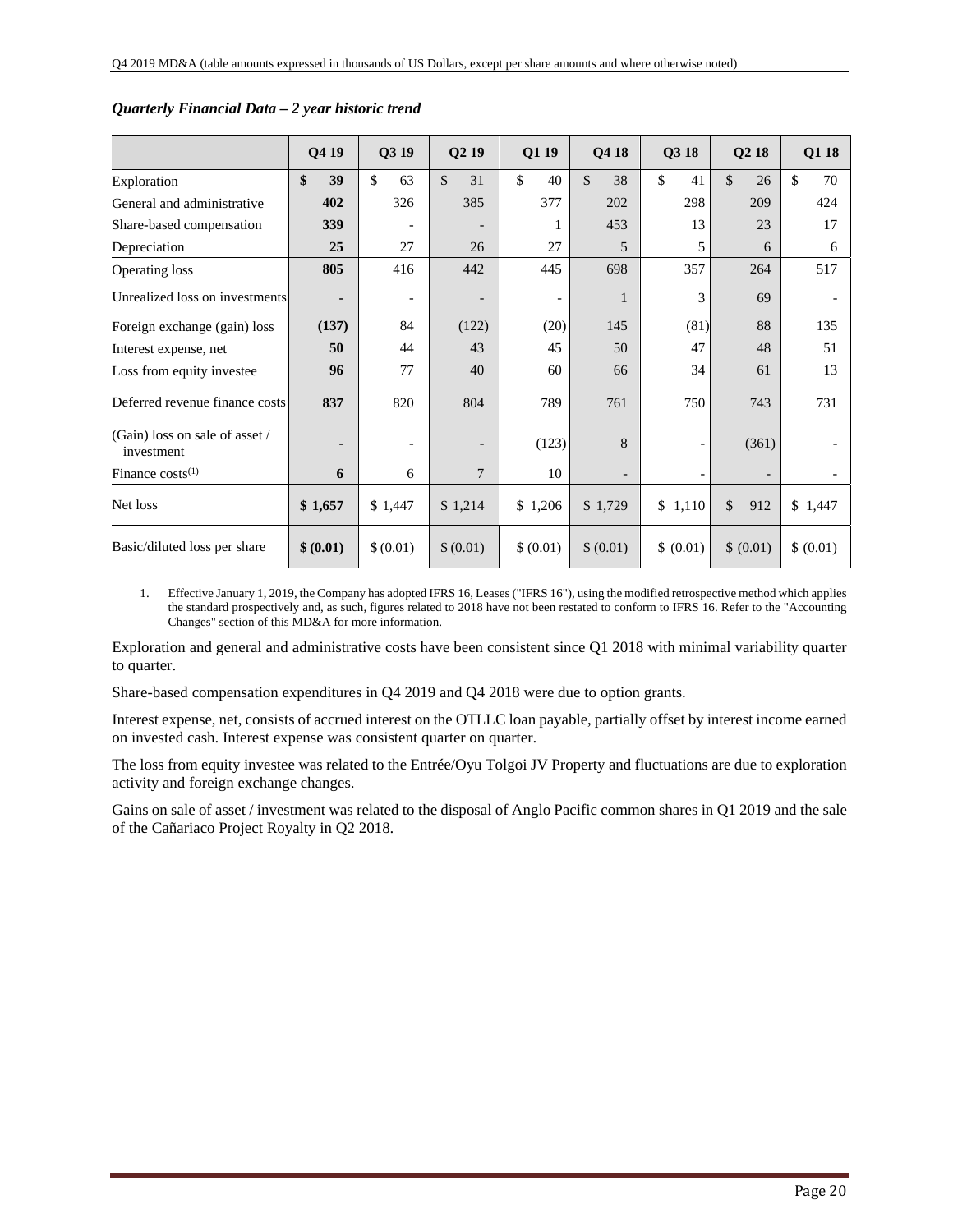# **LIQUIDITY AND CAPITAL RESOURCES**

|                                                    | <b>Year ended December 31</b> |         |    |         |  |
|----------------------------------------------------|-------------------------------|---------|----|---------|--|
|                                                    |                               | 2019    |    | 2018    |  |
| Cash flows used in operating activities            |                               |         |    |         |  |
| - Before changes in non-cash working capital items | \$                            | (1,502) | \$ | (1,243) |  |
| - After changes in non-cash working capital items  |                               | (1,816) |    | (777)   |  |
| Cash flows (used in) from financing activities     |                               | (34)    |    | 165     |  |
| Cash flows from (used in) investing activities     |                               | 1,035   |    | (126)   |  |
| Net cash outflows                                  |                               | (815)   |    | (738)   |  |
| Effect of exchange rate changes on cash            |                               | 41      |    | (176)   |  |
| Cash balance                                       | \$                            | 5,380   | \$ | 6,154   |  |
| Cash flows used in operating activities per share  |                               |         |    |         |  |
| - Before changes in non-cash working capital items | \$                            | (0.01)  | \$ | (0.01)  |  |
| - After changes in non-cash working capital items  | \$                            | (0.01)  | \$ | (0.00)  |  |

During the year ended December 31, 2019, the Company has allocated a net of \$4.0 million into Government Investment Certificates ("GICs") and Redeemable Short-Term Investment Certificates ("RSTICs") which are included in its cash balance. All amounts are secured and redeemable within 1 year.

Cash flows after changes in non-cash working capital items in 2019 were 134% higher than in 2018 due mainly to the receipt of payments associated with the Administrative Services Agreement with Mason Resources which was terminated in 2018.

Cash flows (used in) from financing activities were immaterial in 2019 and 2018.

Cash flows from (used in) investing activities in 2019 were related to the proceeds from sale of investment (see "Investments" section above).

The Company is an exploration stage company and has not generated positive cash flows from its operations. As a result, the Company has been dependent on equity and production-based financings for additional funding. Working capital on hand at December 31, 2019 was approximately \$5.5 million. Management believes it has adequate financial resources to satisfy its obligations over the next 12 month period. The Company does not currently anticipate the need for additional funding during this time.

## **Loan Payable to Oyu Tolgoi LLC**

Under the terms of the Entrée/Oyu Tolgoi JVA, the Company has elected to have OTLLC contribute funds to approved joint venture programs and budgets on the Company's behalf, each such contribution to be treated as a non-recourse loan. Interest on each loan advance shall accrue at an annual rate equal to OTLLC's actual cost of capital or the prime rate of the Royal Bank of Canada, plus two percent (2%) per annum, whichever is less, as at the date of the advance. The loan will be repayable by the Company monthly from ninety percent (90%) of the Company's share of available cash flow from the Entrée/Oyu Tolgoi JV. In the absence of available cash flow, the loan will not be repayable. The loan is not expected to be repaid within one year.

## **Contractual Obligations**

As at December 31, 2019, the Company had the following contractual obligations outstanding:

|                   | <b>Total</b> | Less than 1 year | $1 - 3$ years | $3-5$ years | More than 5 years |  |
|-------------------|--------------|------------------|---------------|-------------|-------------------|--|
| Lease commitments | 339          |                  | 216           | -           |                   |  |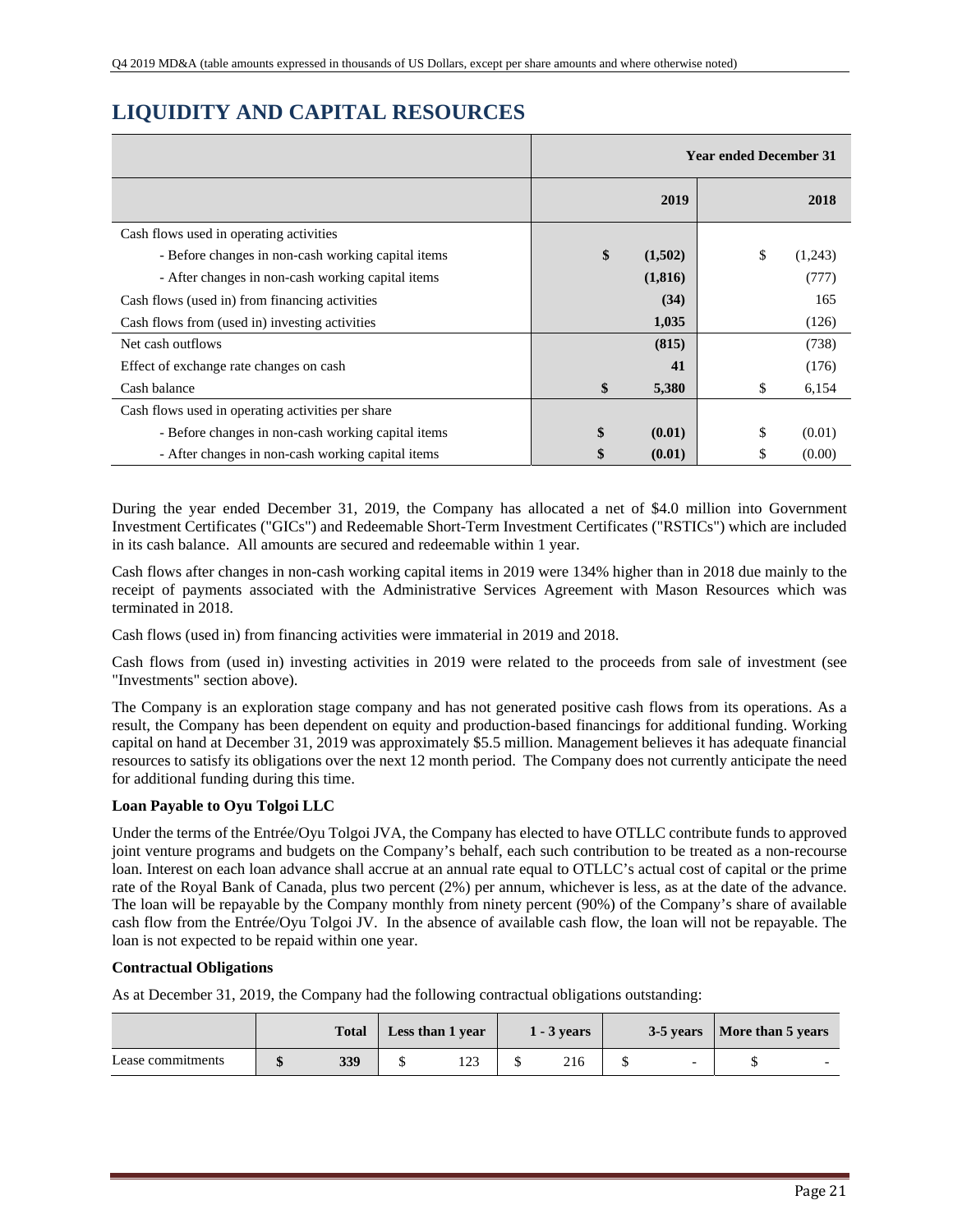## **SHAREHOLDERS' DEFICIENCY**

The Company's authorized share capital consists of unlimited common shares without par value.

At December 31, 2019 and at the date of this MD&A, the Company had 175,470,074 shares issued and outstanding.

#### **Share Purchase Warrants**

At December 31, 2019 and at the date of this MD&A, the following share purchase warrants were outstanding:

| Number of share purchase warrants | <b>Exercise price per share purchase</b> | <b>Expiry date</b> |
|-----------------------------------|------------------------------------------|--------------------|
| (000's)                           | warrant                                  |                    |
|                                   | C\$                                      |                    |
| 8,655                             | 0.55                                     | January 10, 2022   |
| 610                               | 0.55                                     | January 12, 2022   |

#### **Stock Option Plan**

The Company has adopted a stock option plan (the "Plan") to grant options to directors, officers, employees and consultants. Under the Plan, the Company may grant options to acquire up to 10% of the issued and outstanding shares of the Company. Options granted can have a term of up to ten years and an exercise price typically not less than the Company's closing stock price on the TSX on the last trading day before the date of grant. Vesting is determined at the discretion of Entrée's Board of Directors (the "Board").

Under the Plan, an option holder may elect to terminate an option, in whole or in part and, in lieu of receiving shares to which the terminated option relates (the "Designated Shares"), receive the number of shares, disregarding fractions, which, when multiplied by the weighted average trading price of the shares on the TSX during the five trading days immediately preceding the day of termination (the "Fair Value" per share) of the Designated Shares, has a total dollar value equal to the number of Designated Shares multiplied by the difference between the Fair Value and the exercise price per share of the Designated Shares.

As at December 31, 2019, the Company had 9,945,000 stock options outstanding and exercisable.

The following is a summary of stock options outstanding as at the date of this report:

| Number of share options $(000 \text{ s})$ | <b>Exercise price per share</b><br>C\$ | <b>Expiry date</b> |
|-------------------------------------------|----------------------------------------|--------------------|
| 1,300                                     | $0.28 - 0.32$                          | $July - Dec 2020$  |
| 2,210                                     | $0.33 - 0.36$                          | $Mar - Nov 2021$   |
| 1,880                                     | $0.52 - 0.62$                          | May - Oct 2022     |
| 2,265                                     | $0.55 - 0.63$                          | $Feb - Dec 2023$   |
| 2,290                                     | 0.365                                  | Dec 2024           |
| 9.945                                     |                                        |                    |

## **ACCOUNTING CHANGES**

Effective January 1, 2019, the Company adopted IFRS 16 Leases (refer to the audited consolidated financial statements for the year ended December 31, 2019 for more information).

## **DEFERRED REVENUE - SANDSTORM**

The Company has an agreement to use future payments that it receives from its mineral property interests to purchase and deliver gold, silver and copper credits to Sandstorm (the "Sandstorm Agreement").

Under the terms of the Sandstorm Agreement, Sandstorm provided the Company with a net deposit of C\$30.9 million (the "Deposit") in exchange for the future delivery of gold, silver and copper credits equivalent to: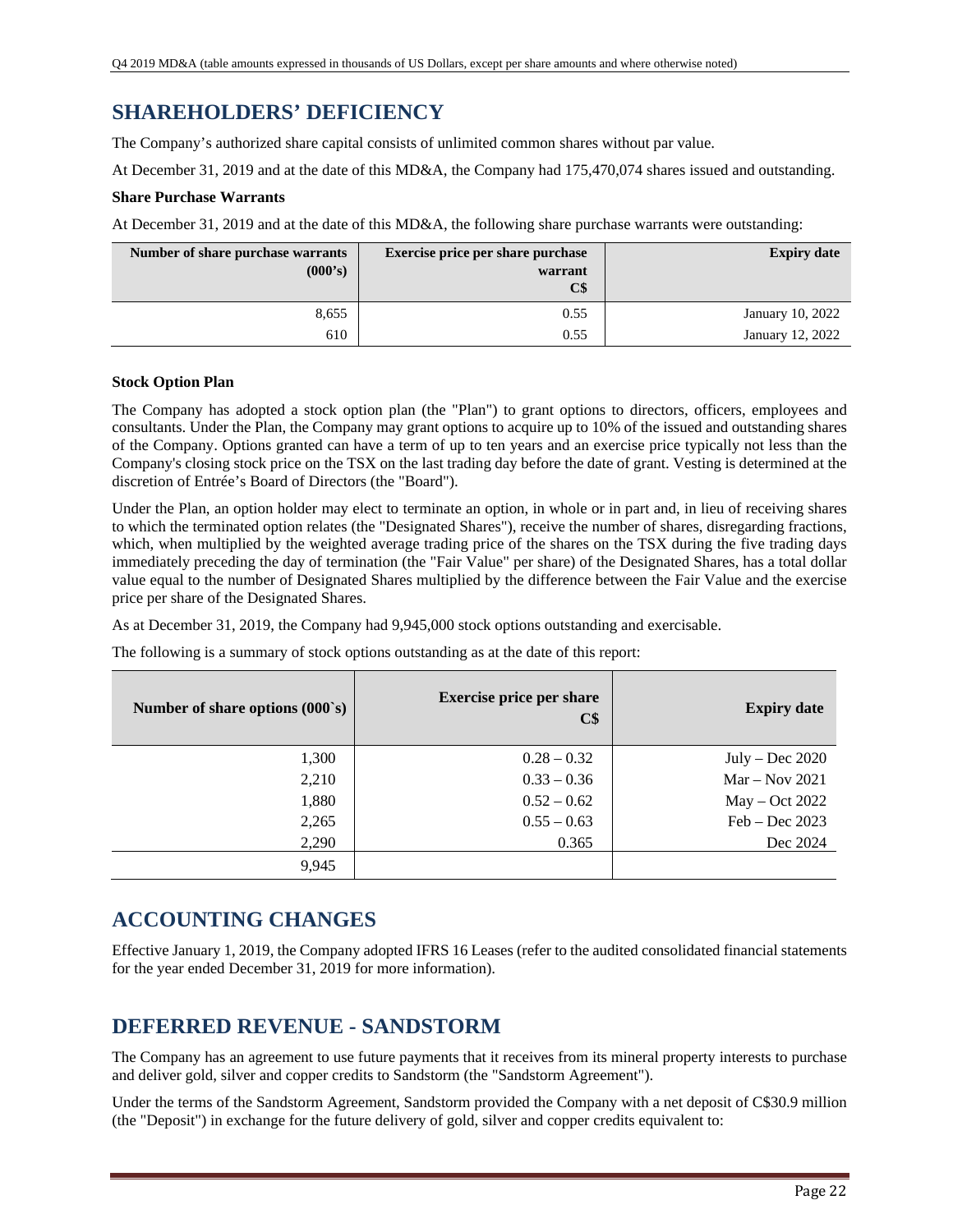- 28.1% of Entrée's share of gold and silver, and 2.1% of Entrée's share of copper, produced from the Shivee Tolgoi mining licence (excluding the Shivee West Property); and
- 21.3% of Entrée's share of gold and silver, and 2.1% of Entrée's share of copper, produced from the Javhlant mining licence.

Upon the delivery of metal credits, Sandstorm will make a cash payment to the Company equal to the lesser of the prevailing market price and \$220 per ounce of gold, \$5 per ounce of silver and \$0.50 per pound of copper (subject to inflation adjustments). After approximately 8.6 million ounces of gold, 40.3 million ounces of silver and 9.1 billion pounds of copper have been produced from the entire Entrée/Oyu Tolgoi JV Property (as currently defined) the cash payment will be increased to the lesser of the prevailing market price and \$500 per ounce of gold, \$10 per ounce of silver and \$1.10 per pound of copper (subject to inflation adjustments). To the extent that the prevailing market price is greater than the amount of the cash payment, the difference between the two will be credited against the Deposit.

The Deposit has been accounted for as deferred revenue on the statement of financial position and is subject to foreign currency fluctuations upon conversion to US dollars at each reporting period. The Deposit contains a significant financing component and, as such, the Company recognizes a financing charge at each reporting period and grosses up the deferred revenue balance to recognize the significant financing element that is part of this contract at a discount rate of 8%.

This arrangement does not require the delivery of actual metal, and the Company may use revenue from any of its assets to purchase the requisite amount of metal credits.

Further information in relation to the Sandstorm Agreement is available in the Company's AIF dated March 13, 2020.

## **OTHER DISCLOSURES**

### *Off-Balance Sheet Arrangements*

Entrée has no off-balance sheet arrangements except for the contractual obligation noted above.

#### *Related Party Transactions*

The Company's related parties include key management personnel and directors. Direct remuneration paid to the Company's directors and key management personnel during the years ended December 31, 2019 and 2018 are as follows:

|                          |    | 2019 | 2018  |
|--------------------------|----|------|-------|
| Directors' fees          | ٨D | 132  | 142   |
| Salaries and benefits    | ۱D | 588  | 1.143 |
| Share-based compensation |    | 321  | 461   |

As of December 31, 2019, included in the accounts payable and accrued liabilities balance on the consolidated statement of financial position is \$0.0 million (December 31, 2018 - \$0.2 million) due to the Company's directors and key management personnel.

Upon a change of control of the Company, amounts totaling \$1.1 million (December 31, 2018 - \$1.0 million) will become payable to certain officers and management personnel of the Company.

### Administrative Services Agreement

In May 2017, Entrée completed a plan of arrangement whereby certain assets and liabilities were transferred to Mason Resources. Entrée also entered into an Administrative Services Agreement (the "ASA") with Mason Resources whereby Entrée provided office space, furnishings and equipment, communications facilities and personnel necessary for Mason Resources to fulfill its basic day-to-day head office and executive responsibilities

In December 2018, Mason Resources terminated the ASA with Entrée and paid a termination charge of \$0.3 million as required by the terms of the ASA.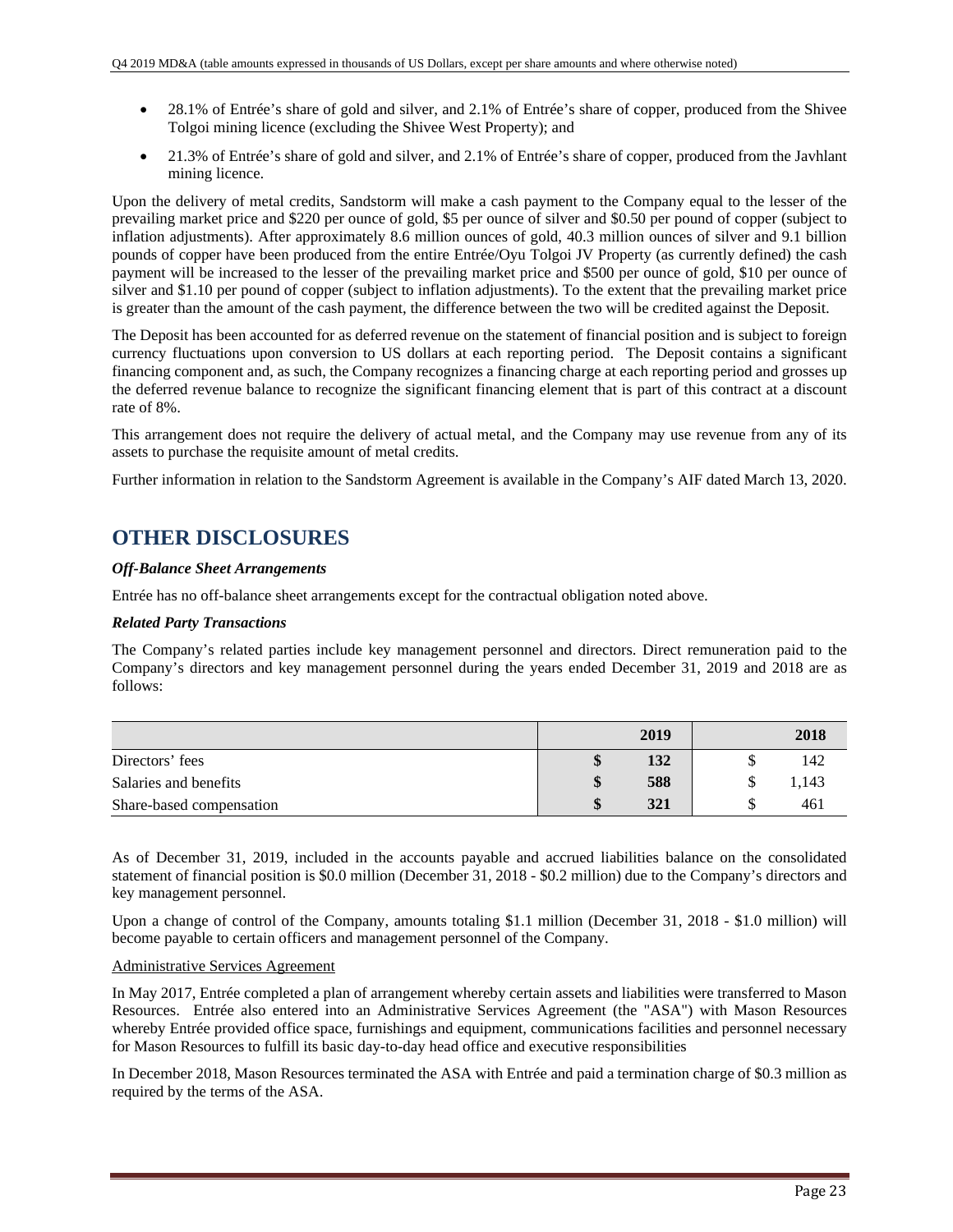### *Financial Instruments*

*a) Fair value classification of financial instruments* 

The fair value hierarchy establishes three levels to classify the inputs to valuation techniques used to measure fair value. Level 1 inputs are quoted prices (unadjusted) in active markets for identical assets or liabilities. Level 2 inputs are other than quoted prices included in Level 1 that are observable for the asset or liability, either directly (prices) or indirectly (derived from prices). Level 3 inputs are for the assets or liabilities that are not based on observable market data (unobservable inputs).

The Company's financial instruments consist of cash and cash equivalents, receivables, deposits, accounts payable and accrued liabilities, loan payable and lease liabilities.

The carrying values of receivables and accounts payable and accrued liabilities approximate their fair value due to their short terms to maturity. Cash and cash equivalents are measured at fair value using Level 1 inputs.

The following table summarizes the classification and carrying values of the Company's financial instruments at December 31, 2019 and 2018:

| <b>December 31, 2019</b>  | <b>FVTPL</b> | <b>Amortized cost</b><br>(financial<br>assets) |    | <b>Amortized</b><br>cost (financial<br>liabilities) |                          | <b>Total</b> |       |
|---------------------------|--------------|------------------------------------------------|----|-----------------------------------------------------|--------------------------|--------------|-------|
| <b>Financial assets</b>   |              |                                                |    |                                                     |                          |              |       |
| Cash and cash equivalents | \$<br>5,380  | \$                                             | -  | \$                                                  | $\overline{\phantom{a}}$ | \$           | 5,380 |
| Receivables               | -            |                                                | 26 |                                                     | -                        |              | 26    |
| Deposits                  | -            |                                                | 12 |                                                     |                          |              | 12    |
| Total financial assets    | 5,380        |                                                | 38 |                                                     |                          |              | 5,418 |

### **Financial liabilities**

| Accounts payable and accrued<br>liabilities | - | - | 72    |       |
|---------------------------------------------|---|---|-------|-------|
| Lease liabilities                           | - |   | 304   | 304   |
| Loan payable                                | - |   | 9,035 | 9,035 |
| Total financial liabilities                 | - | - | 9.411 | 9.411 |

| <b>December 31, 2018</b>  | <b>FVTPL</b> |       | <b>Amortized cost</b><br>(financial<br>assets) |    | <b>Amortized</b><br>cost (financial<br>liabilities) |   | <b>Total</b> |       |
|---------------------------|--------------|-------|------------------------------------------------|----|-----------------------------------------------------|---|--------------|-------|
| <b>Financial assets</b>   |              |       |                                                |    |                                                     |   |              |       |
| Cash and cash equivalents | \$           | 6,154 | \$                                             |    | \$                                                  | - | \$           | 6,154 |
| Investments               |              | 912   |                                                |    |                                                     | ۰ |              | 912   |
| Deposits                  |              | -     |                                                | 12 |                                                     |   |              | 12    |
| Total financial assets    |              | 7,066 | \$.                                            | 12 | ¢                                                   |   |              | 7,078 |

### **Financial liabilities**

| Accounts payable and accrued<br>liabilities | $\overline{\phantom{0}}$ | $\overline{\phantom{0}}$ | 346   | 346   |
|---------------------------------------------|--------------------------|--------------------------|-------|-------|
| Loan payable                                | -                        | -                        | 8.380 | 8.380 |
| Total financial liabilities                 | $\blacksquare$           | $\sim$                   | 8.726 | 8.726 |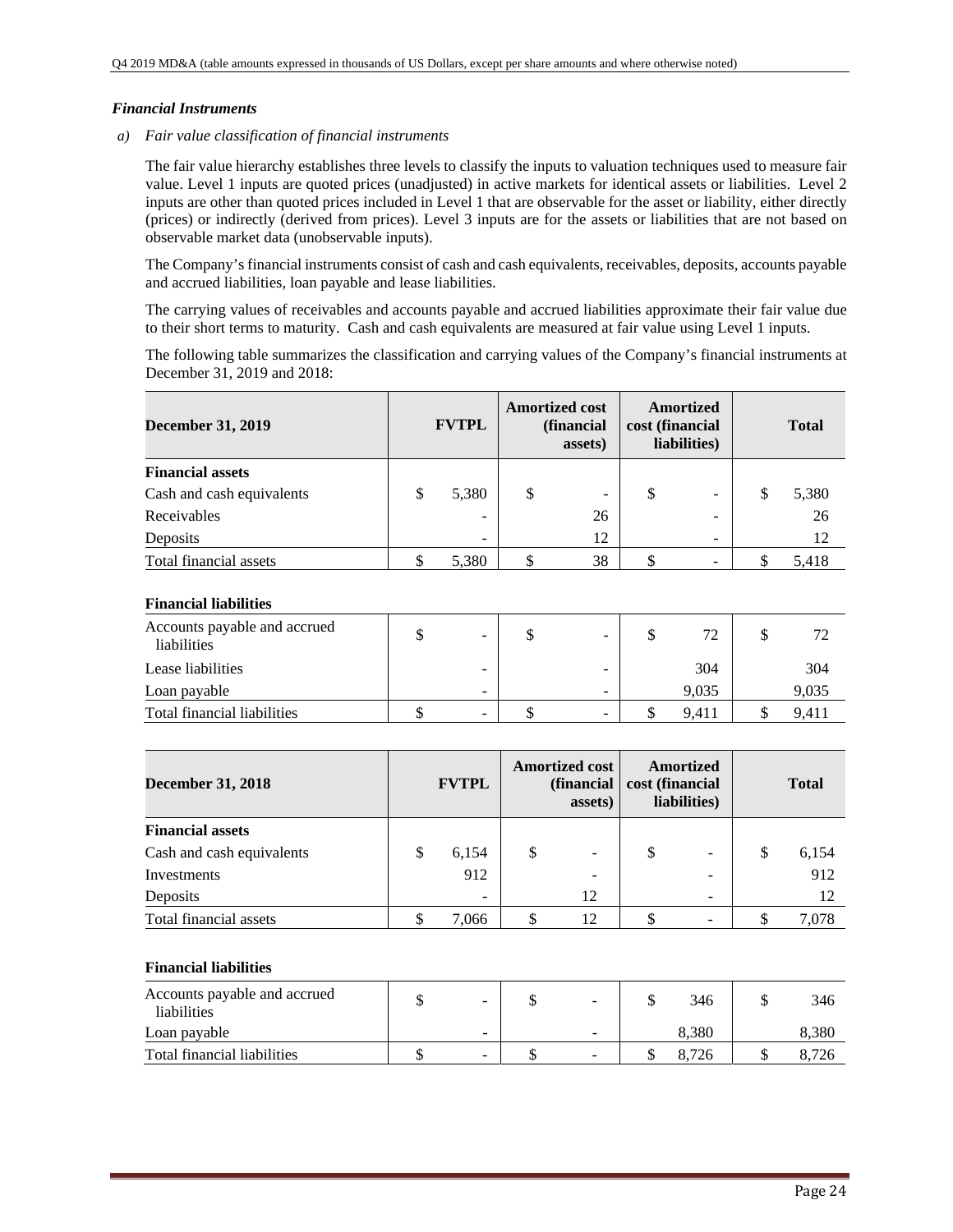#### *b) Financial risk management*

## *i) Credit risk*

The Company's credit risk is primarily attributable to cash and cash equivalents and receivables.

The Company limits its credit exposure on cash and cash equivalents held in bank accounts by holding its key transactional bank accounts and investments with large, highly rated financial institutions.

The Company's receivables balance was not significant and, therefore, was not exposed to significant credit risk.

The carrying amount of financial assets recorded in the consolidated financial statements, net of any allowances for losses, represents the Company's maximum exposure to credit risk.

*ii) Liquidity risk* 

The Company manages liquidity risk by trying to maintain enough cash balances to ensure that it is able to meet its short term and long-term obligations as and when they fall due. Company-wide cash projections are managed centrally and regularly updated to reflect the dynamic nature of the business and fluctuations caused by commodity price and exchange rate movements.

The Company's operating results may vary due to fluctuation in commodity price, inflation, foreign exchange rates and certain share prices.

#### *iii) Interest rate risk*

The Company's interest rate risk arises primarily from the interest received on cash and cash equivalents and on loan payable which is at variable rates. As at December 31, 2019, with other variables unchanged, a 1% increase in the interest rate applicable to loan payable would result in an insignificant change in net loss. Short-term deposits are invested on a short-term basis to enable adequate liquidity for payment of operational and exploration expenditures. The Company does not believe that it is exposed to material interest rate risk on its cash and cash equivalents.

As at December 31, 2019, the Company has not entered into any contracts to manage interest rate risk.

#### *iv) Foreign exchange risk*

The functional currency of the parent company is C\$. The functional currency of the significant subsidiaries and the reporting currency of the Company is the United States dollar.

As at December 31, 2019, the Company has not entered into contracts to manage foreign exchange risk.

The Company is exposed to foreign exchange risk through the following assets and liabilities:

|                                          | <b>December 31, 2019</b> | <b>December 31, 2018</b> |       |  |
|------------------------------------------|--------------------------|--------------------------|-------|--|
| Cash and cash equivalents                | 5,380                    |                          | 6,154 |  |
| Investments                              | -                        |                          | 912   |  |
| Accounts payable and accrued liabilities | (72)                     |                          | (346) |  |
|                                          | 5,308                    |                          | 6.720 |  |

As at December 31, 2019, with other variables unchanged, a 10% increase or decrease in the value of the USD against the currencies to which the Company is normally exposed (C\$) would result in an insignificant change in net loss.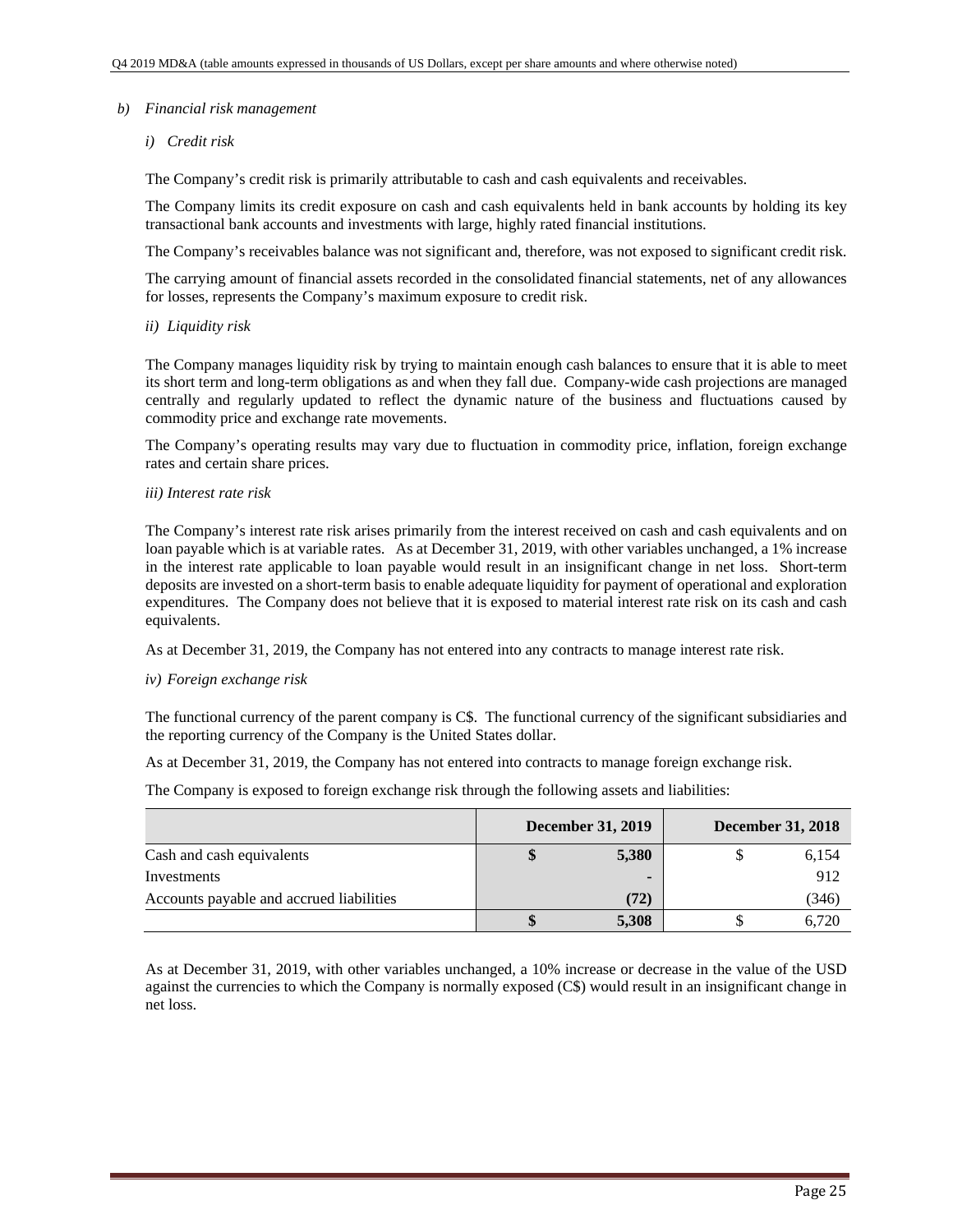# **CRITICAL ACCOUNTING ESTIMATES, RISKS AND UNCERTAINTIES**

The preparation of consolidated financial statements in conformity with IFRS requires management to make estimates and assumptions that affect the amounts reported in the consolidated financial statements and accompanying notes. Actual results could differ materially from those estimates.

Measurement of the Company's assets and liabilities is subject to risks and uncertainties, including those related to reserve and resource estimates; title to mineral properties; future commodity prices; costs of future production; future costs of restoration provisions; changes in government legislation and regulations; future income tax amounts; the availability of financing; and various operational factors.

Entrée is a mineral exploration and development company and is exposed to a number of risks and uncertainties due to the nature of the industry in which it operates and the present state of development of its business and the foreign jurisdictions in which it carries on business; some of these risks and uncertainties have been discussed elsewhere in this MD&A. The following factors are those which are the most applicable to the Company. The discussion which follows is not inclusive of all potential risks.

## *Legal and Political Risk*

The Minerals Law of Mongolia defines a mineral deposit of strategic importance (a "Strategic Deposit") as a mineral resource that may have the potential to impact national security, or the economic and social development of the country, or that is generating or has the potential to generate more than 5% of Mongolia's gross domestic product in any given year. The Minerals Law of Mongolia provides that the State may be an equity participant with any private legal entity, up to a 34% equity interest, in the exploitation of any Strategic Deposit where the quantity and grade of the deposit have been defined by exploration that has not been funded from the State budget. Under Resolution No 57 dated July 16, 2009 of the State Great Khural, the Oyu Tolgoi series of deposits were declared to be Strategic Deposits.

On October 6, 2009, Turquoise Hill, its wholly-owned subsidiary OTLLC, and Rio Tinto signed an investment agreement (the "Oyu Tolgoi Investment Agreement") with the Mongolian Government, which regulates the relationship among the parties and stabilizes the long term tax, legal, fiscal, regulatory and operating environment to support the development of the Oyu Tolgoi project. The Oyu Tolgoi Investment Agreement specifies that the Government of Mongolia will own 34% of the shares of OTLLC (and by extension, 34% of OTLLC's interest in the Entrée/Oyu Tolgoi JV Property) through its subsidiary Erdenes Oyu Tolgoi LLC. A shareholders' agreement was concurrently executed to establish the Government's 34% ownership interest in OTLLC and to govern the relationship among the parties.

The Ministry of Mining has advised Entrée that it considers the deposits on the Entrée/Oyu Tolgoi JV Property to be part of the series of Oyu Tolgoi deposits. Entrée has been in discussions with stakeholders of the Oyu Tolgoi project, including the Government of Mongolia, OTLLC, Erdenes Oyu Tolgoi LLC, Turquoise Hill and Rio Tinto, since February 2013. The discussions to date have focussed on issues arising from Entrée's exclusion from the Oyu Tolgoi Investment Agreement, including the fact that the Government of Mongolia does not have a full 34% interest in the Entrée/Oyu Tolgoi JV Property; the fact that the mining licences integral to future underground operations are held by more than one corporate entity; and the fact that Entrée does not benefit from the stability that it would otherwise have if it were a party to the Oyu Tolgoi Investment Agreement. In order to receive the benefits of the Oyu Tolgoi Investment Agreement, the Government of Mongolia may require Entrée to agree to certain concessions, including with respect to the economic benefit of Entrée's interest in the Entrée/Oyu Tolgoi JV Property, or the royalty rates applicable to Entrée's share of the Entrée/Oyu Tolgoi JV Property mineralization. No agreements have been finalized. If the parties fail to reach mutually acceptable agreements in a timely manner, there is a risk that the Government of Mongolia may resort to measures which, whether legitimate or not, could have an adverse effect on the business, assets and financial condition of Entrée as well as the Company's share price. Such measures could include suspending, revoking, cancelling or withdrawing the Shivee Tolgoi and Javhlant mining licences; attempting to invalidate, confiscate, expropriate or rescind the Entrée/Oyu Tolgoi JV or Entrée's interest in the Entrée/Oyu Tolgoi JV Property; and filing legal proceedings against Entrée.

Entrée is not presently a party to the Oyu Tolgoi Investment Agreement. Although OTLLC agreed under the terms of the October 2004 Equity Participation and Earn-In Agreement between Turquoise Hill and Entrée, as amended and subsequently assigned to OTLLC (the "Earn-In Agreement") to use its best efforts to cause Entrée to be brought within the ambit of, made subject to and be entitled to the benefits of the Oyu Tolgoi Investment Agreement or a separate stability agreement on substantially similar terms to the Oyu Tolgoi Investment Agreement, unless and until Entrée finalizes agreements with the Government of Mongolia and other Oyu Tolgoi stakeholders, there can be no assurance that Entrée will be entitled to all of the benefits of the Oyu Tolgoi Investment Agreement, including stability with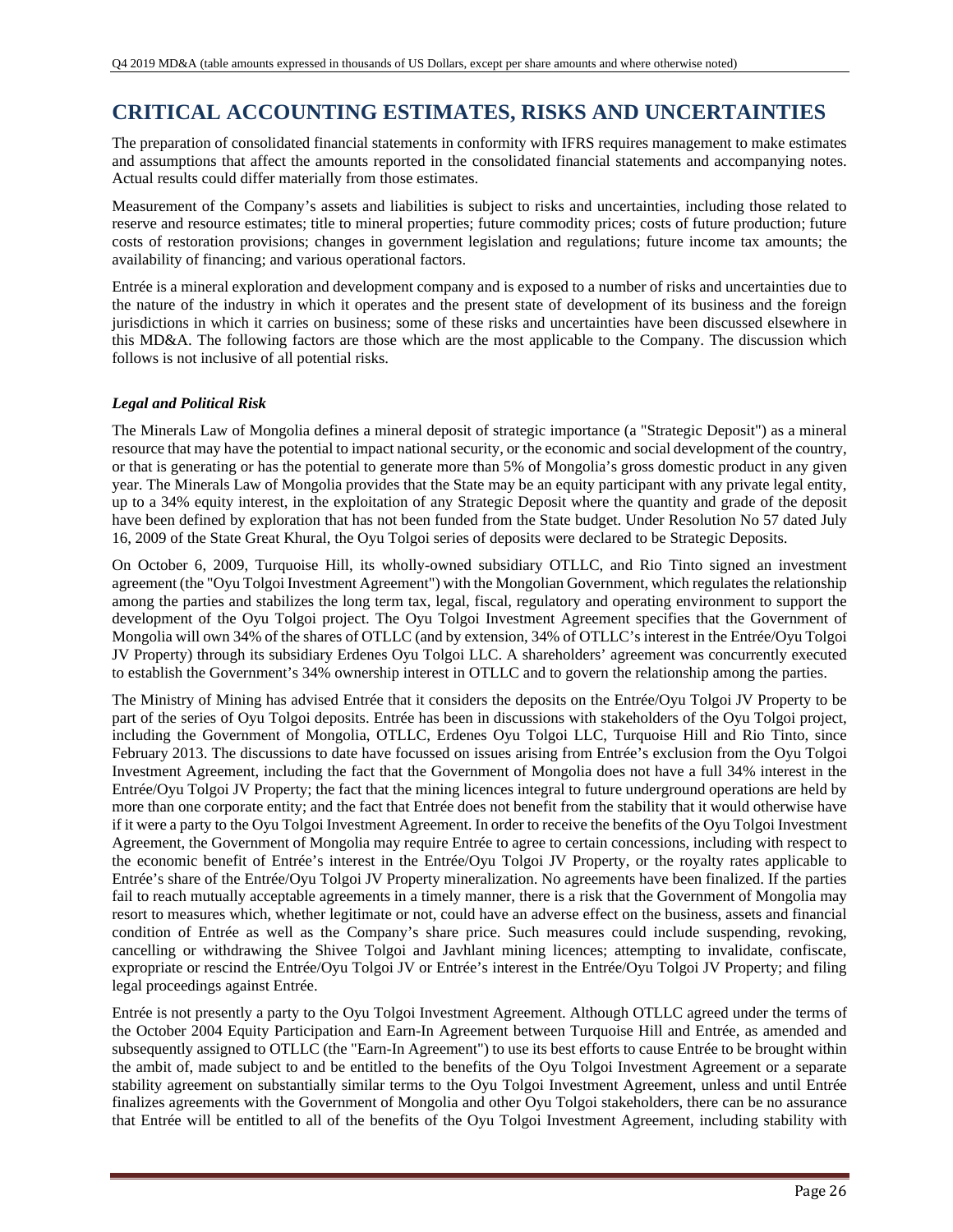respect to taxes payable. If Entrée is not entitled to all of the benefits of the Oyu Tolgoi Investment Agreement, it could be subject to the surtax royalty which came into effect in Mongolia on January 1, 2011. The rates of the surtax royalty vary from 1% to 5% for minerals other than copper. For copper, the surtax royalty rates range between 22% and 30% for ore, between 11% and 15% for concentrates, and between 1% and 5% for final products. No surtax royalty is charged on any minerals below a certain threshold market price, which varies depending on the type of minerals. This is in addition to the standard royalty rates of 2.5% for coal sold in Mongolia and commonly occurring minerals sold in Mongolia, and 5% for all other minerals.

Even if Entrée does finalize agreements with the Government of Mongolia and other Oyu Tolgoi stakeholders, there can be no assurance that the present or future Parliament will refrain from enacting legislation that undermines such agreements or the Oyu Tolgoi Investment Agreement or otherwise adversely impacts Entrée's interest in the Entrée/Oyu Tolgoi JV Property or that the present or a future government will refrain from adopting government policies or seeking to renegotiate the terms of such agreements or the Oyu Tolgoi Investment Agreement in ways that are adverse to Entrée's interests or that impair OTLLC's ability to develop and operate the Oyu Tolgoi project on the basis currently contemplated, which may have a material adverse impact on Entrée and the Company's share price.

The Government of Mongolia has put in place a framework and environment for foreign direct investment. However, there are political constituencies within Mongolia that have espoused ideas that would not be regarded by the international mining community as conducive to foreign investment if they were to become law or official government policy.

On January 16, 2014, the Mongolian Parliament adopted a new State Minerals Policy. The main focus of the policy is to establish a stable investment environment; improve the quality of mineral exploration, mining and processing; encourage the use of environmentally friendly and modern technology; and strengthen the competitiveness of the Mongolian mining sector on the international market. The State Minerals Policy is also intended to serve as the basis for amendments to the existing Minerals Law and other laws relating to the mining sector. On February 18, 2015, the Mongolian Parliament adopted an amendment to the Minerals Law (the "2015 Amendment"), which permits a licence holder to negotiate with the Government of Mongolia with respect to an exchange of the Government's 34% (50% in cases where exploration has been funded by the State budget) equity interest in a licence holder with a Strategic Deposit for an additional royalty payable to the Government. The amount of the royalty payment would vary depending on the particulars of the Strategic Deposit but cannot exceed 5%. The rate of this royalty payment shall be approved by the Government of Mongolia. The full impact of the 2015 Amendment is not yet known.

On November 10, 2017, the Parliament of Mongolia amended the General Tax Law, the Corporate Income Tax Law, the Personal Income Tax Law, the Minerals Law, the Land Law and the Legal Entities Registration, which became effective on January 1, 2018, to introduce the concept of an "ultimate holder" of a legal entity for tax purposes for the first time (the "2017 Amendments"). Under the 2017 Amendments, any change of an ultimate holder of a legal entity that maintains a minerals licence is deemed to be a sale of the minerals licence and is subject to a 30% corporate income tax on the total income earned. The legal entity holding the minerals licence bears the tax obligation, not the person who earns the income from the transaction. In general, taxable income will be assessed based on the value of the minerals licence, pro-rated to the number or percentage of shares transferred from the ultimate holder. On December 25, 2017, the Ministry of Finance passed Decree No. 380 setting out the methodology to determine the value of minerals licences, which was annulled by the below mentioned Decree No. 302 dated December 31, 2019.

On March 22, 2019, the Parliament of Mongolia substantially revised key tax laws including the General Law on Taxation, the Corporate Income Tax Law, the Value Added Tax Law and the Personal Income Tax Law. The new tax laws came into effect on January 1, 2020. Under the new Corporate Income Tax Law (the "Restated Version"), ringfencing rules were introduced pursuant to which income and expenses that are incurred for different mining licences must be accounted separately for tax purposes. However, the Restated Version provides that a taxpayer may file consolidated statements if the areas covered by the minerals licences held by such taxpayer lie adjacent to one another or the types of products to be mined from minerals licences are the same. As a result, Entrée is allowed to prepare consolidated profit and loss statements for all income and expenses incurred on the Shivee Tolgoi and Javhlant mining licences. In addition, the Restated Version of the Corporate Income Tax Law reduces the withholding tax on a direct or indirect transfer of a minerals licence (in whole or in part) from 30% on a gross basis (as provided for under the 2017 Amendments) to 10% on the basis of the minerals licence value with certain deductions allowed. For an indirect transfer, the taxable income will be calculated from the valuation of the minerals licence in proportion to the percentage of shares or interests or voting rights sold or transferred by the ultimate holder in relation to the shares of the minerals licence holder. The new tax laws require the Cabinet, Ministry of Finance and Mongolian Tax Authority to release a number of implementing guidelines. By its Decree No. 302, the Minister of Finance adopted a guideline on December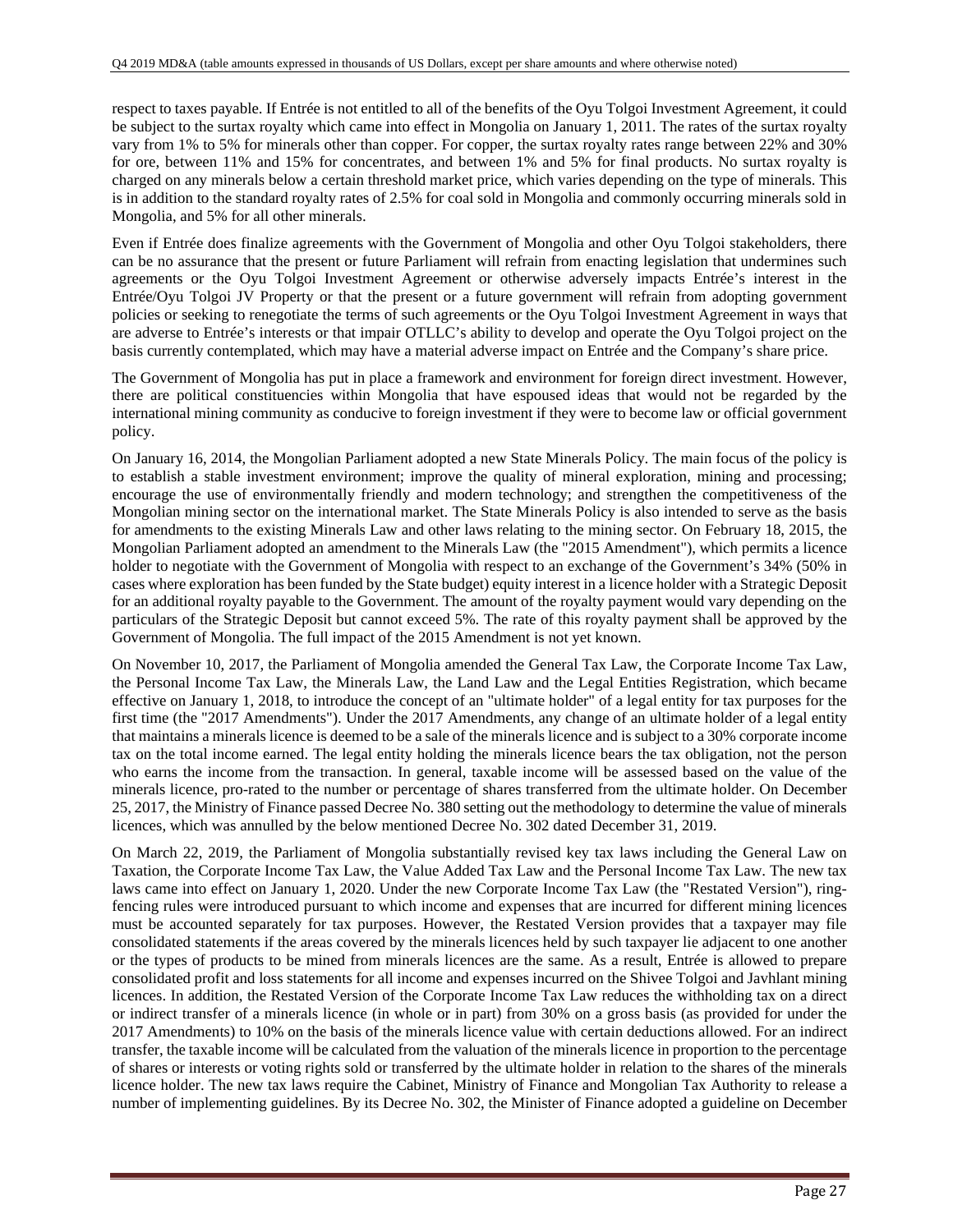31, 2019 which includes the methodology to determine the value of a minerals licence and regulation on imposing taxes, which is currently in effect. The full impact of the tax reform package is not yet known.

On December 5, 2018, the Minister for Mining and Heavy Industry submitted, on behalf of the Government of Mongolia, proposed amendments to the Minerals Law, the Petroleum Law, the Petroleum Product Law and other relevant laws thereto, aimed at regulating the minerals sector in greater detail to eliminate legal duplication and gaps in the related legislation and to resolve discrepancies between national and local governments and minerals licence holders. It is not possible to determine when, if ever, these amendments would be adopted and in what form, or the impact they would have on Entrée's interests.

On March 22, 2019, the Parliament of Mongolia adopted the Law on Amendments to the Minerals Law of 2006, which provides that a minerals licence holder must notify, and register with, the relevant tax authority any ultimate holder changes in accordance with the procedure provided for in the Restated Version of the General Tax Law. Any failure to do so will result in the termination of the minerals licence by the State body.

On November 14, 2019, the Parliament of Mongolia approved a number of constitutional amendments which will take effect on May 25, 2020. Among other things, the amendments clarify the purpose and principles of the use of natural resources. Natural resources would be defined as the *public* property of the State rather than the property of the State, which emphasizes that the policies on natural resources should be defined by Parliament, the representatives of the people, for the public interest. The constitutional amendments provide the basis to allocate a major part of social and economic benefits from Strategic Deposits to the people through the National Resources Fund, which is newly incorporated in the Constitution. Given the constitutional amendments, the Minister for Mining and Heavy Industry is expected to propose significant amendments to the Minerals Laws. It is not possible to determine when, if ever, these amendments would be adopted and in what form.

If the Investment Law, State Minerals Policy, 2015 Amendment, 2017 Amendments, Restated Version of the Corporate Income Tax Law, Decree No. 302, Law on Amendments to the Minerals Law of 2006, constitutional amendments or proposed amendments aimed at regulating the minerals sector and use of natural resources are implemented or interpreted in a manner that is not favourable to foreign investment or Entrée's interests; or if new tax laws or amendments to tax laws are adopted that are not favourable to foreign investment or Entrée's interests, it could have an adverse effect on Entrée's operations in Mongolia and future cash flow, earnings, results of operations and financial condition as well as the Company's share price.

While the Entrée/Oyu Tolgoi JV is operating under the terms of the Entrée/Oyu Tolgoi JVA, which came into effect in 2008, the Entrée/Oyu Tolgoi JVA has not been formally executed by the parties. There can be no assurance that OTLLC or its shareholders will not attempt to renegotiate some or all of the material terms governing the joint venture relationship in a manner which could have an adverse effect on Entrée's future cash flow, earnings, results of operations and financial condition as well as the Company's share price.

OTLLC has earned either a 70% or 80% interest in mineralization extracted from the Entrée/Oyu Tolgoi JV Property, depending on the depth at which minerals are extracted, and has effective control of the Entrée/Oyu Tolgoi JV. Rio Tinto, which beneficially owns 17.3% of the Company's issued and outstanding shares, exerts a significant degree of control over the business and affairs of Turquoise Hill and OTLLC. Pursuant to various agreements among Turquoise Hill, OTLLC and Rio Tinto, Rio Tinto is responsible for the management of the building and operation of the Oyu Tolgoi project (which includes the Heruga and Hugo North Extension deposits on the Entrée/Oyu Tolgoi JV Property); is responsible for all exploration operations on behalf of OTLLC, including exploration on the Entrée/Oyu Tolgoi JV Property; and prepares all programs and budgets for approval by the OTLLC board. In addition, the Government of Mongolia owns a significant stake in OTLLC. The interest of Rio Tinto, Turquoise Hill, the Government of Mongolia and OTLLC are not necessarily aligned with each other or with the interests of the Company's other shareholders and there can be no assurance that Rio Tinto, Turquoise Hill, the Government of Mongolia or OTLLC will exercise its rights or act in a manner that is consistent with the best interests of the Company or its other shareholders.

Entrée is and will be subject to the risks normally associated with the conduct of joint ventures, which include disagreements as to how to develop, operate and finance a project, inequality of bargaining power, incompatible strategic and economic objectives and possible litigation between the participants regarding joint venture matters. These matters may have an adverse effect on Entrée's ability to realize the full economic benefits of its interest in the property that is the subject of a joint venture, which could affect its results of operations and financial condition as well as the Company's share price.

In the course of its business, Entrée may from time to time become involved in various claims, arbitration and other legal proceedings, with and without merit. The nature and results of any such proceedings cannot be predicted with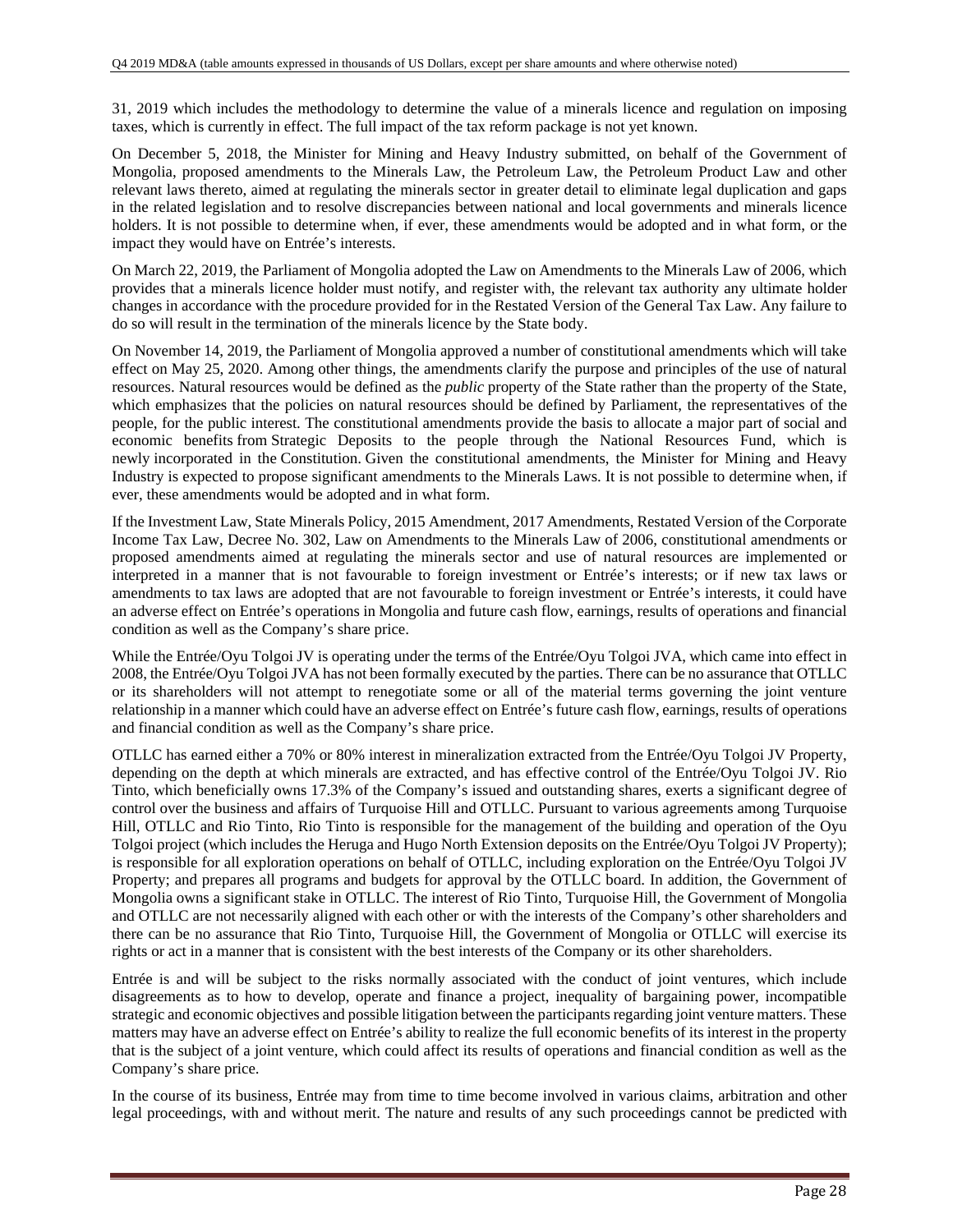certainty. Any potential future claims and proceedings are likely to be of a material nature. In addition, such claims, arbitration and other legal proceedings can be lengthy and involve the incurrence of substantial costs and resources by Entrée, and the outcome, and Entrée's ability to enforce any ruling(s) obtained pursuant to such proceedings, are subject to inherent risk and uncertainty. The initiation, pursuit and/or outcome of any particular claim, arbitration or legal proceeding could have a material adverse effect on Entrée's financial position and results of operations, and on Entrée's business, assets and prospects. In addition, if Entrée is unable to resolve any existing or future potential disputes and proceedings favourably, or obtain enforcement of any favourable ruling, if any, that may be obtained pursuant to such proceedings, it is likely to have a material adverse impact on Entrée's business, financial condition and results of operations and Entrée's assets and prospects as well as the Company's share price.

On February 27, 2013, the Mineral Resources Authority of Mongolia ("MRAM") delivered notice to Entrée advising that any transfer, sale or lease of the Shivee Tolgoi and Javhlant mining licences is temporarily restricted. While Entrée was subsequently advised that the temporary transfer restriction on the joint venture mining licences would be lifted, it did not receive official notification of the lifting of the restriction. Any future action by the Government of Mongolia to suspend, revoke, withdraw or cancel the Shivee Tolgoi and Javhlant mining licences, whether legitimate or not, would have an adverse effect on the business, assets and financial condition of Entrée as well as the Company's share price.

The Earn-In Agreement requires OTLLC to enter into the Entrée/Oyu Tolgoi JVA, which bestows upon it certain powers and duties as manager of the Entrée/Oyu Tolgoi JV, including the duty to cure title defects, the duty to prosecute and defend all litigation or administrative proceedings arising out of operations, and the duty to do all acts reasonably necessary to maintain the Entrée/Oyu Tolgoi JV Property assets, including the mining licences. Pursuant to the Assignment Agreement dated March 1, 2005 between the Company, Turquoise Hill and OTLLC, the Company is also entitled to look to Turquoise Hill for the performance of OTLLC's obligations under the Earn-In Agreement, which is governed by British Columbia law. In addition, the Shivee Tolgoi and Javhlant mining licences are included in the contract area of the Oyu Tolgoi Investment Agreement. The Oyu Tolgoi Investment Agreement restricts the grounds upon which the Mongolian State administrative authority in charge of geology and mining may revoke a mining licence covered by the Oyu Tolgoi Investment Agreement. The Oyu Tolgoi Investment Agreement also includes a dispute resolution clause that requires the parties to resolve disputes through international commercial arbitration procedures. Entrée is not a party to the Oyu Tolgoi Investment Agreement and does not have any direct rights under the Oyu Tolgoi Investment Agreement. In the event that the Government of Mongolia suspends, revokes, withdraws or cancels the Shivee Tolgoi and Javhlant mining licences, there can be no assurance that OTLLC, Turquoise Hill or Rio Tinto will invoke the international arbitration procedures, or that Entrée will be able to enforce the terms of the Entrée/Oyu Tolgoi JVA or Earn-In Agreement to cause OTLLC or Turquoise Hill to do all acts reasonably necessary to maintain the Entrée/Oyu Tolgoi JV Property assets, including by invoking the international arbitration procedures under the Oyu Tolgoi Investment Agreement. There may also be limitations on OTLLC, Turquoise Hill and Rio Tinto's ability to enforce the terms of the Oyu Tolgoi Investment Agreement against the Government of Mongolia, which is a sovereign entity, regardless of the outcome of an arbitration proceeding. Without an effective means of enforcing the terms of the Entrée/Oyu Tolgoi JVA, the Earn-In Agreement or the Oyu Tolgoi Investment Agreement, Entrée could be deprived of substantial rights and benefits with little or no recourse for fair and reasonable compensation, which could have an adverse effect on the business, assets and financial condition of Entrée as well as the Company's share price.

In the event of a dispute arising at or in respect of Entrée's foreign operations, Entrée may be subject to the exclusive jurisdiction of foreign courts or may not be successful in subjecting foreign persons to the jurisdiction of courts in Canada or other jurisdictions. Entrée may also be hindered or prevented from enforcing its rights with respect to a governmental entity or instrumentality because of the doctrine of sovereign immunity. Any adverse or arbitrary decision of a court, arbitrator or other governmental or regulatory body, or Entrée's inability to enforce its contractual rights, may have a material adverse impact on Entrée's business, assets, prospects, financial condition and results of operation as well as the Company's share price.

In June 2010, the Government of Mongolia passed Resolution 140, the purpose of which is to authorize the designation of certain land areas for "state special needs" within certain defined areas, some of which include or are in proximity to the Oyu Tolgoi project. These state special needs areas are to be used for Khanbogd village development and for infrastructure and plant facilities necessary in order to implement the development and operation of the Oyu Tolgoi project. A portion of the Shivee Tolgoi licence is included in the land area that is subject to Resolution 140.

In June 2011, the Government of Mongolia passed Resolution 175, the purpose of which is to authorize the designation of certain land areas for "state special needs" within certain defined areas in proximity to the Oyu Tolgoi project. These state special needs areas are to be used for infrastructure facilities necessary in order to implement the development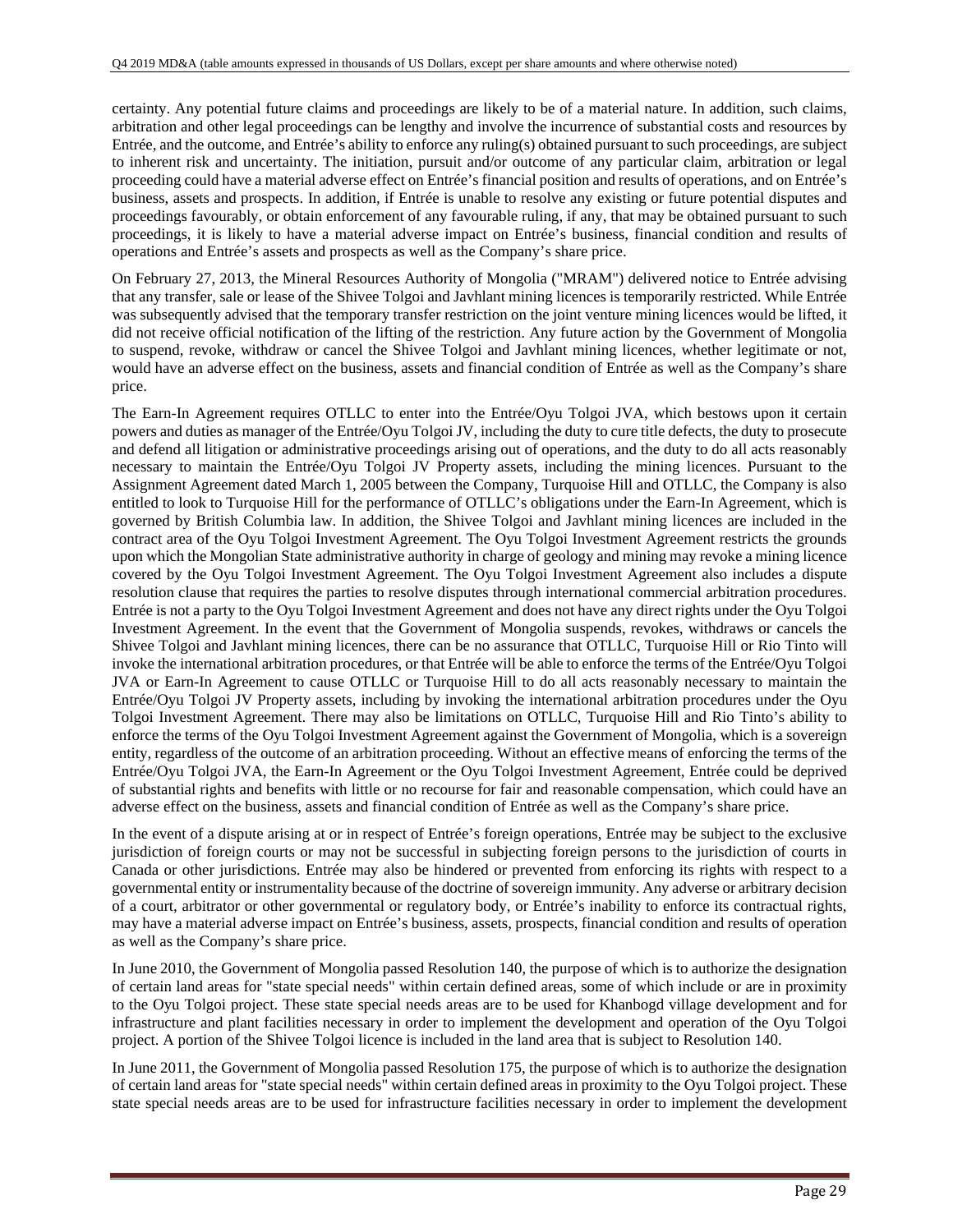and construction of the Oyu Tolgoi project. Portions of the Shivee Tolgoi and Javhlant licences are included in the land area that is subject to Resolution 175.

It is expected but not yet formally confirmed by the Government that to the extent that a consensual access agreement exists or is entered into between OTLLC and an affected licence holder, the application of Resolution 175 to the land area covered by the access agreement will be unnecessary. OTLLC has existing access and surface rights to the Entrée/Oyu Tolgoi JV Property pursuant to the Earn-In Agreement. If Entrée is unable to reach a consensual arrangement with OTLLC with respect to the Shivee West Property, or the Shivee West Property is not ultimately included in the Entrée/Oyu Tolgoi JV Property pursuant to the License Fees Agreement, Entrée's right to use and access a corridor of land included in the state special needs areas for a proposed power line may be adversely affected by the application of Resolution 175. While the Mongolian Government would be responsible for compensating Entrée in accordance with the mandate of Resolution 175, the amount of such compensation is not presently quantifiable.

While the Oyu Tolgoi Investment Agreement contains provisions restricting the circumstances under which the Shivee Tolgoi and Javhlant licences may be expropriated which may make the application of Resolution 140 and Resolution 175 to the Entrée/Oyu Tolgoi JV Property unnecessary, there can be no assurances that the Resolutions will not be applied in a manner that has an adverse impact on Entrée.

In March 2014, the Government of Mongolia passed Resolution 81, the purpose of which is to approve the direction of the railway line heading from Ukhaa Khudag deposit located in the territory of Tsogttsetsii soum, Umnugobi aimag, to the port of Gashuunshukhait and to appoint the Minister of Roads and Transportation to develop a detailed engineering layout of the base structure of the railway. On September 18, 2014, Entrée was advised by MRAM that the base structure overlaps with a portion of the Javhlant licence. By Order No. 123 dated September 18, 2014, the Minister of Mining approved the composition of a working group to resolve matters related to the holders of licences through which the railway passes. The Minister of Mining has not yet responded to a request from Entrée to meet to discuss the proposed railway, and no further correspondence from MRAM or the Minister of Mining has been received. It is not yet clear whether the State has the legal right to take a portion of the Javhlant licence, with or without compensation, in order to implement a national railway project, and if it does, whether it will attempt to exercise that right. While the Oyu Tolgoi Investment Agreement contains provisions restricting the circumstances under which the Javhlant licence may be expropriated, there can be no assurances that Resolution 81 will not be applied in a manner that has an adverse impact on Entrée.

Entrée is actively assessing and responding where possible to the potential impact of the COVID-19 (coronavirus) pandemic. This includes evaluating the potential impact on Entrée's operations in Canada and Mongolia and Oyu Tolgoi underground development as well as evaluating governmental actions being taken to curtail the spread of the virus. Global or national health concerns, including the COVID-19 pandemic, could have a material adverse effect on Entrée's business, results of operations and financial conditions and the Company's share price by reducing global economic activity, which could have a significant adverse effect on global financial markets and commodity prices, impairing or disrupting the supply chain for Oyu Tolgoi underground development and affecting the health and mobility of Entrée's or OTLLC's workforce, rendering employees unable to work or travel.

## *Risks Associated with the Development of the Oyu Tolgoi Project*

The Oyu Tolgoi Investment Agreement and the Mine Plan impose numerous obligations and commitments upon the Government of Mongolia that provide clarity and certainty in respect of the development and operation of Oyu Tolgoi, including the Entrée/Oyu Tolgoi JV Property. The Oyu Tolgoi Investment Agreement also includes a dispute resolution clause that requires the parties to the Oyu Tolgoi Investment Agreement to resolve disputes through international commercial arbitration procedures. Nevertheless, if and to the extent the Government of Mongolia does not observe the terms and conditions of the Investment Agreement and the Mine Plan, there may be limitations on the ability of OTLLC, Turquoise Hill and Rio Tinto to enforce the terms of the Investment Agreement and the Mine Plan against the Government of Mongolia, which is a sovereign nation, regardless of the outcome of any arbitration proceeding. If the terms of the Investment Agreement or the Mine Plan cannot be enforced effectively, OTLLC, Turquoise Hill and Rio Tinto could be deprived of substantial rights and benefits arising from their investment in Oyu Tolgoi with little or no recourse against the Government of Mongolia, which by extension may also deprive Entrée of substantial rights and benefits arising from the Entrée/Oyu Tolgoi JVA, with little or no recourse for fair and reasonable compensation. Irrespective of the ultimate outcome of any potential dispute, any requirement for OTLLC, Turquoise Hill or Rio Tinto to engage in discussions or proceedings with the Government of Mongolia, whether or not formal, would result in significant delays, expense and diversion of management attention, including with respect to development of the Entrée/Oyu Tolgoi JV Property, which could have a material adverse impact on Entrée and the Company's share price.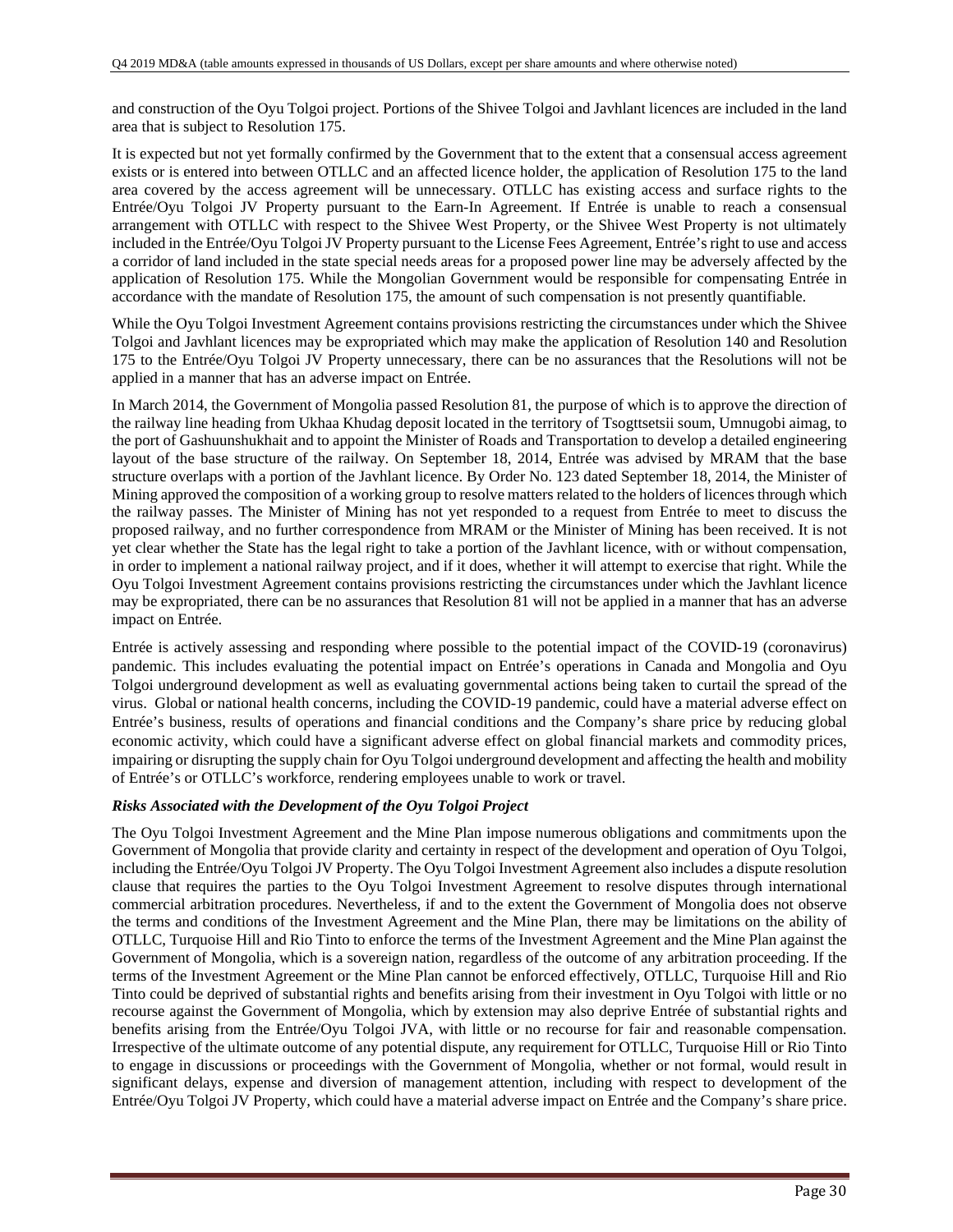OTLLC's estimates regarding the cost of development and operation of the Oyu Tolgoi project are estimates only. The estimates and the assumptions upon which they are based are subject to a variety of risks and uncertainties and other factors that could cause actual expenditures to differ materially from those estimated. If these estimates prove incorrect, the total capital expenditures required to complete development of the Oyu Tolgoi project underground mine, including Entrée's share of Entrée/Oyu Tolgoi JV capital expenditures being debt financed by OTLLC, may increase, which may have a material adverse impact on Entrée, its results of operations, financial conditions, and the Company's share price.

There are a number of uncertainties inherent in the development and construction of any new or existing mine, including the Oyu Tolgoi project. These uncertainties include: the timing and cost, which can be considerable, of the construction of mining and processing facilities; the availability and cost of skilled labour; ground and rock mass conditions and stability; the impact of fluctuations in commodity prices, process water, power and transportation, including costs of transport for the supply chain for the Oyu Tolgoi project, which requires routing approaches which have not been fully tested; the annual usage costs to the local province for sand, aggregate and water; the availability and cost of appropriate smelting and refining arrangements; and the need to obtain necessary environmental and other government permits, such permits being on reasonable terms, and the timing of those permits. The cost, timing and complexities of mine construction and development are increased by the remote location of the Oyu Tolgoi project.

Further development of the Oyu Tolgoi project depends upon OTLLC's ability to obtain and service the funding requirements of the project. Volatility in capital markets and commodity prices and other macroeconomic factors may adversely affect OTLLC's ability to secure project financing on reasonable commercial terms.

In addition, OTLLC operates in a region of the world that is prone to economic and political upheaval and instability, which may make it more difficult to obtain sufficient debt financing from project lenders for future phases of the Oyu Tolgoi project.

The Oyu Tolgoi Investment Agreement and Mine Plan commit Turquoise Hill and Rio Tinto to perform many obligations in respect of the development and operation of the Oyu Tolgoi project. While performance of many of these obligations is within the effective control of Turquoise Hill and Rio Tinto, the scope of certain obligations may be open to interpretation. Further, the performance of other obligations may require co-operation from third parties or may be dependent upon circumstances that are not necessarily within the control of Turquoise Hill and Rio Tinto. Nonfulfillment of any obligation may result in a default or breach under the Oyu Tolgoi Investment Agreement and the Mine Plan. Such a default or breach could result in a termination of the Oyu Tolgoi Investment Agreement and the Mine Plan, which may have a material adverse impact on Entrée and the Company's share price. The Oyu Tolgoi Investment Agreement commits OTLLC to utilize only Mongolian power sources. Although OTLLC entered into the PSFA with the Government of Mongolia in December 2018, there is no certainty that this project will be completed or that the proposed power plant will be sufficient to meet the needs of the Oyu Tolgoi project. Despite the best efforts of OTLLC, Turquoise Hill and Rio Tinto, the ability to meet OTLLC's obligations under the PSFA or any future agreement committing OTLLC to use Mongolian power sources is not necessarily within their control and nonfulfillment of such requirement may result in a default under the Oyu Tolgoi Investment Agreement.

It is common in mining operations and in the development, construction or expansion of existing facilities to experience unexpected problems and delays during such activities, which may cause delays in the commencement or expansion of mineral production or sustainable production. Any delays could impact disclosed project economics. Accordingly, there is no assurance that the future development, construction or expansion activities will be successfully completed within cost estimates, on schedule or at all and, if completed, there is no assurance that such activities will result in profitable mining operations.

## *Risks Associated with the Sandstorm Agreement*

The Sandstorm Agreement provides that if Entrée's economic interest in the Entrée/Oyu Tolgoi JV Property is reduced, contractually or otherwise, by greater than 17% up to and including 34%, the Company will refund a corresponding portion of the Deposit in accordance with the terms of the Sandstorm Agreement. To the extent there is an expropriation of greater than 34%, which is not reversed during the abeyance period provided for in the Sandstorm Agreement, the Company will be required to return a portion of the Deposit in cash.

If an event of default occurs under the Sandstorm Agreement, the Company may be required to immediately pay to Sandstorm a default fee, which it may not have sufficient funds to cover. Some potential events of default may be outside of Entrée's control, including a full expropriation of Entrée's economic interest, contractually or otherwise, in the Entrée/Oyu Tolgoi JV Property which is not reversed during the abeyance period provided for in the Sandstorm Agreement. If an event of default occurs and the Company is required to pay a default fee to Sandstorm, it may have a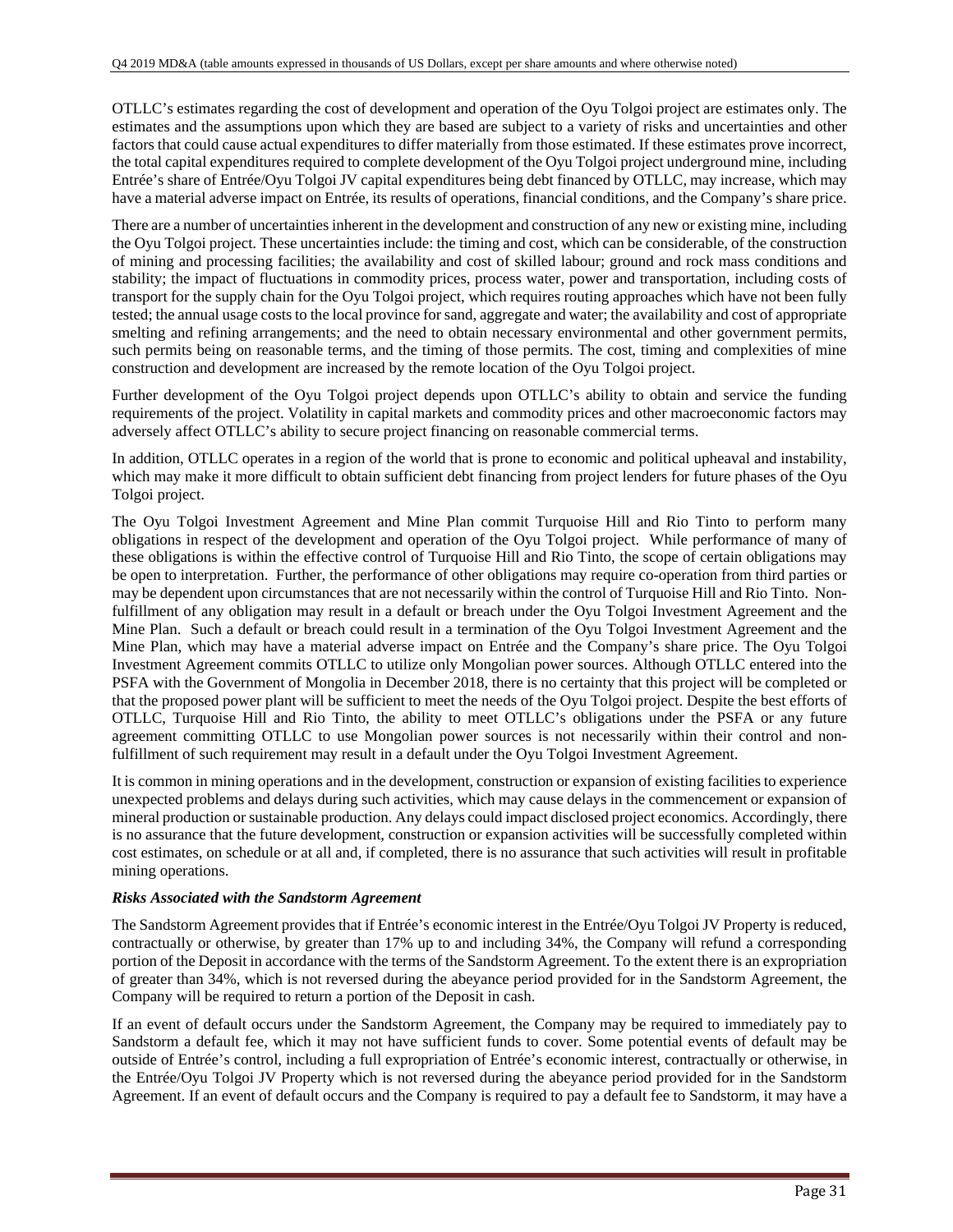material adverse impact on Entrée's business, financial condition, assets and prospects, and on the Company's share price.

Under the Sandstorm Agreement, the Company agreed to use future cash flows from its mineral property interests to purchase and deliver metal credits to Sandstorm. The Sandstorm Agreement does not require the Company to deliver actual metal production, therefore the Company will have to use revenue it receives from the sale of its share of metal production to purchase the requisite amount of metal credits for delivery to Sandstorm. To the extent metal prices on the day on which the Company's production is sold are different from metal prices on the day on which the Company purchases metal credits for delivery to Sandstorm, the Company may suffer a gain or loss on the difference.

### *Risks Associated with Mining or Related to Entrée*

The estimates of reserves and resources, including the anticipated tonnages and grades that will be achieved or the indicated level of recovery that will be realized, are estimates only and no assurances can be given as to their accuracy. Such estimates are, in large part, based on interpretations of geological data obtained from drill holes and other sampling techniques. Actual mineralization or formations may be different from those predicted. Reserve and resource estimates are materially dependent on prevailing market prices and the cost of recovering and processing minerals at the mine site. Market fluctuations in the price of metals or increases in the costs to recover metals may render the mining of ore reserves uneconomical and materially adversely affect operations.

Sandstorm's beneficial shareholdings in the Company, totalling approximately 21.2% of the Company's outstanding shares, and Rio Tinto's beneficial shareholdings in the Company, totalling approximately 17.3% of the Company's outstanding shares, potentially give Sandstorm and Rio Tinto the voting power to influence the policies, business and affairs of Entrée and the outcome of any significant corporate transaction or other matter, including a merger, business combination or a sale of all, or substantially all, of Entrée's assets. In addition, Rio Tinto (on behalf of OTLLC) has operational control over the Entrée/Oyu Tolgoi JV Property. OTLLC and Sandstorm also have certain rights in the event of a proposed disposition by Entrée of its interest in the Entrée/Oyu Tolgoi JV and OTLLC has a right of first refusal with respect to any proposed disposition by Entrée of an interest in the Shivee West Property, which is not currently subject to the Entrée/Oyu Tolgoi JV. The share position in the Company of each of Sandstorm, Rio Tinto and Turquoise Hill may have the effect of delaying, deterring or preventing a transaction involving a change of control of the Company in favour of a third party that otherwise could result in a premium in the market price of the Company's shares in the future. In the case of Sandstorm, the risk is mitigated to some extent by the requirement in the Sandstorm Agreement for Sandstorm to vote its shares as the Board specifies with respect to any potential acquisition of the Company, provided the potential acquirer agrees to execute and deliver to Sandstorm a deed of adherence to the Sandstorm Agreement.

Entrée must comply with licence and permitting requirements. In Mongolia, the Shivee Tolgoi and Javhlant exploration licences were converted to mining licences on October 27, 2009. These licences now have a term of 30 years, with two potential extensions of 20 years each. The total estimated annual fees to maintain the licences in good standing, which are primarily the responsibility of OTLLC, is approximately \$944,000.

In Mongolia, Entrée and its partners must comply with environmental regulations that govern air and water quality and land disturbance and provide mine reclamation and closure costs.

Entrée runs its business in different jurisdictions and strives to run its business in as tax efficient a manner as possible. The tax systems in certain of these jurisdictions are complicated and subject to change. For this reason, the possibility of future negative effects on the results of the Company due to changes in tax regulations cannot be excluded. Repatriation of earnings to Canada from other jurisdictions may be subject to withholding taxes. Entrée has no control over withholding tax rates.

Certain of Entrée's officers and directors may be or become associated with other natural resource companies that acquire interests in mineral properties. Such associations may give rise to conflicts of interest from time to time. Entrée's directors are required by law to act honestly and in good faith with a view to its best interests and to disclose any interest which they may have in any of its projects or opportunities. In general, if a conflict of interest arises at a meeting of a board of directors, any director in a conflict will disclose his or her interest and abstain from voting on such matter or, if he or she does vote, his or her vote does not count.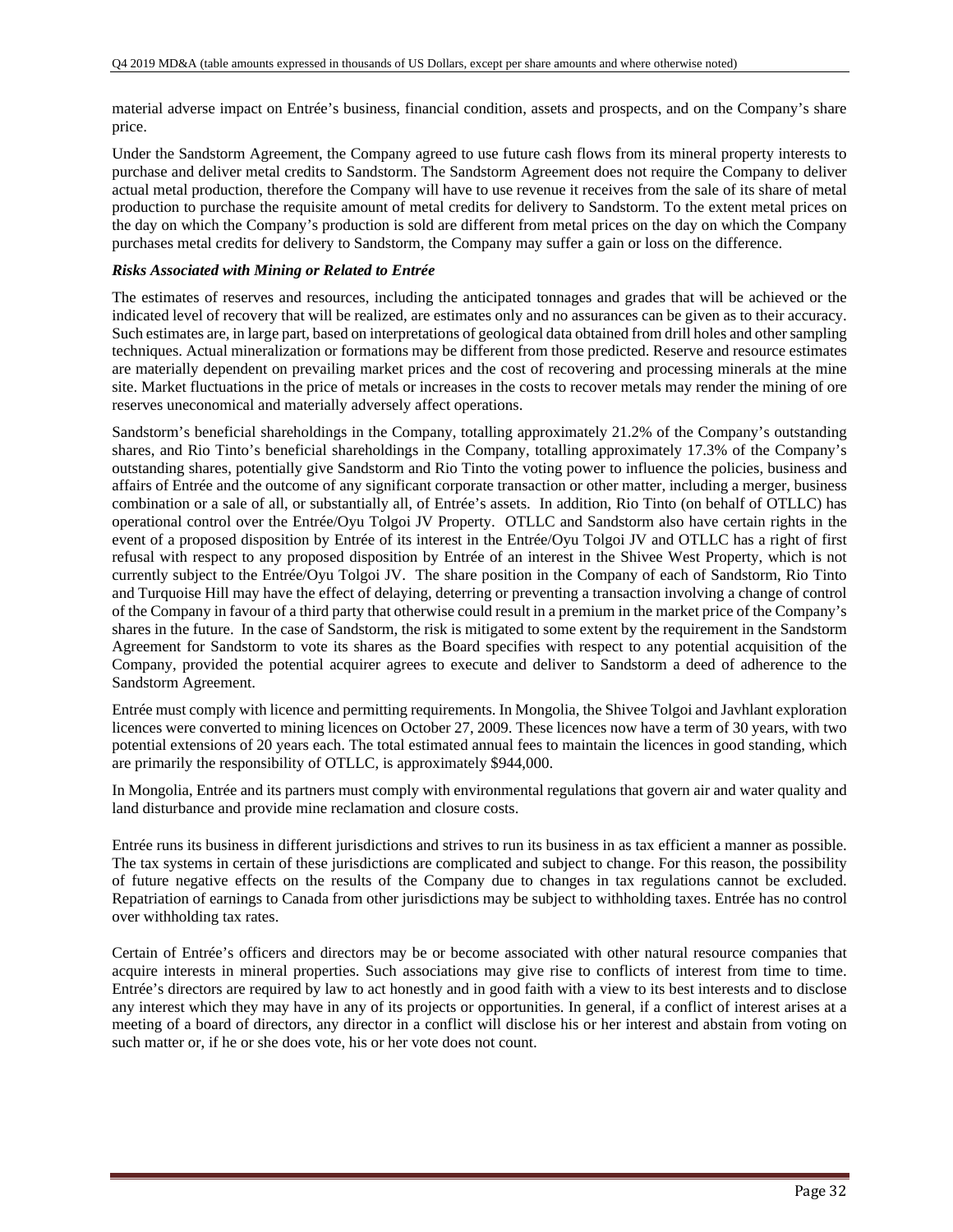# **DISCLOSURE CONTROLS AND PROCEDURES**

Management is responsible for establishing and maintaining disclosure controls and procedures, which provide reasonable assurance that material information relating to the Company and its subsidiaries is accumulated and communicated to management to allow timely decisions regarding required disclosure. Management has evaluated the effectiveness of its disclosure controls and procedures as of December 31, 2019 and believes its disclosure controls and procedures are effective.

The Company's management, including the Chief Executive Officer and Chief Financial Officer, believe that any disclosure controls and procedures or internal control over financial reporting, no matter how well conceived and operated, can provide only a reasonable and not absolute assurance that the objectives of the control system are met. Further, the design of a control system reflects the fact that there are resource constraints, and the benefits of controls must be considered relative to their costs. Because of the inherent limitations in all control systems, they cannot provide absolute assurance that all control issues and instances of fraud, if any, within the Company have been prevented or detected. These inherent limitations include the realities that judgments in decision-making can be faulty, and that breakdowns can occur because of simple error or mistake. Additionally, controls can be circumvented by the individual acts of some persons, by collusion of two or more people, or by unauthorized override of the control. The design of any systems of controls is also based in part on certain assumptions about the likelihood of certain events, and there can be no assurance that any design can achieve its stated goals under all potential future conditions. Accordingly, because of the inherent limitations in a cost-effective control system, misstatements due to error or fraud may occur and not be detected.

## **INTERNAL CONTROL OVER FINANCIAL REPORTING**

Management is responsible for designing internal control over financial reporting, to provide reasonable assurance regarding the reliability of financial reporting and the preparation of financial statements for external purposes in accordance with IFRS. Management evaluated the Company's internal control over financial reporting at December 31, 2019 and concluded that it is effective and that no material weakness relating to design or operations exists. No change in the Company's internal control over financial reporting occurred during the period beginning on October 1, 2019 and ended on December 31, 2019 that has materially affected, or is reasonably likely to materially affect, the Company's internal control over financial reporting.

## **FORWARD LOOKING STATEMENTS**

This MD&A contains forward-looking statements within the meaning of the United States Private Securities Litigation Reform Act of 1995 and forward-looking information within the meaning of applicable Canadian securities laws.

Forward-looking statements include, but are not limited to, statements with respect to corporate strategies and plans; requirements for additional capital; uses of funds and projected expenditures; timing and status of Oyu Tolgoi underground development, the development options under consideration for the design of Panel 0 and the related cost and schedule implications; timing and status of the Tavan Tolgoi-based power project; timing of completion of the Definitive Estimate; timing and amount of production from Lift 1 of the Entrée/Oyu Tolgoi JV Property, potential production delays and the impact of any delays on the Company's cash flows, expected copper and gold grades, liquidity, funding requirements and planning; the future prices of copper, gold, molybdenum and silver; the estimation of mineral reserves and resources; projected mining and process recovery rates; estimates of capital and operating costs, mill throughput, cash flows and mine life; capital, financing and project development risk; mining dilution; discussions with the Government of Mongolia, Rio Tinto, OTLLC and Turquoise Hill on a range of issues including Entrée's interest in the Entrée/Oyu Tolgoi JV Property, the Shivee Tolgoi and Javhlant mining licences and certain material agreements; potential actions by the Government of Mongolia with respect to the Shivee Tolgoi and Javhlant mining licences and Entrée's interest in the Entrée/Oyu Tolgoi JV Property; the potential for Entrée to be included in or otherwise receive the benefits of the Oyu Tolgoi Investment Agreement or another similar agreement; the potential for the Government of Mongolia to seek to directly or indirectly invest in Entrée's interest in the Hugo North Extension and Heruga deposits; the potential application of the Government of Mongolia's Resolution 81, Resolution 140 and Resolution 175 to the Shivee Tolgoi and Javhlant licences; potential size of a mineralized zone; potential expansion of mineralization; potential discovery of new mineralized zones; potential metallurgical recoveries and grades; plans for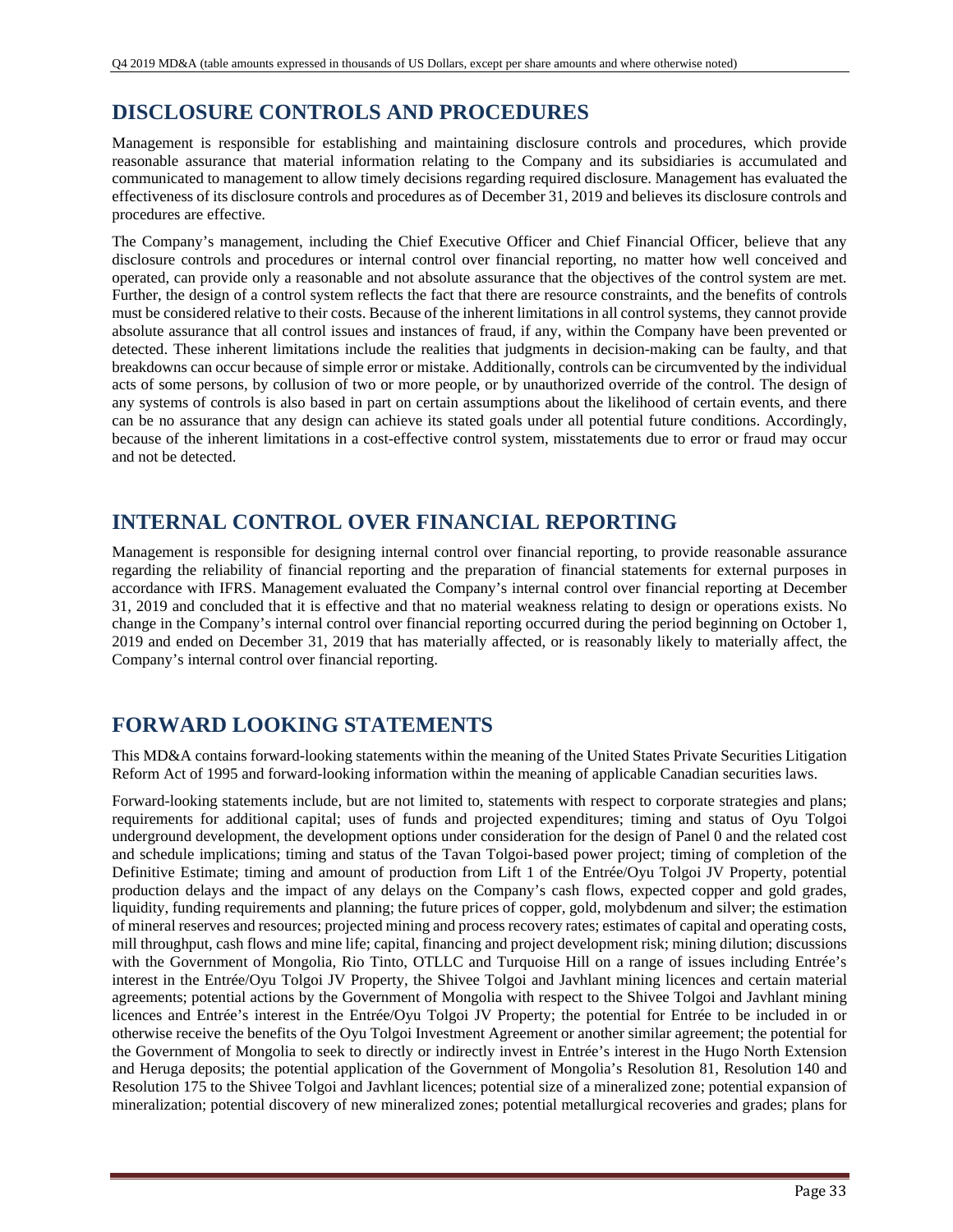future exploration and/or development programs and budgets; permitting time lines; anticipated business activities; proposed acquisitions and dispositions of assets; and future financial performance.

In certain cases, forward-looking statements and information can be identified by words such as "plans", "expects" or "does not expect", "is expected", "budgeted", "scheduled", "estimates", "forecasts", "intends", "anticipates", or "does not anticipate" or "believes" or variations of such words and phrases or statements that certain actions, events or results "may", "could", "would", "might", "will be taken", "occur" or "be achieved". While the Company has based these forward-looking statements on its expectations about future events as at the date that such statements were prepared, the statements are not a guarantee of Entrée's future performance and are based on numerous assumptions regarding present and future business strategies, the correct interpretation of agreements, laws and regulations, local and global economic conditions and negotiations and the environment in which Entrée will operate in the future, including commodity prices, projected grades, projected dilution, anticipated capital and operating costs, anticipated future production and cash flows, the anticipated location of certain infrastructure and sequence of mining, the construction and continued development of the Oyu Tolgoi underground mine and the status of Entrée's relationship and interaction with the Government of Mongolia, OTLLC, Rio Tinto and Turquoise Hill. With respect to the construction and continued development of the Oyu Tolgoi underground mine, important risks, uncertainties and factors which could cause actual results to differ materially from future results expressed or implied by such forward-looking statements and information include, amongst others, the timing and cost of the construction and expansion of mining and processing facilities; the timing and availability of a long term domestic power source for Oyu Tolgoi (or the availability of financing for OTLLC to construct such a source); the ability of OTLLC to secure and draw down on the supplemental debt under the Oyu Tolgoi project finance facility and the availability of additional financing on terms reasonably acceptable to OTLLC, Turquoise Hill and Rio Tinto to further develop Oyu Tolgoi; the impact of changes in, changes in interpretation to or changes in enforcement of, laws, regulations and government practises in Mongolia; delays, and the costs which would result from delays, in the development of the underground mine; the status of the relationship and interaction between OTLLC, Rio Tinto and Turquoise Hill with the Government of Mongolia on the continued operation and development of Oyu Tolgoi and OTLLC internal governance; the anticipated location of certain infrastructure and sequence of mining; projected copper, gold and silver prices and their market demand; and production estimates and the anticipated yearly production of copper, gold and silver at the Oyu Tolgoi underground mine.

The 2018 PEA is based on a conceptual mine plan that includes Inferred resources. Numerous assumptions were made in the preparation of the 2018 PEA, including with respect to mineability, capital and operating costs, production schedules, the timing of construction and expansion of mining and processing facilities, and recoveries, that may change materially once production commences at Hugo North Extension Lift 1 and additional development and capital decisions are required. Any changes to the assumptions underlying the 2018 PEA could cause actual results to be materially different from any future results, performance or achievements expressed or implied by forward-looking statements and information relating to the 2018 PEA.

Other risks, uncertainties and factors which could cause actual results, performance or achievements of Entrée to differ materially from future results, performance or achievements expressed or implied by forward-looking statements and information include, amongst others, unanticipated costs, expenses or liabilities; discrepancies between actual and estimated production, mineral reserves and resources and metallurgical recoveries; development plans for processing resources; the outcome of the Definitive Estimate; matters relating to proposed exploration or expansion; mining operational and development risks, including geotechnical risks and ground conditions; regulatory restrictions (including environmental regulatory restrictions and liability); risks related to international operations, including legal and political risk in Mongolia; risks related to the potential impact of global or national health concerns, including the COVID-19 (coronavirus) pandemic; risks associated with changes in the attitudes of governments to foreign investment; risks associated with the conduct of joint ventures; inability to upgrade Inferred mineral resources to Indicated or Measured mineral resources; inability to convert mineral resources to mineral reserves; conclusions of economic evaluations; fluctuations in commodity prices and demand; changing foreign exchange rates; the speculative nature of mineral exploration; the global economic climate; dilution; share price volatility; activities, actions or assessments by Rio Tinto, Turquoise Hill or OTLLC and by government authorities including the Government of Mongolia; the availability of funding on reasonable terms; the impact of changes in interpretation to or changes in enforcement of laws, regulations and government practices, including laws, regulations and government practices with respect to mining, foreign investment, royalties and taxation; the terms and timing of obtaining necessary environmental and other government approvals, consents and permits; the availability and cost of necessary items such as water, skilled labour, transportation and appropriate smelting and refining arrangements; unanticipated reclamation expenses; changes to assumptions as to the availability of electrical power, and the power rates used in operating cost estimates and financial analyses; changes to assumptions as to salvage values; ability to maintain the social licence to operate;